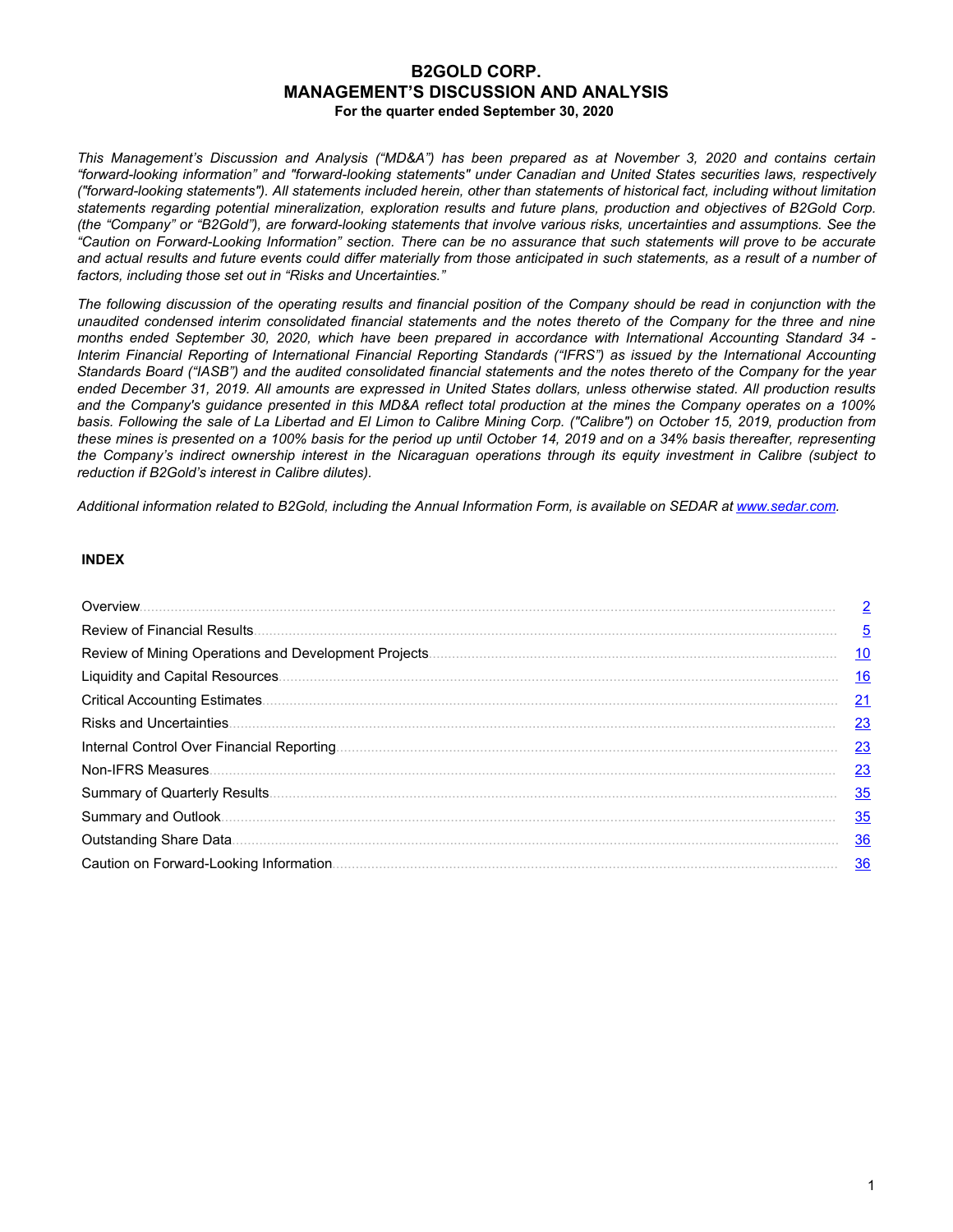# <span id="page-1-0"></span>**OVERVIEW**

B2Gold is a Vancouver-based gold producer with three operating mines: the Fekola Mine in Mali, the Masbate Mine in the Philippines and the Otjikoto Mine in Namibia. Up to October 14, 2019, the Company operated two additional mines in Nicaragua - La Libertad and El Limon mines. The Company also has a 50% interest in the Gramalote Project in Colombia and an 81% interest in the Kiaka Project in Burkina Faso. In addition, the Company has a portfolio of other evaluation and exploration projects in Mali, Burkina Faso, Namibia, Uzbekistan and Finland.

#### *COVID-19*

The Company has been monitoring the COVID-19 pandemic and dealing with its impact at B2Gold's operations since mid-February 2020. The Company continues to address the COVID-19 pandemic and minimize its potential impact at B2Gold's operations. B2Gold places the safety and well-being of its workforce and all stakeholders as the highest priority and continues to encourage input from all its stakeholders as the situation evolves. The Company has implemented measures and introduced additional precautionary steps to manage and respond to the risks associated with COVID-19 to ensure the safety of B2Gold's employees, contractors, suppliers and surrounding communities where the Company works while continuing to operate. The Company is continually updating these plan and response measures based on the safety and well-being of its workforce, the severity of the pandemic in areas where it operates, global response measures, government restrictions and extensive community consultation. The Company is working closely with national and local authorities and continues to closely monitor each site's situation, including public and employee sentiment to ensure that stakeholders are in alignment with continued safe operation of its mines.

Mining and milling operations have continued at the Fekola Mine in Mali and the Otjikoto Mine in Namibia. As a result of temporary fuel shortages, the Masbate Mine briefly suspended mining activities from March 22 to March 29, 2020, during which time the milling operations continued normally, processing ore from stockpiles. The Masbate Mine resumed mining operations using an estimated 50% of the mining fleet on March 29, 2020 with fleet activity returning to budgeted levels in May 2020. The Company also continues to progress its expansion and development projects with some restrictions and delays being experienced by individual projects.

On March 30, 2020 B2Gold announced that at the Gramalote Project, infill drilling of the Inferred Mineral Resource area would be temporarily suspended due to COVID-19, while other aspects of the Feasibility Study would continue to advance. The decision was taken in conjunction with the National Emergency and National Quarantine announced by the Colombian government and after consultation with surrounding communities and various levels of Colombian government. Operations restarted on May 4, 2020 for Environmental Impact Assessment related field activities, with exploration drilling recommencing on May 11, 2020. During the shutdown, other aspects of the Feasibility Study such as mine engineering review, metallurgical investigations and process plant design development continued to advance. Ongoing exploration work continued in the third quarter of 2020 with a focus on infill drilling of the Inferred Mineral Resource area, which was completed in August 2020. The Company expects to complete the Feasibility Study in the first quarter of 2021.

#### *Basis of Presentation - Nicaraguan Assets - Discontinued Operations*

On October 15, 2019, B2Gold completed the sale of the producing El Limon and La Libertad gold mines, the Pavon gold project and additional mineral concessions in Nicaragua (collectively, the "Nicaraguan Assets") to Calibre for aggregate consideration of \$100 million (consisting of a combination of cash, common shares and a convertible debenture) (the "Calibre Transaction"), plus an additional final payment for closing working capital of \$18 million (\$13 million received in the fourth quarter of 2019 and \$5.5 million received in October 2020). As a result of closing the Calibre Transaction and the Calibre common shares subsequently issued to B2Gold upon the conversion of the convertible debenture in November 2019, the Company now holds approximately 34% of the total issued and outstanding Calibre common shares which had a market value of \$152 million at September 30, 2020. B2Gold's ongoing commitment to continuing involvement with the Nicaraguan operations is secured by its significant equity interest in Calibre, its right to appoint one director to the Board of Calibre and its participation in an Advisory Board of Calibre.

The comparative results for the three and nine months ended September 30, 2019 account for the Nicaraguan Assets as discontinued operations in accordance with IFRS 5, *Non-current assets held for sale and discontinued operations.* The results of the Nicaraguan Assets have been presented as discontinued operations for all periods in the Condensed Interim Consolidated Statement of Operations and the Condensed Interim Consolidated Statements of Cash Flows. Commencing October 15, 2019, the Company no longer consolidates the results of the Nicaraguan Assets in its consolidated financial statements, but uses the equity method to account for its 34% ownership interest in Calibre. In addition, commencing October 15, 2019, B2Gold reports its attributable share of Calibre's production, cash costs and all-in sustaining costs in the Company's consolidated Non-IFRS measures.

## *Summary*

Consolidated gold revenue in the third quarter of 2020 was a quarterly record of \$487 million from the Company's three operating mines on sales of 253,200 ounces at an average price of \$1,924 per ounce, compared to \$311 million on sales of 208,900 ounces at an average price of \$1,488 per ounce in the third quarter of 2019 (excluding discontinued operations). Compared to the third quarter of 2019, consolidated gold revenue increased significantly by 57% (\$176 million), of which 36% related to the increase in the average realized gold price and 21% to the increase in gold ounces sold (mainly due to the higher gold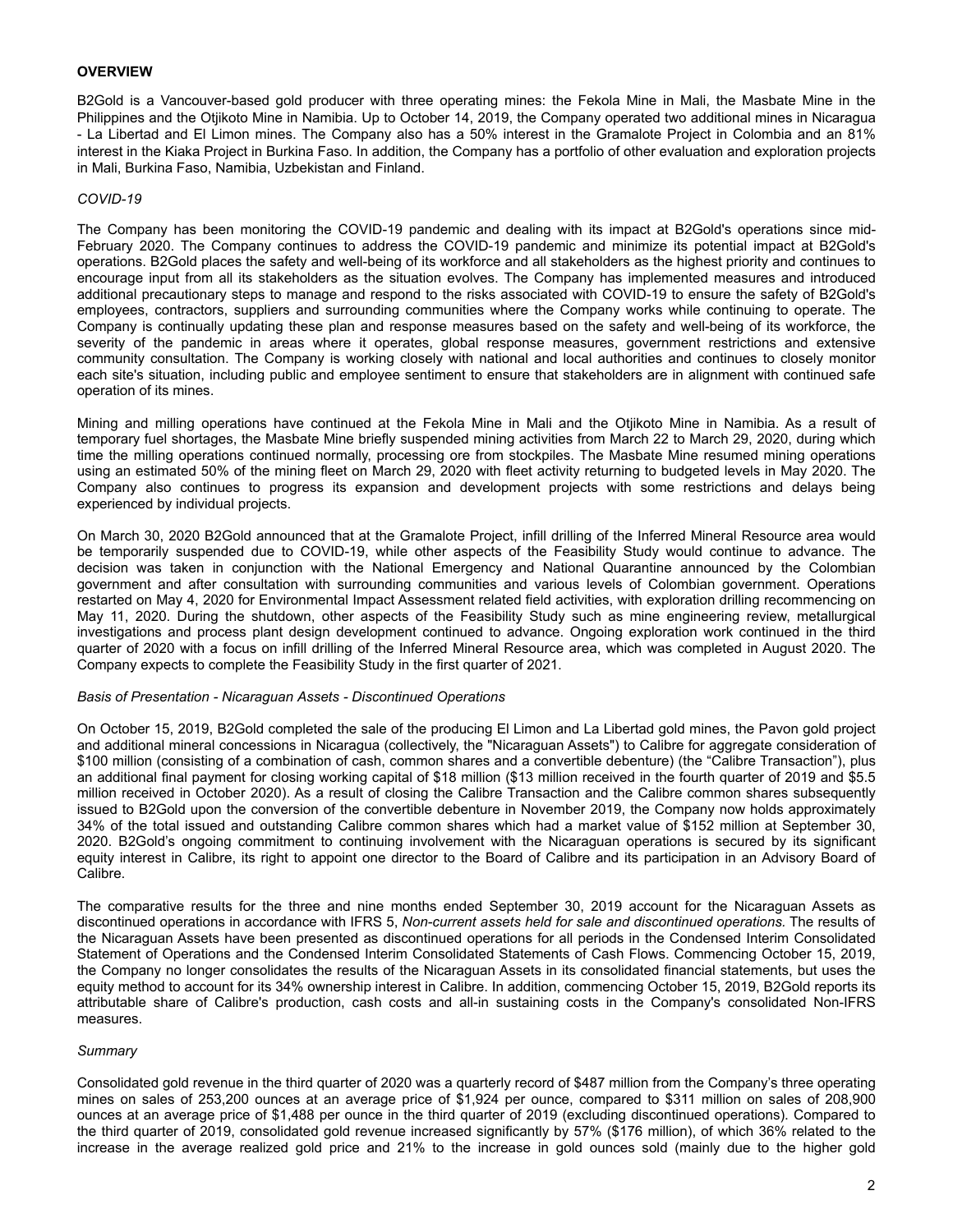production). Consolidated gold revenue for the first nine months of 2020 was a year-to-date record of \$1.3 billion on sales of 749,800 ounces at an average price of \$1,746 per ounce, compared to \$842 million on sales of 616,000 ounces at an average price of \$1,367 per ounce in the first nine months of 2019 (excluding discontinued operations). Compared to the first nine months of 2019, consolidated gold revenue increased significantly by 56% (\$467 million), of which 34% related to the increase in the average realized gold price and 22% to the increase in gold ounces sold. Despite the ongoing impact of COVID-19 pandemic since March 2020, the Company continues to successfully ship its gold dore inventory to refineries. For accounting purposes, gold revenues earned from El Limon and La Libertad mines in 2019 are excluded from consolidated gold revenue and are included in the "Income from discontinued operations" line in the Condensed Interim Consolidated Statement of Operations.

Consolidated gold production from the Company's three operating mines in the third quarter of 2020 was 248,733 ounces, above budget by 1% (2,929 ounces) and a significant increase of 17% (35,455 ounces) over the third quarter of 2019 (excluding discontinued operations) with solid performances from all of the Company's operations. The significant increase in gold production over the third quarter of 2019 was driven by the Fekola Mine in Mali, which continued its very strong operational performance with gold production of 152,535 ounces, above budget by 2% (2,535 ounces), and 36% (40,214 ounces) higher compared to the third quarter of 2019. Fekola's significant increase in gold production over the third quarter of 2019 was mainly due to the expansion of the Fekola mining fleet and optimization of the pit designs and mine plan for 2020, which have provided access to higher grade portions of the Fekola deposit earlier than anticipated in previous mine plans. The Otjikoto Mine in Namibia also had a solid third quarter of 2020, producing 42,591 ounces of gold, 2% (985 ounces) above budget. The Masbate Mine in the Philippines continued to perform well through the third quarter of 2020 despite a 6-day mill shutdown following an earthquake on August 18, 2020, producing 53,607 ounces of gold, substantially in-line with budget (of 54,198 ounces), and 4% higher (2,061 ounces) compared to the third quarter of 2019. Including attributable ounces from Calibre (15,080 ounces), the Company's total gold production in the third quarter of 2020 was 263,813 ounces. Consolidated gold production for the first nine months of 2020 was a year-to-date record of 738,939 ounces, 4% (26,412 ounces) above budget and 19% (116,229 ounces) higher than the first nine months of 2019 (excluding discontinued operations). Including attributable ounces from Calibre (31,329 ounces), the Company's total gold production in the first nine months of 2020 was 770,268 ounces.

In the third quarter of 2020, consolidated cash operating costs<sup>1</sup> were \$411 per gold ounce produced (\$414 per gold ounce sold), \$17 (4%) less per gold ounce produced than budget and \$32 (7%) less per gold ounce produced than the third quarter of 2019 (excluding discontinued operations). Including estimated attributable results for Calibre, cash operating costs for the third quarter of 2020 were \$435 per gold ounce produced (\$437 per gold ounce sold), \$6 (1%) less per gold ounce produced than budget and \$72 (14%) less per gold ounce produced than the third quarter of 2019. For the first nine months of 2020, consolidated cash operating costs were \$388 per gold ounce produced (\$391 per gold ounce sold), \$33 per gold ounce produced or 8% less than budget and \$63 per gold ounce produced or 14% lower than the first nine months of 2019 (excluding discontinued operations). Including estimated attributable results for Calibre, cash operating costs for the first nine months of 2020 were \$405 per gold ounce produced (\$409 per gold ounce sold), \$32 per gold ounce produced or 7% less than budget and \$122 per gold ounce produced or 23% lower than the first nine months of 2019. The favourable budget variance and prior period variance for the third quarter of 2020 and the first nine months of 2020 were attributable to the strong operating results from all of the Company's operations with above budgeted gold production and lower than budgeted total cash operating costs. Lower fuel costs, a weaker Namibian dollar and changes to mine sequencing as a result of responding to COVID-19 challenges were the primary reasons for cash operating costs per ounce being lower than budget for the third quarter and first nine months of 2020.

Consolidated all-in sustaining costs<sup>2</sup> for the third quarter of 2020 were \$766 per gold ounce sold compared to budget of \$797 per gold ounce sold and \$755 per gold ounce sold for the third quarter of 2019 (excluding discontinued operations). Including estimated attributable results for Calibre, all-in sustaining costs for the third quarter of 2020 were \$785 per gold ounce sold compared to budget of \$804 per gold ounce sold and \$807 per gold ounce sold for the third quarter of 2019. The lower than budgeted all-in sustaining costs in the third quarter of 2020 reflect the lower cash operating costs described above, higher than budgeted gold ounces sold, lower general and administrative costs and lower than budgeted sustaining capital expenditures (\$13 million), partially offset by higher royalties resulting from a higher average gold price realized than budgeted in the third quarter of 2020. All-in sustaining costs for the first nine months of 2020 were \$726 per gold ounce sold compared to budget of \$803 per gold ounce sold and \$768 per gold ounce sold for the first nine months of 2019. Including estimated attributable results for Calibre, all-in sustaining costs for the first nine months of 2020 were \$740 per gold ounce sold compared to budget of \$815 per gold ounce sold and \$855 per gold ounce sold for the first nine months of 2019. The lower than budgeted all-in sustaining costs in the first nine months of 2020 reflect the lower cash operating costs described above, higher than budgeted ounces gold sold, lower general and administrative costs and lower than budgeted sustaining capital expenditures (\$43 million), partially offset by higher royalties resulting from a higher average gold price realized than budgeted in the first nine months of 2020. The Company expects total sustaining capital expenditures for full-year 2020 to be approximately \$11 million lower than budgeted as noted in the *Review of Mining Operations and Development Projects* section below.

Based on current assumptions, B2Gold remains well positioned for continued strong operational and financial performance in 2020. For full-year 2020, the Company forecasts total consolidated gold production (including attributable ounces from Calibre) to come in towards the midpoint of its production guidance range of between 1,000,000 and 1,055,000 ounces. Consolidated cash operating costs are expected to remain low in 2020, and the Company expects to be at or below the low end of its guidance

<sup>&</sup>lt;sup>1</sup> "Cash operating costs" a non-IFRS measure; for a reconciliation from this measure to the most directly comparable measure specified, defined *or determined under IFRS and presented in our financial statements, refer to "Non-IFRS Measures"*

<sup>2</sup> *"All-in sustaining costs" is a non-IFRS measure; for a reconciliation from this measure to the most directly comparable measure specified, defined or determined under IFRS and presented in our financial statements, refer to "Non-IFRS Measures"*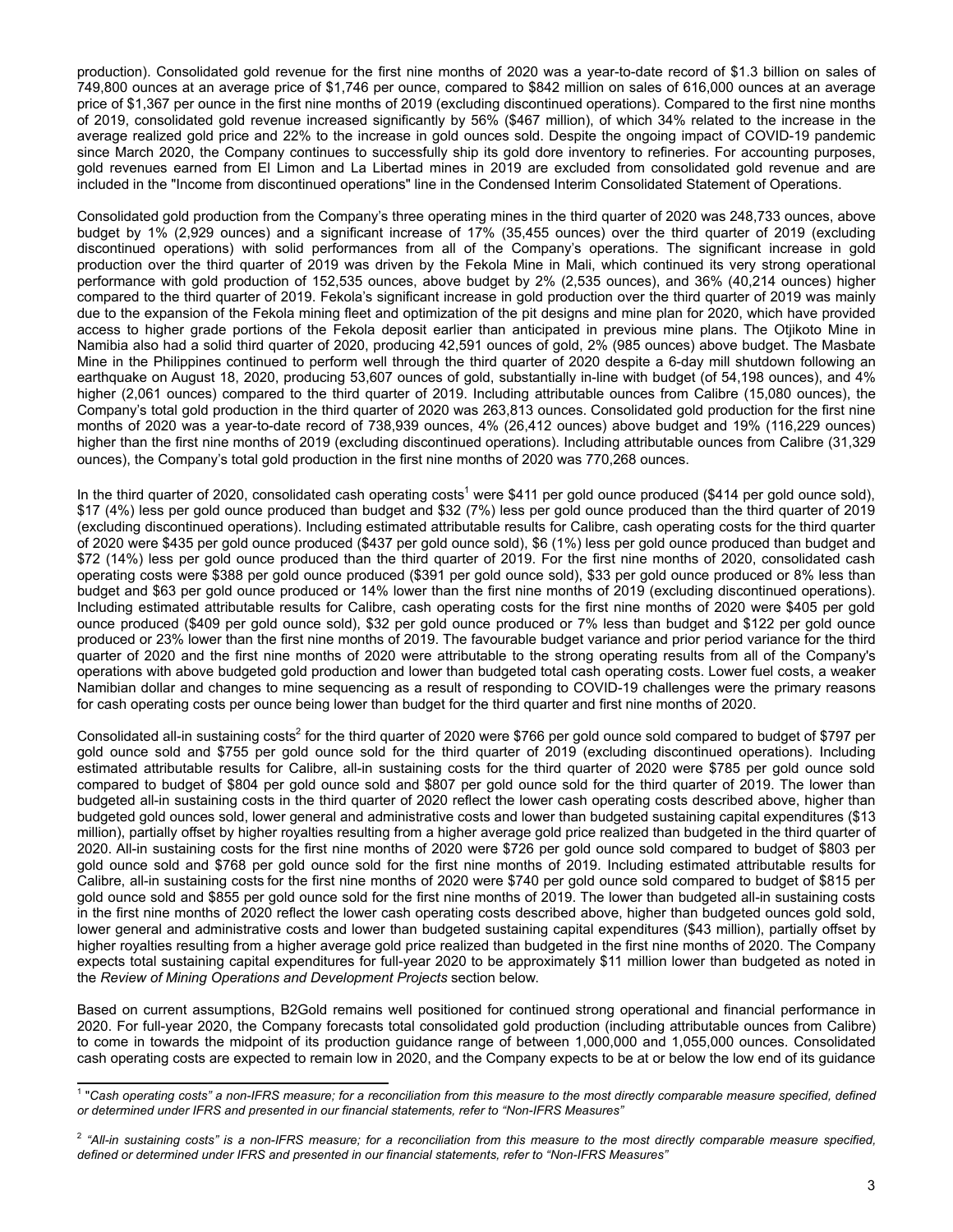range for total consolidated cash operating costs of between \$415 and \$455 per ounce and at the lower end of its guidance range for total consolidated all-in sustaining costs of between \$780 and \$820 per ounce. The Company expects total sustaining and non-sustaining capital expenditures for full-year 2020 to be approximately \$9 million lower than budgeted as noted in the *Review of Mining Operations and Development Projects* section.

Net income for the third quarter of 2020 was \$277 million compared to \$66 million for the third quarter of 2019. For the third quarter of 2020, the Company generated net income attributable to the shareholders of the Company of \$263 million (\$0.25 per share) compared to \$56 million (\$0.05 per share) in the third quarter of 2019. Adjusted net income attributable to shareholders of the Company<sup>3</sup> for the third quarter of 2020 was \$161 million (\$0.15 per share) compared to \$85 million (\$0.08 per share) in the third quarter of 2019. For the first nine months of 2020, the Company generated net income of \$498 million compared to a net income of \$133 million in the first nine months of 2019. For the first nine months of 2020, the Company generated net income attributable to the shareholders of the Company of \$460 million (\$0.44 per share) compared to \$116 million (\$0.11 per share) in the first nine months of 2019. Adjusted net income attributable to the shareholders of the Company for the first nine months of 2020 was \$368 million (\$0.35 per share) compared to adjusted net income of \$154 million (\$0.15 per share) in the first nine months of 2019. Adjusted net income attributable to shareholders of the Company for the third quarter and first nine months of 2020 excluded impairment reversals net of related deferred income tax expense of \$122 million.

Cash flow provided by operating activities was a quarterly record of \$301 million in the third quarter of 2020 compared to \$168 million in the third quarter of 2019, an increase of \$133 million due mainly to higher revenues of \$176 million partially offset by higher production costs and royalties and productions taxes of \$14 million and \$12 million, respectively. Cash flow provided by operating activities was \$755 million in the first nine months of 2020 compared to \$347 million in the first nine months of 2019, an increase of \$408 million due mainly to higher revenues of \$467 million partially offset by higher production costs and royalties and productions taxes of \$15 million and \$33 million, respectively. Based on current assumptions, including a gold price of \$1,900 per ounce for the remainder of 2020, the Company now expects to make total cash income tax payments in 2020 of approximately \$205 million, an increase of \$27 million from the previous second quarter of 2020 estimate, based on changes in realized gold price assumptions and expected payment timing. The revised estimate includes assumed voluntary current income tax prepayments of up to \$50 million for 2020 current income taxes not due until the second quarter of 2021. For the first nine months of 2020, the Company made current income tax payments totalling \$97 million.

B2Gold continues to maintain a strong financial position and liquidity. On April 8, 2020, as a precautionary measure and given the current uncertainty resulting from the COVID-19 pandemic, the Company completed the drawdown of a further \$250 million on its \$600 million RCF. During the third quarter of 2020, the Company fully repaid the outstanding revolving credit facility ("RCF") balance of \$425 million and as at September 30, 2020, the full amount of the \$600 million RCF was undrawn and available. At September 30, 2020, the Company had cash and cash equivalents of \$365 million (December 31, 2019 - \$141 million) and working capital of \$356 million (December 31, 2019 - \$242 million).

On January 1, 2020, B2Gold assumed the manager role of the Gramalote Project. On January 21, 2020, the Company announced positive results from the Updated Preliminary Economic Assessment for the Gramalote Ridge deposit ("Gramalote Ridge") at the Gramalote Project (the "Gramalote PEA"). Subsequent to the second quarter of 2020, the Company completed its sole funding requirement (refer to "Gramalote Project - Joint Venture with AngloGold Ashanti Limited - Colombia" section below).

On January 16, 2020, the Company announced an updated Fekola Mineral Resource estimate including a substantial increase in Indicated Mineral Resources at the Fekola Mine following a successful infill drill program in 2019.

On February 27, 2020, B2Gold's Board of Directors (the "Board") declared a quarterly cash dividend of \$0.01 per common share, paid on March 23, 2020 to shareholders of record as of March 9, 2020.

On April 28, 2020, the Company and its 10% partner GAMS-Mining F&I Ltd ("GAMS") entered into a definitive agreement with West African Resources Limited ("West African") for the sale of the Toega project located in Burkina Faso. The purchase consideration, due 90% to B2Gold and 10% to GAMS, consists of: an initial non-refundable cash payment of \$10 million; a further payment of \$10 million in cash or shares due upon completion of a feasibility study within 2 years (at which time the permits comprising the Toega project will be transferred to West African); production payments of \$25 million in the form of a 3% net smelter returns ("NSR") royalty on production from the Toega project area; and a further 0.5% NSR royalty (to commence after the 3% NSR outlined above has been fully paid) which is capped at 1.5 million ounces.

On June 11, 2020, the Board declared a quarterly cash dividend of \$0.02 per common share, an increase of 100%, paid on July 7, 2020 to shareholders of record as of June 23, 2020.

On September 10, 2020, the Board declared a quarterly cash dividend of \$0.04 per common share, which was paid on September 30, 2020 to shareholders of record as of September 22, 2020. This represents a further 100% increase from the second quarter of 2020 dividend and four times higher than the initial quarterly dividend of \$0.01 per share declared in the fourth quarter of 2019 and reflects the current higher gold price environment, the Company's strong operational performance and the fact that the Company reached a net positive cash position. The declaration and payment of future quarterly dividends remains at

<sup>3</sup> *"Adjusted net income attributable to shareholders of the Company" is a non-IFRS measure; for a reconciliation from this measure to the most directly comparable measure specified, defined or determined under IFRS and presented in our financial statements, refer to "Non-IFRS Measures"*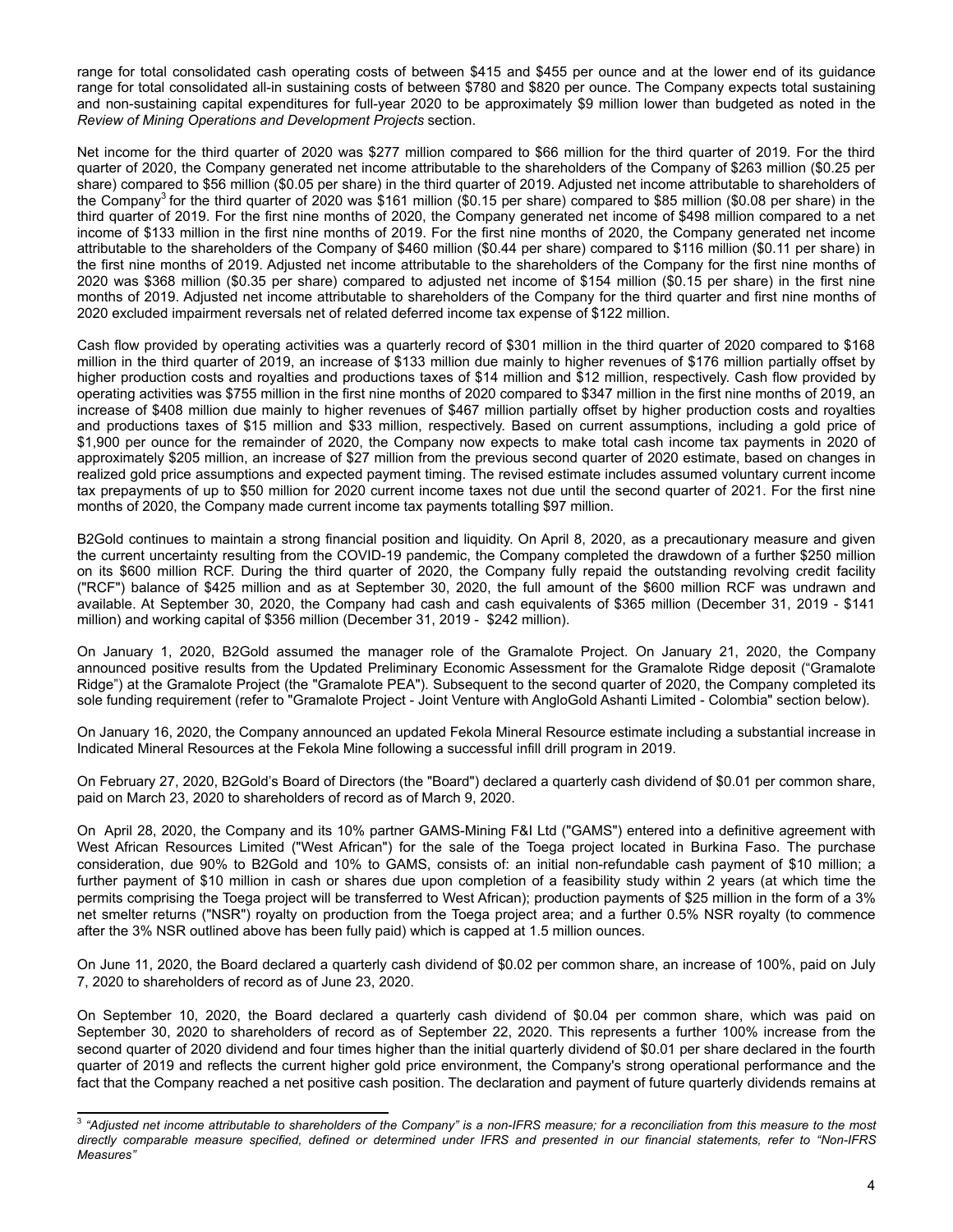<span id="page-4-0"></span>the discretion of the Board and will depend on the Company's financial results, cash requirements, future prospects and other factors deemed relevant by the Board.

#### **REVIEW OF FINANCIAL RESULTS**

#### *Selected Quarterly Financial and Operating Results*

|                                                                                                      | Three months ended |         | Nine months ended |         |
|------------------------------------------------------------------------------------------------------|--------------------|---------|-------------------|---------|
|                                                                                                      | September 30,      |         | September 30,     |         |
|                                                                                                      | 2020               | 2019    | 2020              | 2019    |
|                                                                                                      |                    |         |                   |         |
| Gold revenue (\$ in thousands)                                                                       | 487,166            | 310,783 | 1,309,403         | 841,978 |
| Net income from continuing operations (\$ in thousands)                                              | 277,039            | 49,921  | 498,008           | 130,157 |
| Income from discontinued operations (\$ in thousands)                                                |                    | 15,662  |                   | 3,271   |
| Net income (\$ in thousands)                                                                         | 277,039            | 65,583  | 498,008           | 133,428 |
| Earnings per share from continuing operations – basic <sup>(1)</sup> (\$/ share)                     | 0.25               | 0.04    | 0.44              | 0.11    |
| Earnings per share from continuing operations – diluted <sup>(1)</sup> (\$/ share)                   | 0.25               | 0.04    | 0.44              | 0.11    |
| Earnings per share - basic <sup>(1)</sup> (\$/ share)                                                | 0.25               | 0.05    | 0.44              | 0.11    |
| Earnings per share – diluted <sup>(1)</sup> (\$/ share)                                              | 0.25               | 0.05    | 0.44              | 0.11    |
| Cash provided by operating activities of continuing operations<br>(\$ thousands)                     | 300,762            | 137,525 | 755,064           | 306,105 |
| Cash provided by operating activities of discontinued operations<br>(\$ thousands)                   |                    | 30,309  |                   | 40,963  |
| Cash provided by operating activities (\$ in thousands)                                              | 300,762            | 167,834 | 755,064           | 347,068 |
| Average realized gold price (\$/ ounce)                                                              | 1,924              | 1,488   | 1,746             | 1,367   |
| Adjusted net income <sup>(1)(2)(3)</sup> (\$ in thousands)                                           | 161,183            | 85,060  | 368,162           | 154,029 |
| Adjusted earnings per share $(1)(2)(3)$ – basic (\$)                                                 | 0.15               | 0.08    | 0.35              | 0.15    |
| <b>Excluding El Limon and La Libertad discontinued operations</b><br>results:                        |                    |         |                   |         |
| Gold sold (ounces)                                                                                   | 253,200            | 208,900 | 749,800           | 616,000 |
| Gold produced (ounces)                                                                               | 248,733            | 213,278 | 738,939           | 622,710 |
| Cash operating $costs^{(2)}$ (\$/ gold ounce sold)                                                   | 414                | 433     | 391               | 452     |
| Cash operating $costs^{(2)}$ (\$/ gold ounce produced)                                               | 411                | 443     | 388               | 451     |
| Total cash costs <sup>(2)</sup> (\$/ gold ounce sold)                                                | 547                | 539     | 512               | 546     |
| All-in sustaining $costs^{(2)}$ (\$/ gold ounce sold)                                                | 766                | 755     | 726               | 768     |
| Including El Limon and La Libertad discontinued operations<br>results, Equity investment in Calibre: |                    |         |                   |         |
| Gold sold (ounces)                                                                                   | 268,539            | 256,670 | 780,991           | 725,028 |
| Gold produced (ounces)                                                                               | 263,813            | 258,200 | 770,268           | 735,079 |
| Cash operating costs <sup>(2)</sup> (\$/ gold ounce sold)                                            | 437                | 507     | 409               | 531     |
| Cash operating $costs^{(2)}$ (\$/ gold ounce produced)                                               | 435                | 507     | 405               | 527     |
| Total cash costs <sup>(2)</sup> (\$/ gold ounce sold)                                                | 567                | 603     | 527               | 618     |
| All-in sustaining $costs^{(2)}$ (\$/ gold ounce sold)                                                | 785                | 807     | 740               | 855     |

*(1) Attributable to the shareholders of the Company.*

*(2) Non-IFRS measure. For a description of how these measures are calculated and a reconciliation of these measures to the most directly comparable measures specified, defined or determined under IFRS and presented in the Company's financial statements, refer to "Non-IFRS Measures".*

*(3) Previous periods have been adjusted to reflect the removal of the adjustment for share-based compensation expense, refer to "Non-IFRS Measures".*

## *Third quarter 2020 and 2019*

#### *Revenue*

Consolidated gold revenue in the third quarter of 2020 was a quarterly record of \$487 million from the Company's three operating mines on sales of 253,200 ounces at an average price of \$1,924 per ounce, compared to \$311 million on sales of 208,900 ounces at an average price of \$1,488 per ounce in the third quarter of 2019 (excluding discontinued operations). Compared to the third quarter of 2019, consolidated gold revenue increased significantly by 57% (\$176 million), of which 36% related to the increase in the average realized gold price and 21% to the increase in gold ounces sold (mainly due to the higher gold production). Despite the ongoing impact of COVID-19 pandemic since March 2020, the Company continues to successfully ship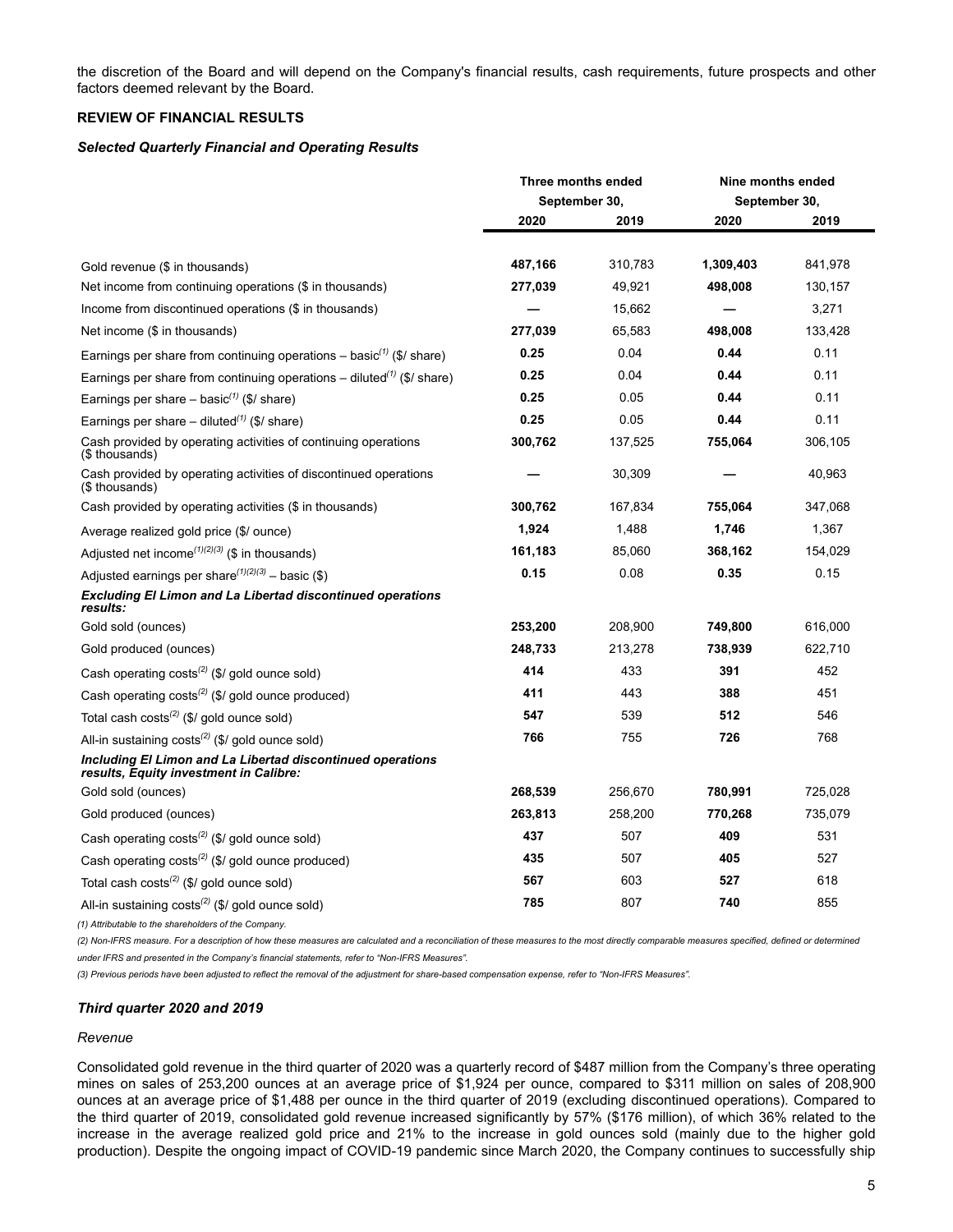its gold dore inventory to refineries. For accounting purposes, gold revenues earned from El Limon and La Libertad mines in 2019 are excluded from consolidated gold revenue and are included in the "Income from discontinued operations" line in the Condensed Interim Consolidated Statement of Operations.

In the third quarter of 2020, the Fekola Mine accounted for \$309 million (Q3 2019 - \$162 million) of gold revenue from the sale of 159,800 ounces (Q3 2019 - 108,600 ounces), the Masbate Mine accounted for \$89 million (Q3 2019 - \$76 million) of gold revenue from the sale of 46,900 ounces (Q3 2019 - 51,200 ounces) and the Otjikoto Mine accounted for \$89 million (Q3 2019 - \$73 million) of gold revenue from the sale of 46,500 ounces (Q3 2019 - 49,100 ounces). Excluded from gold revenue in the third quarter of 2019 was El Limon's gold revenue of \$33 million from the sale of 21,880 ounces and La Libertad's gold revenue of \$39 million from the sale of 25,890 ounces.

## *Production and operating costs*

Consolidated gold production from the Company's three operating mines in the third quarter of 2020 was 248,733 ounces, above budget by 1% (2,929 ounces) and a significant increase of 17% (35,455 ounces) over the third quarter of 2019 (excluding discontinued operations) with solid performances from all of the Company's operations. The significant increase in gold production over the third quarter of 2019 was driven by the Fekola Mine in Mali, which continued its very strong operational performance with gold production of 152,535 ounces, above budget by 2% (2,535 ounces), and 36% (40,214 ounces) higher compared to the third quarter of 2019. Fekola's significant increase in gold production over the third quarter of 2019 was mainly due to the expansion of the Fekola mining fleet and optimization of the pit designs and mine plan for 2020, which have provided access to higher grade portions of the Fekola deposit earlier than anticipated in previous mine plans. The Otjikoto Mine in Namibia also had a solid third quarter of 2020, producing 42,591 ounces of gold, 2% (985 ounces) above budget. The Masbate Mine in the Philippines continued to perform well through the third quarter of 2020 despite a 6-day mill shutdown following an earthquake on August 18, 2020, producing 53,607 ounces of gold, substantially in-line with budget (of 54,198 ounces), and 4% higher (2,061 ounces) compared to the third quarter of 2019. Including attributable ounces from Calibre (15,080 ounces), the Company's total gold production in the third quarter of 2020 was 263,813 ounces.

In the third quarter of 2020 consolidated cash operating costs (refer to *"Non-IFRS Measures"*) were \$411 per gold ounce produced (\$414 per gold ounce sold), \$17 (4%) less per gold ounce produced than budget and \$32 (7%) less per gold ounce produced than the third quarter of 2019 (excluding discontinued operations). Including estimated attributable results for Calibre, cash operating costs for the third quarter of 2020 were \$435 per gold ounce produced (\$437 per gold ounce sold), \$6 (1%) less per gold ounce produced than budget and \$72 (14%) less per gold ounce produced than the third quarter of 2019. The favourable budget variance and prior period variance in the third quarter of 2020 was attributable to the strong operating results from all of the Company's operations with above budget gold production and lower than budgeted total cash operating costs. Lower fuel costs, a weaker Namibia dollar and changes to mine sequencing as a result of responding to COVID-19 challenges were the primary reasons for operating costs per ounce being lower than budget.

Consolidated all-in sustaining costs (refer to *"Non-IFRS Measures"*) for the third quarter of 2020 were \$766 per gold ounce sold compared to budget of \$797 per gold ounce sold and \$755 per gold ounce sold for the third quarter of 2019 (excluding discontinued operations). Including estimated attributable results for Calibre, all-in sustaining costs for the third quarter of 2020 were \$785 per gold ounce sold compared to budget of \$804 per gold ounce sold and \$807 per gold ounce sold for the third quarter of 2019. The lower than budgeted all-in sustaining costs in the third quarter of 2020 reflect the lower cash operating costs described above, higher than budgeted gold ounces sold, lower general and administrative costs and lower than budgeted sustaining capital expenditures (\$13 million) partially offset by higher royalties resulting from a higher average gold price realized than budgeted in the third quarter of 2020. The Company expects total sustaining capital expenditures for full-year 2020 to be approximately \$11 million lower than budgeted as noted in the *Review of Mining Operations and Development Projects* section below.

#### *Depreciation and depletion*

Depreciation and depletion expense included in total cost of sales was \$77 million in the third quarter of 2020 compared to \$66 million in the third quarter of 2019. The 17% increase in depreciation expense was primarily due to a 21% increase in the gold ounces sold partially offset by a 4% decrease in the depreciation charge per ounce of gold sold.

#### *Royalties and production taxes*

Royalties and production taxes included in total cost of sales were \$34 million for the third quarter of 2020 compared to \$22 million for the third quarter of 2019. The 52% increase in royalties and production taxes resulted mainly from a 29% increase in the gold price realized in the third quarter of 2020 and a 21% increase in gold ounces sold.

## *Other*

General and administrative ("G&A") costs relate primarily to the Company's head office in Vancouver, the Bamako office in Mali, the Makati office in the Philippines and the Windhoek office in Namibia. G&A for the third quarter of 2020 was \$9 million which was \$2 million lower than the third quarter of 2019. The lower G&A in the third quarter of 2020 resulted from lower consulting, legal and travel expenses incurred due to COVID-19 restrictions.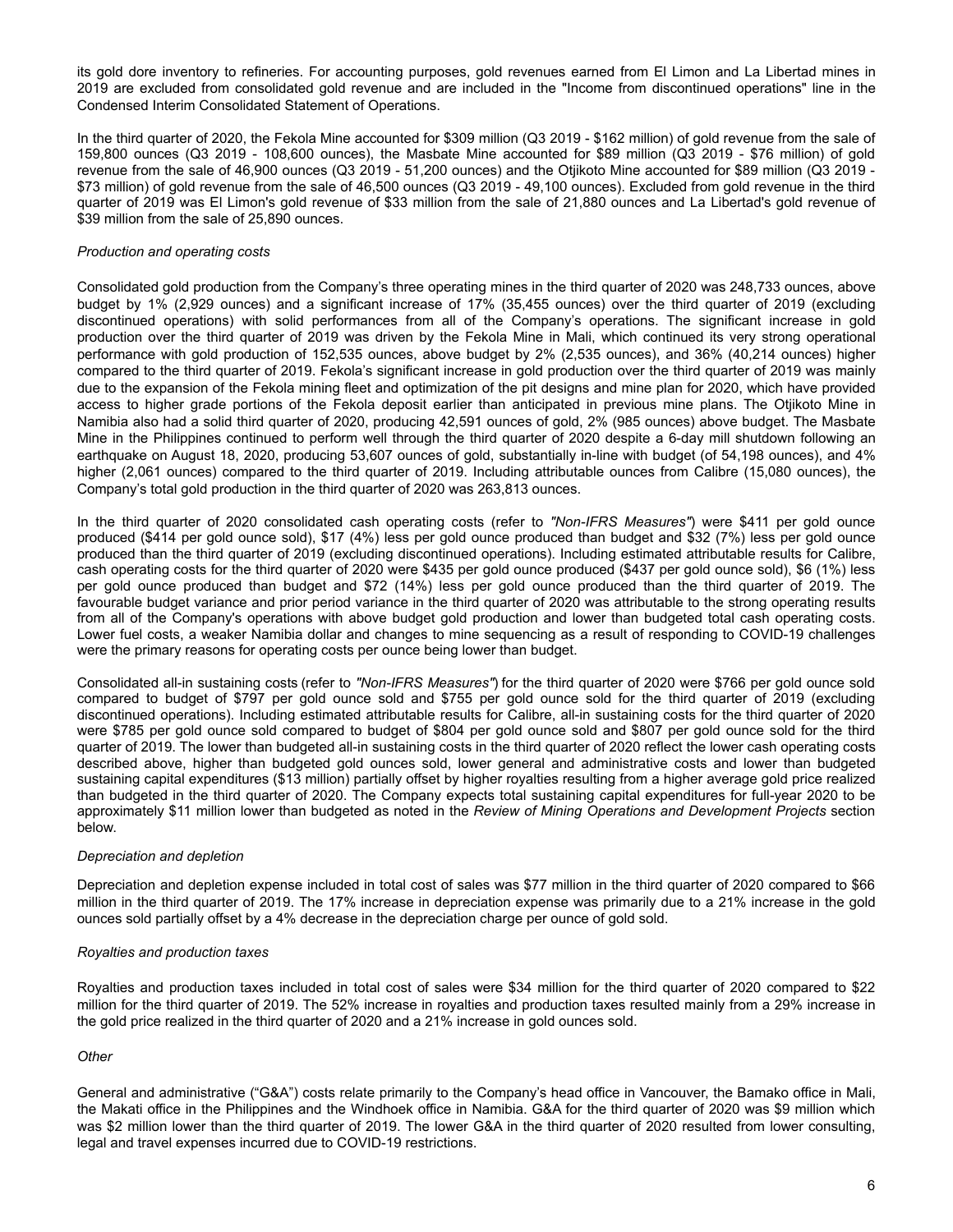Share-based payment expense for the third quarter of 2020 was \$4 million, which was in-line with the third quarter of 2019.

During the third quarter of 2020, the Company identified a higher sustained long-term gold price as an indicator of impairment reversal for the Masbate Mine resulting in a net impairment reversal of \$122 million (pre-tax \$174 million impairment reversal less \$52 million deferred tax expense) (refer to *"Areas of Judgement and Critical Accounting Estimates"*).

During the third quarter of 2020, the Company wrote off \$11 million of non-core exploration stage properties in Mali, Burkina Faso, Botswana and Ghana as the decision was made not to proceed further with these exploration stage mineral property interests.

For the third quarter of 2020, the Company's estimate of its share of Calibre's net income was approximately \$11 million, which includes an adjustment to reflect actual results from the second quarter of 2020. Calibre will report its financial results for the third quarter of 2020 on November 4, 2020. The Company will update any differences in the fourth quarter of 2020.

The Company reported \$3 million in interest and financing expense during the third quarter of 2020 compared to \$7 million in the third quarter of 2019. The lower interest and financing expense resulted mainly from lower interest rates in the third quarter of 2020 compared to the third quarter of 2019.

For the third quarter of 2020, the Company recorded derivative losses of \$1 million compared to losses of \$4 million in the third quarter of 2019. The losses were driven by fuel forward contracts and interest rate swap derivative instruments and consisted of unrealized gains of \$1 million (Q3 2019 - unrealized losses of \$5 million) and realized losses of \$2 million (Q3 2019 - realized gains of \$1 million).

For the third quarter of 2020, the Company recorded a net current income and other tax expense of \$85 million compared to \$35 million in the third quarter of 2019, consisting of current income tax of \$70 million (Q3 2019 - \$27 million), the 10% priority dividend to the State of Mali of \$15 million (Q3 2019 - \$6 million) and withholding tax (on intercompany interest/management fees) of \$0 million (Q3 2019 - \$1 million). The priority dividend is accounted for as an income tax in accordance with IAS 12, *Income Taxes.* Compared to the third quarter of 2019, current tax expense in the third quarter of 2020 was higher mainly as a result of higher taxable income and no tax loss deductions in the third quarter of 2020 as compared to the third quarter of 2019. The Otjikoto Mine became taxable in the first quarter for 2020 after using all of its loss carryforwards by the end of 2019. For the third quarter of 2020, the Company recorded a deferred income tax expense of \$62 million compared to a deferred income tax expense of \$20 million in the third quarter of 2019. The deferred income tax expense for the third quarter of 2020 is mainly attributable to the reversal of the impairment with respect to the Masbate Mine which resulted in a deferred income tax expense of \$52 million in 2020 and the recognition of a deferred income tax liability of \$24 million related to future withholding tax expected to be incurred on retained earnings the Company is planning to repatriate from its foreign subsidiaries. Higher forecast gold prices have increased the Company's estimate of amounts expected to be repatriated as dividends from the Company's operations in the foreseeable future. The deferred income tax expense for the third quarter of 2019 was mainly attributable to the weakening of local currencies in Mali and Namibia. Changes in local currencies result in changes to the underlying book values of tax balance sheets for Mali and Namibia as tax filings are in local currencies.

For the third quarter of 2019, the Company recorded income from discontinued operations of \$16 million. The results from discontinued operations relate to El Limon and La Libertad mines, which were sold to Calibre on October 15, 2019.

Net income for the third quarter of 2020 was \$277 million compared to \$66 million for the third quarter of 2019. For the third quarter of 2020, the Company generated net income attributable to the shareholders of the Company of \$263 million (\$0.25 per share) compared to \$56 million (\$0.05 per share) in the third quarter of 2019. Adjusted net income attributable to shareholders of the Company (refer to "*Non-IFRS Measures"*) for the third quarter of 2020 was \$161 million (\$0.15 per share) compared to \$85 million (\$0.08 per share) in the third quarter of 2019. Adjusted net income in the third quarter of 2020 excluded impairment reversals of \$174 million, write-down of mineral property interests of \$11 million and a deferred income tax expense of \$64 million.

Cash flow provided by operating activities was a quarterly record of \$301 million in the third quarter of 2020 compared to \$168 million in the third quarter of 2019, an increase of \$133 million due mainly to higher revenues of \$176 million, partially offset by higher production costs and royalties and productions taxes of \$14 million and \$12 million, respectively. Based on current assumptions, including a gold price of \$1,900 per ounce for the remainder of 2020, the Company now expects to make total cash income tax payments in 2020 of approximately \$205 million, an increase of \$27 million from the previous second quarter of 2020 estimate, based on changes in realized gold price assumptions and expected payment timing. The revised estimate includes assumed voluntary current income tax prepayments of up to \$50 million for 2020 current income taxes not due until the second quarter of 2021. For the first nine months of 2020, the Company made current income tax payments totalling \$97 million.

B2Gold continues to maintain a strong financial position and liquidity. On April 8, 2020, as a precautionary measure and given the current uncertainty resulting from the COVID-19 pandemic, the Company completed the drawdown of a further \$250 million on its \$600 million RCF. During the third quarter of 2020, the Company fully repaid the outstanding RCF balance of \$425 million and as at September 30, 2020, the full amount of the \$600 million RCF was undrawn and available. At September 30, 2020, the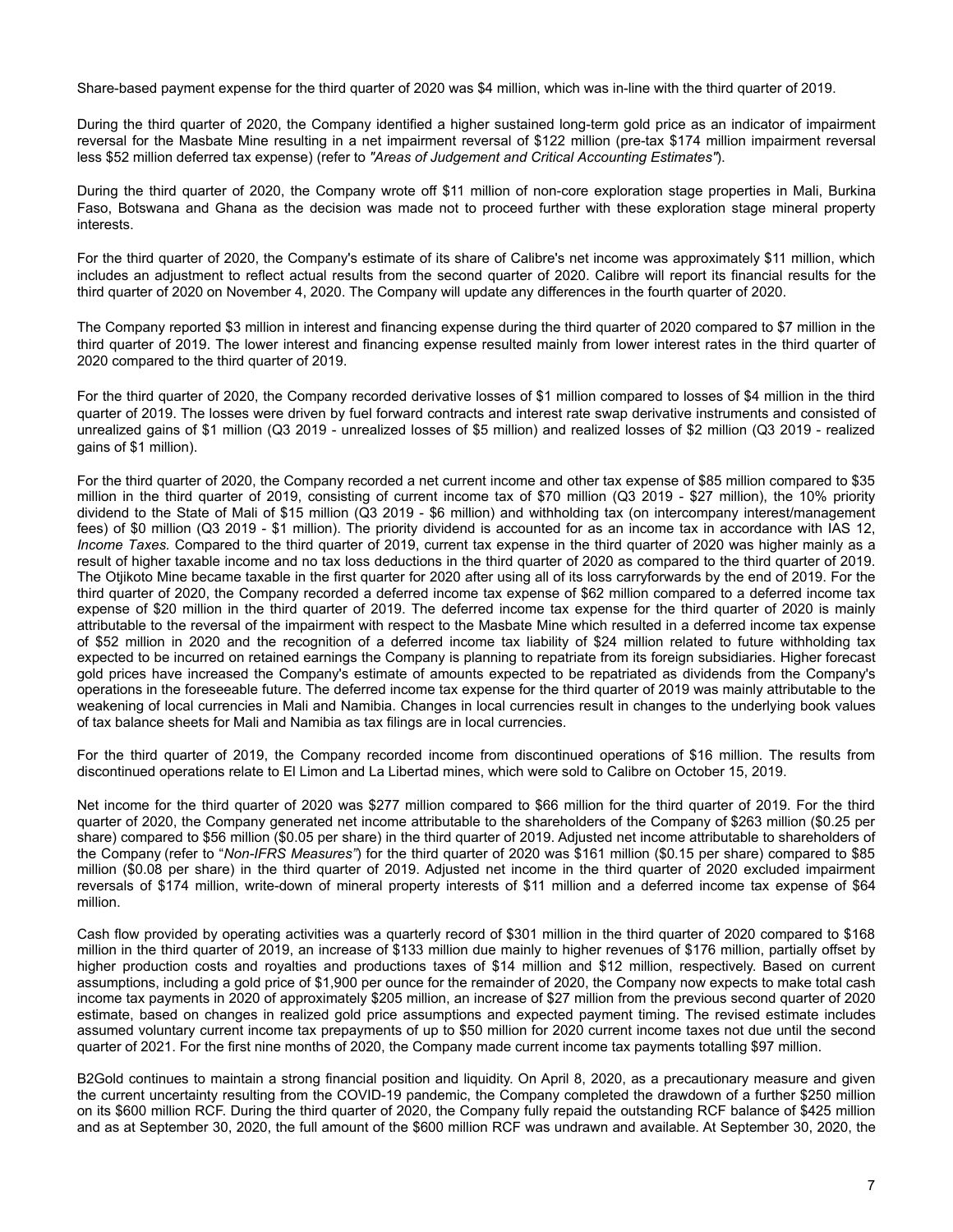Company had cash and cash equivalents of \$365 million (December 31, 2019 - \$141 million) and working capital of \$356 million (December 31, 2019 - \$242 million).

## *Year-to-date results*

## *Revenue*

Consolidated gold revenue for the first nine months of 2020 was a year-to-date record of \$1.3 billion on sales of 749,800 ounces at an average price of \$1,746 per ounce, compared to \$842 million on sales of 616,000 ounces at an average price of \$1,367 per ounce in the first nine months of 2019 (excluding discontinued operations). Compared to the first nine months of 2019, consolidated gold revenue increased significantly by 56% (\$467 million), of which 34% related to the increase in the average realized gold price and 22% to the increase in gold ounces sold.

Consolidated gold revenue for the first nine months of 2020 did not include any revenue relating to the delivery of gold into the Company's Prepaid Gold Sales contracts associated with the Company's Prepaid Gold Sales transactions as final delivery into these contracts were in the second quarter of 2019. Consolidated gold revenue for the first nine of 2019 included \$30 million relating to the delivery of gold into the Company's Prepaid Gold Sales contracts.

In the first nine months of 2020, the Fekola Mine accounted for \$835 million (first nine months of 2019 - \$453 million) of gold revenue from the sale of 477,300 ounces (first nine months of 2019 - 330,600 ounces), the Masbate Mine accounted for \$239 million (first nine months of 2019 - \$223 million) of gold revenue from the sale of 137,300 ounces (first nine months of 2019 -163,700 ounces) and the Otjikoto Mine accounted for \$236 million (first nine months of 2019 - \$168 million) of gold revenue from the sale of 135,200 ounces (first nine months of 2019 - 121,700 ounces). Excluded from gold revenue in the first nine months of 2019 was El Limon's gold revenue of \$60 million from the sale of 43,075 ounces and La Libertad's gold revenue of \$92 million from the sale of 65,953 ounces.

## *Production and operating costs*

Consolidated gold production for the first nine months of 2020 was a year-to-date record of 738,939 ounces, 4% (26,412 ounces) above budget and 19% (116,229 ounces) higher than the first nine months of 2019 (excluding discontinued operations). Including attributable ounces from Calibre (31,329 ounces), the Company's total gold production in the first nine months of 2020 was 770,268 ounces.

For the first nine months of 2020, consolidated cash operating costs (refer to *"Non-IFRS Measures"*) were \$388 per gold ounce produced (\$391 per gold ounce sold), \$33 per gold ounce produced or 8% less than budget and \$63 per gold ounce produced or 14% lower than the first nine months of 2019 (excluding discontinued operations). Including estimated attributable results for Calibre, cash operating costs for the first nine months of 2020 were \$405 per gold ounce produced (\$409 per gold ounce sold), \$32 per gold ounce produced or 7% less than budget and \$122 per gold ounce produced or 23% lower than the first nine months of 2019. The variance from budget and the first nine months of 2019 was driven by the same factors as those for the third quarter of 2020 described above. Lower fuel costs, a weaker Namibia dollar and changes to mine sequencing as a result of responding to COVID-19 challenges were the primary reasons for cash operating costs per ounce being lower than budget.

All-in sustaining costs (refer to *"Non-IFRS Measures"*) for the first nine months of 2020 were \$726 per gold ounce sold compared to budget of \$803 per gold ounce sold and \$768 per gold ounce sold for the first nine months of 2019. Including estimated attributable results for Calibre, all-in sustaining costs for the first nine months of 2020 were \$740 per gold ounce sold compared to budget of \$815 per gold ounce sold and \$855 per gold ounce sold for the first nine months of 2019. The lower than budgeted all-in sustaining costs in the first nine months of 2020 reflect the lower cash operating costs described above, higher than budgeted ounces gold sold, lower general and administrative costs and lower than budgeted sustaining capital expenditures (\$43 million), partially offset by higher royalties resulting from a higher average gold price realized than budgeted in the first nine months of 2020. The Company expects total sustaining capital expenditures for full-year 2020 to be approximately \$11 million lower than budgeted as noted in the *Review of Mining Operations and Development Projects* section below.

## *Depreciation and depletion*

Depreciation and depletion expense included in total cost of sales was \$223 million for the first nine months of 2020 compared to \$184 million in the first nine months of 2019. The 22% increase in depreciation expense was primarily due to a 22% increase in the gold ounces sold.

## *Royalties and production taxes*

Royalties and production taxes included in total cost of sales were \$91 million for the first nine months of 2020 compared to \$58 million in the first nine months of 2019. The 57% increase in royalties and production taxes resulted mainly from a 28% increase in the gold price realized in 2020, a 22% increase in gold ounces sold and a change in sales mix which reflects more sales from the Fekola Mine at a higher royalty rate and lower sales from the Masbate Mine with a lower royalty rate.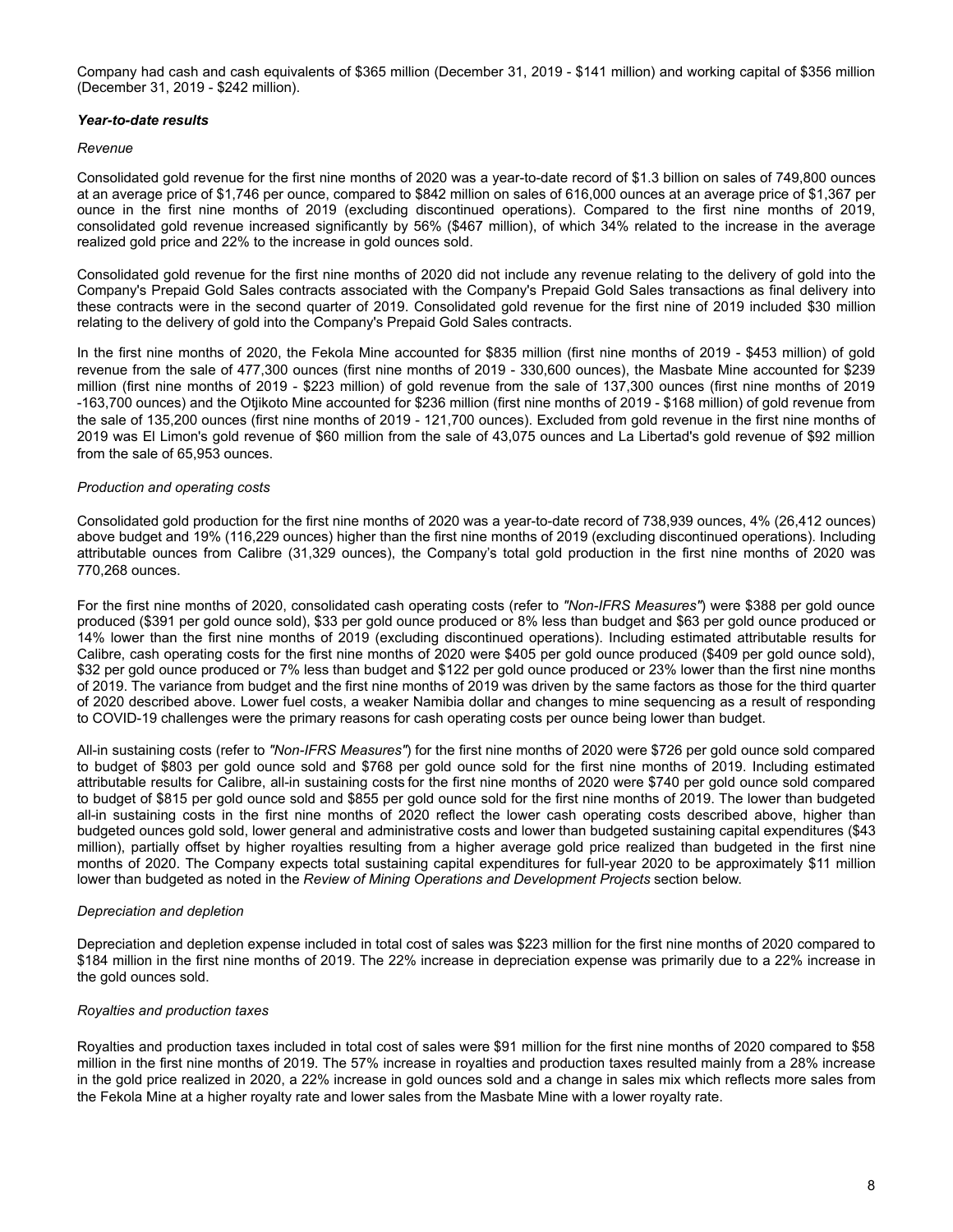#### *Other*

G&A for the first nine months of 2020 was \$27 million, which is \$10 million lower than the first nine months of 2019. The lower G&A was due to lower short-term incentive compensation in 2020 compared to 2019 as well as lower consulting, legal and travel expenses incurred in the first nine months of 2020 due to the impact of COVID-19.

Share-based payment expense for the first nine months of 2020 was \$15 million, which was \$2 million higher than the first nine months of 2019 due to the granting of performance share units in 2020.

During the first nine months of 2020, the Company identified a higher sustained long-term gold price as an indicator of impairment reversal for the Masbate Mine resulting in a net impairment reversal of \$122 million (pre-tax \$174 million impairment reversal less \$52 million deferred tax expense) (refer to *"Areas of Judgement and Critical Accounting Estimates"*).

During the first nine months of 2020, the Company wrote off \$11 million of non-core exploration stage properties in Mali, Burkina Faso, Botswana and Ghana following decisions not to proceed further with these exploration stage mineral property interests.

Community relations expense for the first nine months of 2020 was \$5 million, which was \$3 million higher than the first nine months of 2019, resulting from two significant donations in the first nine months of 2020: 1,000 ounces of gold, with a value of approximately \$2 million, to support black rhino conservation and the communities that protect them in Namibia, and a \$1 million contribution to the African School of Mines in Mali.

For the first nine months of 2020, the Company's estimate of its share of Calibre's net income was approximately \$14 million. Calibre will report its third quarter of 2020 financial results on November 4, 2020. The Company will update any differences in the fourth quarter of 2020.

Other operating expenses for the first nine months of 2020 were \$5 million, which mainly consisted of COVID-19 relief donations of \$3 million.

The Company reported \$13 million in interest and financing expense during the first nine months of 2020 as compared with \$22 million in the first nine months of 2019. The lower interest and financing expense resulted from lower interest rates in the first nine months of 2020 compared to the first nine months of 2019.

For the first nine months of 2020, the Company recorded derivative losses of \$12 million compared to losses of \$1 million in the first nine months of 2019. The losses were driven by fuel forward contracts and interest rate swap derivative instruments and consisted of unrealized losses of \$3 million (first nine months of 2019 - unrealized losses of \$4 million) and realized losses of \$9 million (first nine months of 2019 - realized gains of \$3 million).

For the first nine months of 2020, the Company recorded a net current income and other tax expense of \$230 million compared to \$84 million in the first nine months of 2019, consisting of current income tax of \$189 million (first nine months of 2019 - \$65 million), the 10% priority dividend to the State of Mali of \$38 million (first nine months of 2019 - \$14 million) and withholding tax (on intercompany interest/management fees) of \$3 million (first nine months of 2019 - \$5 million). The priority dividend is accounted for as an income tax in accordance with IAS 12, *Income Taxes.* Compared to the first nine months of 2019, current tax expense for the first nine months of 2020 was higher mainly as a result of higher income and lower tax loss deductions in the first nine months of 2020 versus the first nine months of 2019. The Otjikoto Mine became taxable in the first nine months of 2020 after using all of its loss carryforwards by the end of 2019. For the first nine months of 2020, the Company recorded a deferred income tax expense of \$66 million compared to a deferred income tax expense of \$31 million in the first nine months of 2019. The deferred income tax expense for the first nine months of 2020 is mainly attributable to the reversal of the impairment with respect to the Masbate Mine which resulted in a deferred income tax expense of \$52 million in 2020 and the recognition of a deferred income tax liability of \$24 million related to future withholding tax expected to be incurred on retained earnings the Company is planning to repatriate from its foreign subsidiaries. Higher forecast gold prices have increased the Company's estimate of amounts expected to be repatriated as dividends from the Company's operations in the foreseeable future. The deferred income tax expense for the first nine months of 2019 was mainly attributable to the weakening of local currencies in Mali and Namibia. Changes in local currencies result in changes to the underlying book values of tax balance sheets for Mali and Namibia as tax filings are in local currencies.

For the first nine months of 2019, the Company recorded income from discontinued operations of \$3 million. The results from discontinued operations relate to El Limon and La Libertad mines, which were sold to Calibre on October 15, 2019.

For the first nine months of 2020, the Company generated net income of \$498 million compared to a net income of \$133 million in the first nine months of 2019. For the first nine months of 2020, the Company generated net income attributable to the shareholders of the Company of \$460 million (\$0.44 per share) compared to \$116 million (\$0.11 per share) in the first nine months of 2019. Adjusted net income attributable to the shareholders of the Company (refer to "*Non-IFRS Measures"*) for the first nine months of 2020 was \$368 million (\$0.35 per share) compared to adjusted net income of \$154 million (\$0.15 per share) in the first nine months of 2019. Adjusted net income in the first nine months of 2020 excluded impairment reversals of \$174 million,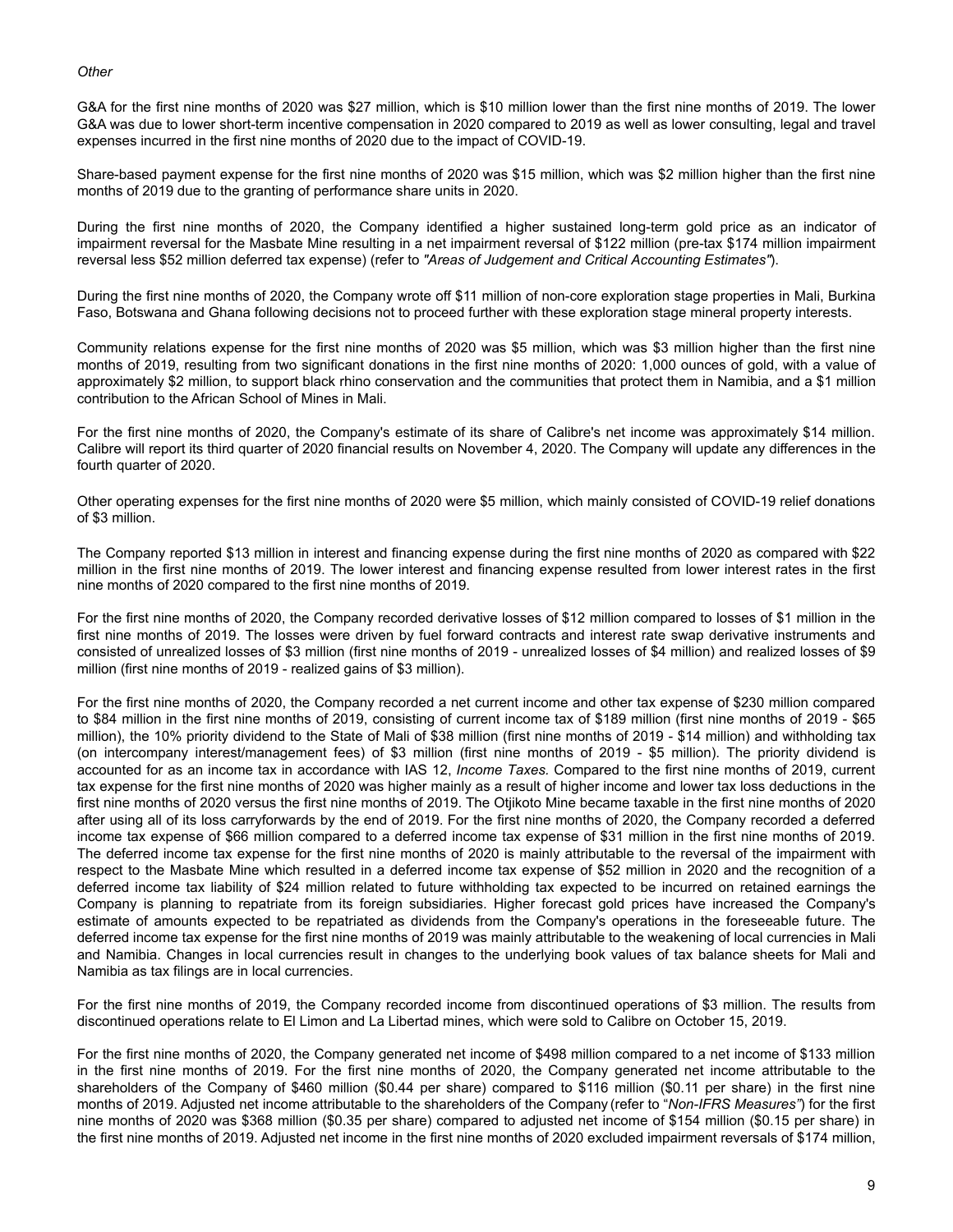<span id="page-9-0"></span>write-down of mineral property interests of \$11 million, COVID-19 relief donations of \$3 million, unrealized losses on derivative instruments of \$3 million and a deferred income tax expense of \$66 million.

Cash flow provided by operating activities was \$755 million in the first nine months of 2020 compared to \$347 million in the first nine months of 2019, an increase of \$408 million due mainly to higher revenues of \$467 million, partially offset by higher production costs and royalties and productions taxes of \$15 million and \$33 million, respectively. Based on current assumptions, including a gold price of \$1,900 per ounce for the remainder of 2020, the Company now expects to make total cash income tax payments in 2020 of approximately \$205 million, an increase of \$27 million from the previous second quarter of 2020 estimate, based on changes in realized gold price assumptions and expected payment timing. The revised estimate includes assumed voluntary current income tax prepayments of up to \$50 million for 2020 current income taxes not due until the second quarter of 2021. For the first nine months of 2020, the Company made current income tax payments totalling \$97 million.

## **REVIEW OF MINING OPERATIONS AND DEVELOPMENT PROJECTS**

#### *Fekola Mine - Mali*

|                                                                    |               | Three months ended |               | Nine months ended |  |
|--------------------------------------------------------------------|---------------|--------------------|---------------|-------------------|--|
|                                                                    | September 30, |                    | September 30, |                   |  |
|                                                                    | 2020          | 2019               | 2020          | 2019              |  |
|                                                                    |               |                    |               |                   |  |
| Gold revenue (\$ in thousands)                                     | 309,147       | 161,523            | 834,553       | 453,297           |  |
| Gold sold (ounces)                                                 | 159,800       | 108,600            | 477,300       | 330,600           |  |
| Average realized gold price (\$/ ounce)                            | 1,935         | 1,487              | 1,748         | 1,371             |  |
| Tonnes of ore milled                                               | 1,559,857     | 1,722,310          | 4,866,546     | 5,270,122         |  |
| Grade (grams/tonne)                                                | 3.22          | 2.16               | 3.14          | 2.11              |  |
| Recovery (%)                                                       | 94.6          | 94.1               | 94.3          | 94.3              |  |
| Gold production (ounces)                                           | 152,535       | 112,321            | 463,970       | 336,567           |  |
| Cash operating $costs^{(1)}$ (\$/ gold ounce sold)                 | 341           | 361                | 299           | 378               |  |
| Cash operating $costs^{(1)}$ (\$/ gold ounce produced)             | 333           | 383                | 294           | 378               |  |
| Total cash costs <sup><math>(1)</math></sup> (\$/ gold ounce sold) | 497           | 483                | 440           | 489               |  |
| All-in sustaining $costs^{(1)}$ (\$/ gold ounce sold)              | 584           | 642                | 556           | 626               |  |
| Capital expenditures (\$ in thousands)                             | 29,186        | 30,604             | 155,659       | 64,717            |  |
| Exploration (\$ in thousands)                                      | 4,113         | 2,580              | 9,154         | 10,890            |  |

*(1) Non-IFRS measure. For a description of how these measures are calculated and a reconciliation of these measures to the most directly comparable measures specified, defined or determined under IFRS and presented in the Company's financial statements, refer to "Non-IFRS Measures".*

The Fekola Mine in Mali (owned 80% by the Company and 20% by the State of Mali) continued its very strong operational performance in the third quarter of 2020 with gold production of 152,535 ounces, above budget by 2% (2,535 ounces), as processed grade and recovery both exceeded budget which more than offset lower-than-budgeted throughput in the quarter due to additional downtime for planned mill expansion tie-ins and a full SAG mill reline. Compared to the third quarter of 2019, gold production was significantly higher by 36% (40,214 ounces). Fekola's significant increase in gold production over the third quarter of 2019 was mainly due to the expansion of the Fekola mining fleet and optimization of the pit designs and mine plan for 2020, which have provided access to higher grade portions of the Fekola deposit earlier than anticipated in previous mine plans. For the third quarter of 2020, mill feed grade was 3.22 grams per tonne ("g/t") compared to budget of 2.93 g/t and 2.16 g/t in the third quarter of 2019; mill throughput was 1.56 million tonnes compared to budget of 1.70 million tonnes and 1.70 million tonnes in the third quarter of 2019; and gold recovery averaged 94.6% compared to budget of 94.0% and 94.1% in the third quarter of 2019. For the first nine months of 2020, the Fekola Mine produced 463,970 ounces of gold, well above budget by 5% (22,970 ounces) and significantly higher than the first nine months of 2019 by 38% (127,403 ounces). For the first nine months of 2020, mill throughput was 4.9 million tonnes, in-line with budget and 8% lower than the first nine months of 2019 as a result of downtime for the Fekola mill expansion tie-ins as discussed above. The average grade processed for the first nine months of 2020 was 3.14 g/t (compared to budget of 2.97 g/t) together with average gold recoveries of 94.3% (compared to budget of 94.0%). Through effective mine planning and a successful stockpiling strategy, Fekola was able to exceed its gold production budget during the construction of its mill expansion in 2020.

The Fekola Mine continues to operate unimpeded and no operational days were lost due to the recent political developments in Mali. With the establishment of a new interim government in September 2020, expected to lead Mali through to new presidential and legislative elections within 18 months, the Economic Community of West African States ("ECOWAS") has now lifted its sanctions on Mali, including air, border and financial restrictions. B2Gold will continue to work with regional and national governments to ensure that its mining operations continue normally, providing important economic benefits to all stakeholders, including our employees, governments and the communities around the mine.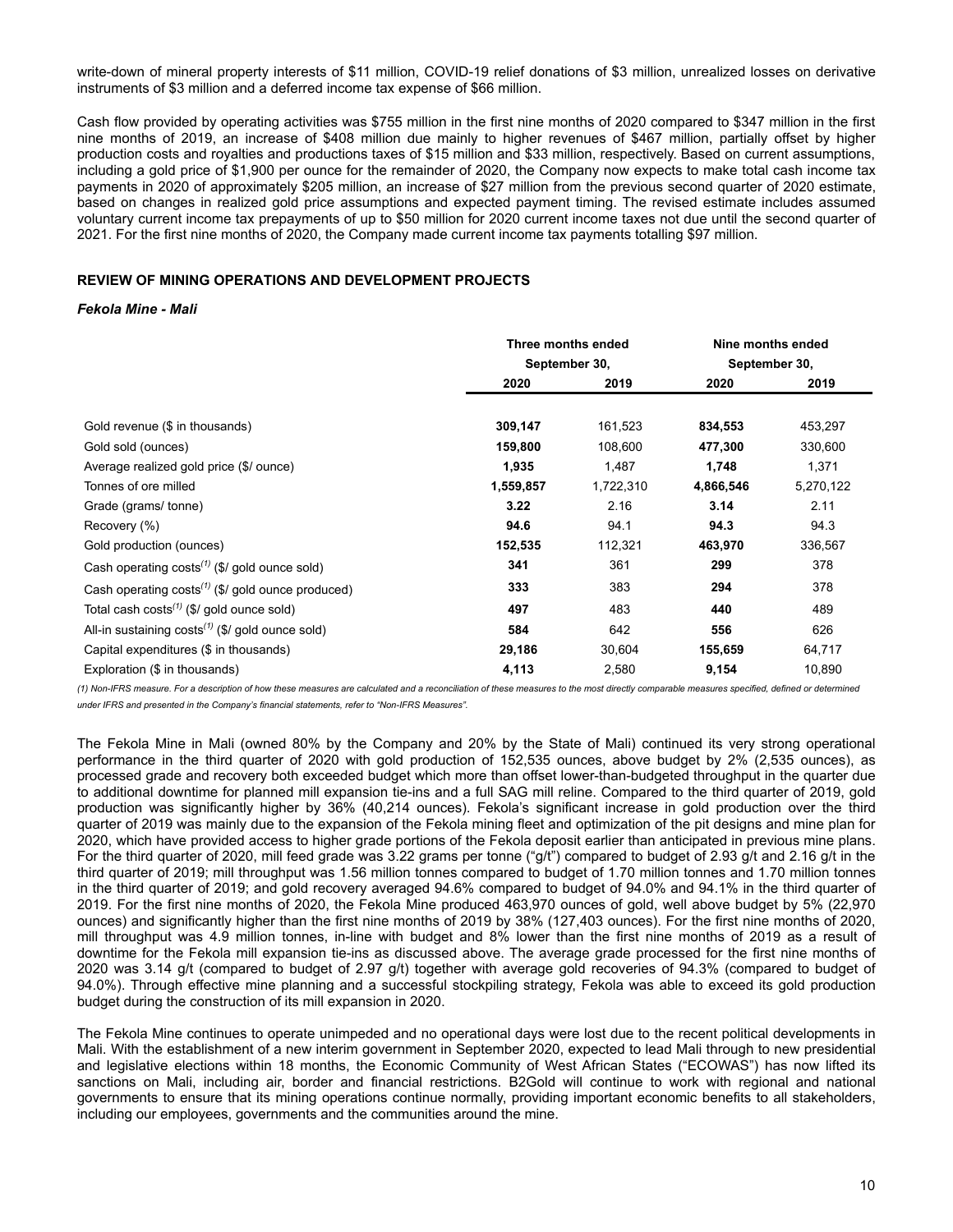The Fekola Mine's cash operating costs (refer to *"Non-IFRS Measures"*) were \$333 per gold ounce produced (\$341 per gold ounce sold) for the third quarter of 2020, in-line with budget of \$328 per gold ounce produced and \$50 per gold ounce produced (13%) lower than the third quarter of 2019. The in-line cash operating costs per ounce produced for the third quarter of 2020 compared to budget resulted from the higher gold production described above coupled with production costs which were generally in-line with budget. In the third quarter of 2020, total mining costs were marginally higher than budget due to mining sequence changes and higher labour costs related to COVID-19 payments and higher than budgeted HFO costs, partially offset by lower processing costs resulting from lower than budget tonnage processed. Compared to the third quarter of 2019, cash operating costs for the third quarter of 2020 were lower as a result of higher production in the third quarter of 2020 compared to the third quarter of 2019 due to the increased gold production resulting from higher processed grades as described above. For the first nine months of 2020, Fekola's cash operating costs were \$294 per ounce produced (\$299 per gold ounce sold) in-line with budget of \$305 per ounce produced and \$84 per ounce (22%) lower than the first nine months of 2019 for the same reasons as described for the third quarter above.

All-in sustaining costs (refer to *"Non-IFRS Measures"*) for the third quarter of 2020 were \$584 per gold ounce sold compared to a budget of \$604 per gold ounce sold and \$642 per gold ounce sold in the third quarter of 2019. The lower than budgeted all-in sustaining costs in the third quarter of 2020 reflect higher than budgeted gold ounces sold and lower than budgeted sustaining capital expenditures partially offset by higher royalties resulting from a higher average gold price realized than budgeted in the third quarter of 2020. For the first nine months of 2020, all-in sustaining costs for the Fekola Mine were \$556 per gold ounce sold compared to a budget of \$590 per gold ounce sold and \$626 per gold ounce sold in the first nine months of 2019. All-in sustaining costs for the first nine months of 2020 were lower than budget as a result of higher than budgeted gold ounces sold and lower sustaining capital expenditures, partially offset by higher royalties resulting from a higher average gold price realized than budgeted in the first nine months of 2020. The lower sustaining capital expenditures are mainly a result of lower prestripping costs for Fekola Pit phases 5 and 6 resulting from mining sequence changes and approximately \$4 million of overall sustaining costs savings versus budget on the tailings storage facility project completed during the year. The Company expects total sustaining capital expenditures for the Fekola Mine for full-year 2020 to be approximately \$8 million lower than budget.

Capital expenditures in the third quarter of 2020 totalled \$29 million primarily consisting of \$10 million for mining fleet expansion, \$11 million for process plant expansion, \$3 million for prestripping and \$1 million for the solar plant. Capital expenditures in the first nine months of 2020 totalled \$156 million primarily consisting of \$58 million for mining fleet expansion, \$39 million for process plant expansion, \$21 million for prestripping, \$19 million for the solar plant and \$4 million for tailings storage facilities.

For full-year 2020, the low-cost Fekola Mine is expected to produce at the upper end of the guidance range of 590,000 and 620,000 ounces of gold at cash operating costs of between \$285 and \$325 per ounce and all-in sustaining costs are expected to be at the upper end of the guidance range of \$555 and \$595 per ounce as a result of increased royalties due to higher gold prices realized in 2020.

## *Fekola Mine Expansion*

On September 10, 2020, the Company announced the successful commissioning of the Fekola mill expansion to 7.5 million tonnes per annum ("Mtpa") (an increase of 1.5 Mtpa from an assumed base rate of 6 Mtpa), ahead of the scheduled completion date of September 30, 2020. The Fekola mill has the potential to run above the annualized throughput rate of 7.5 Mtpa and analysis is currently underway to determine the optimum throughput rate (using ore blends comparable to those planned for 2021 and future production). Commissioning included completion of all major construction activities associated with the Fekola mill expansion, as well as successful execution of a process performance test to compare with design expectations. Four days after start-up, a 5-day mill performance test was conducted from August 26 to August 30, 2020. The results of the performance test exceeded design in throughput, gold recovery, grind and availability over the 5-day day period. In addition, substantially all of the Fekola mine fleet expansion equipment planned for 2020 (including excavators, trucks, and drill rigs) have now arrived on site and are operational, with the overall mine expansion now materially complete. The final non-sustaining costs incurred for the plant expansion were approximately \$13 million higher than budget, of which the majority of overruns related to COVID-19 costs and increased labour and camp costs.

In the second quarter of 2020, the Company amended its mining convention with the government of Mali to include both the Fekola expansion and the solar plant. There have been no changes to the tax regime applicable to the Fekola Mine as a result of the amendment. Formal enactment of the amended mining convention remains subject to final government ratification.

## *Fekola Solar Plant*

Remobilization of the solar plant construction group began in mid-September 2020 (following a temporary suspension of construction activities in April 2020 due to COVID-19) and will continue to ramp up as camp space becomes available. The target date for completion of the solar plant construction is the end of the first quarter of 2021 but has the potential to be delayed by several months as COVID-19 restrictions are limiting the available workforce and site support. The existing HFO and diesel power plant have an installed capacity of 64 megawatts while Fekola's expanded mill facilities require only approximately 40 megawatts for continuous operations. The solar plant is therefore not a necessary component of the mill expansion but is expected to reduce Fekola's operating costs and emissions by decreasing power plant fuel consumption and maintenance costs.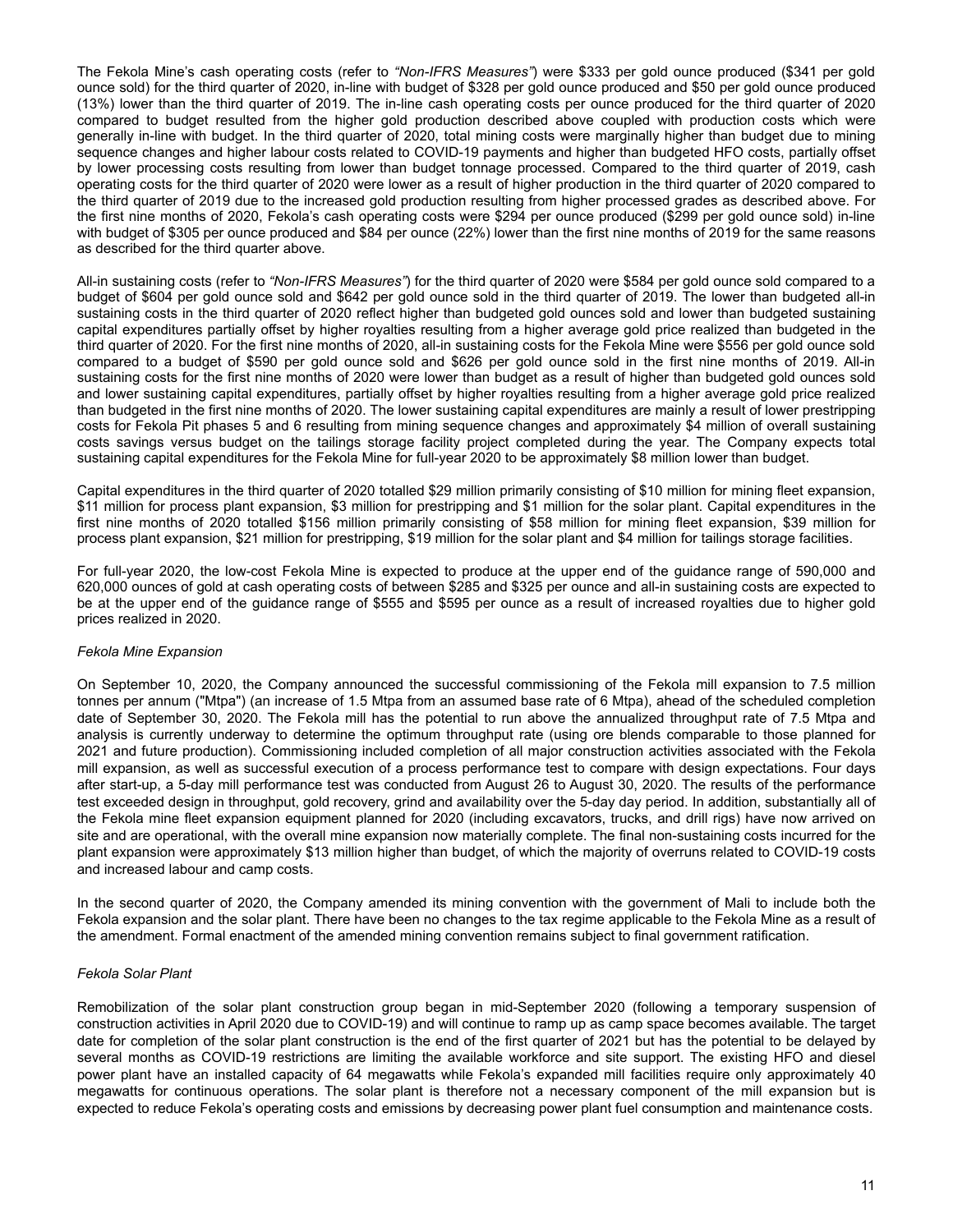#### *B2Gold's Strong Investment and Partnership in Mali*

B2Gold is one of the largest Canadian and foreign investors in Mali, with total investment to date of approximately \$1 billion and the Company continues to have a strong and mutually beneficial relationship with the Government of Mali. As B2Gold's 20% partner at the Fekola Mine, the State of Mali is a direct economic beneficiary of the Fekola Mine's operating results, and in addition the mine employs more than 2,200 Malians. Since the commencement of commercial production in late 2017, the Fekola Mine has provided important economic benefits and revenues to both local Malians and the Government of Mali. For fiscal 2017 to 2019, total employee wages and benefits paid by the Company were approximately \$140 million, and total payments to the Government of Mali by the Company were approximately \$276 million. Payments to the Government of Mali included corporate income tax, withholding taxes, royalties and production-based taxes, and priority dividends, which are payable each year on the first 10% tranche of the State of Mali's overall 20% ownership interest in the Fekola Mine.

In addition to the priority dividends payable annually to the State of Mali, the second 10% tranche of the State's interest in the Fekola Mine will also attract ordinary dividends. Based on current assumptions and following the final repayment of B2Gold's initial intercompany loans for construction of the Fekola Mine, the Company expects that distribution of ordinary dividends to the State will commence in late 2020.

The Fekola Convention, as amended, was established under the 2012 Mining Code and governs the legal, administrative, tax, economic, mining, social and environmental conditions under which B2Gold operates the Fekola Mine and is enforceable between the parties for the term of the Fekola Mine mining permit, an initial 30 year period, renewable for successive periods of 10 years. A new mining code was adopted in Mali in September 2019 (the "2019 Mining Code"), which outlines certain tax and customs stabilization of existing mining conventions and the enforceability of the existing conventions, including the Fekola Convention. The 2019 Mining Code expressly states that mining titles that are valid at the time of the entry into force of the 2019 Mining Code remain valid for their term and for the substance for which they have been issued. In addition, the mining conventions in force at the date of the 2019 Mining Code, including the Fekola Convention, remain valid for their term and benefit from the stabilization of their tax and customs regime as provided under such mining convention.

## *Masbate Mine – Philippines*

|                                                                    | Three months ended |           | Nine months ended |           |
|--------------------------------------------------------------------|--------------------|-----------|-------------------|-----------|
|                                                                    | September 30,      |           | September 30,     |           |
|                                                                    | 2020               | 2019      | 2020              | 2019      |
|                                                                    |                    |           |                   |           |
| Gold revenue (\$ in thousands)                                     | 89,154             | 76,068    | 239,148           | 223,264   |
| Gold sold (ounces)                                                 | 46,900             | 51,200    | 137,300           | 163,700   |
| Average realized gold price (\$/ ounce)                            | 1,901              | 1,486     | 1,742             | 1,364     |
| Tonnes of ore milled                                               | 1,970,965          | 2,037,969 | 5,831,086         | 5,964,897 |
| Grade (grams/tonne)                                                | 1.05               | 1.09      | 0.96              | 1.21      |
| Recovery (%)                                                       | 81.1               | 72.4      | 81.7              | 72.1      |
| Gold production (ounces)                                           | 53,607             | 51,546    | 147,133           | 166,599   |
| Cash operating $costs^{(1)}$ (\$/ gold ounce sold)                 | 655                | 588       | 684               | 567       |
| Cash operating $costs^{(1)}$ (\$/ gold ounce produced)             | 615                | 622       | 646               | 564       |
| Total cash costs <sup><math>(1)</math></sup> (\$/ gold ounce sold) | 765                | 704       | 787               | 652       |
| All-in sustaining $costs^{(1)}$ (\$/ gold ounce sold)              | 1,072              | 833       | 1,012             | 773       |
| Capital expenditures (\$ in thousands)                             | 10,132             | 4,725     | 19,422            | 20,689    |
| Exploration (\$ in thousands)                                      | 2,217              | 1,030     | 5,845             | 3,095     |

*(1) Non-IFRS measure. For a description of how these measures are calculated and a reconciliation of these measures to the most directly comparable measures specified, defined or determined under IFRS and presented in the Company's financial statements, refer to "Non-IFRS Measures".*

The Masbate Mine in the Philippines continued to perform well through the third quarter of 2020, producing 53,607 ounces of gold, substantially in-line with budget (of 54,198 ounces), and 4% higher (2,061 ounces) compared to the third quarter of 2019. Following a magnitude 6.6 earthquake approximately 90 kilometres from the mine site on August 18, 2020, Masbate's mining and processing operations were temporarily suspended for five and six days, respectively, for inspections mandated by the Philippines Mines and Geo-sciences Bureau. Planned maintenance was performed ahead of schedule during the shutdown period, and normal operations continued after the inspections confirmed that there was no damage to the mine from the earthquake. The Company worked with local communities to provide medical, food, and other support to the impacted areas. In addition, operations continue to run normally at the Masbate Mine, following Typhoon Goni which first made landfall in the Philippines on November 1, 2020. For the third quarter of 2020, mill feed grade was 1.05 g/t compared to budget of 1.05 g/t and 1.09 g/t in the third quarter of 2019; mill throughput was 1.97 million tonnes compared to budget of 2.1 million tonnes and 2.0 million tonnes in the third quarter of 2019; and gold recovery averaged 81.1% compared to budget of 76.4% and 72.4% in the third quarter of 2019. Average gold recoveries were above budget due to mining more oxide ore than budgeted. For the first nine months of 2020, the Masbate Mine produced 147,133 ounces of gold, in-line with budget (of 147,381 ounces) and 12% (19,466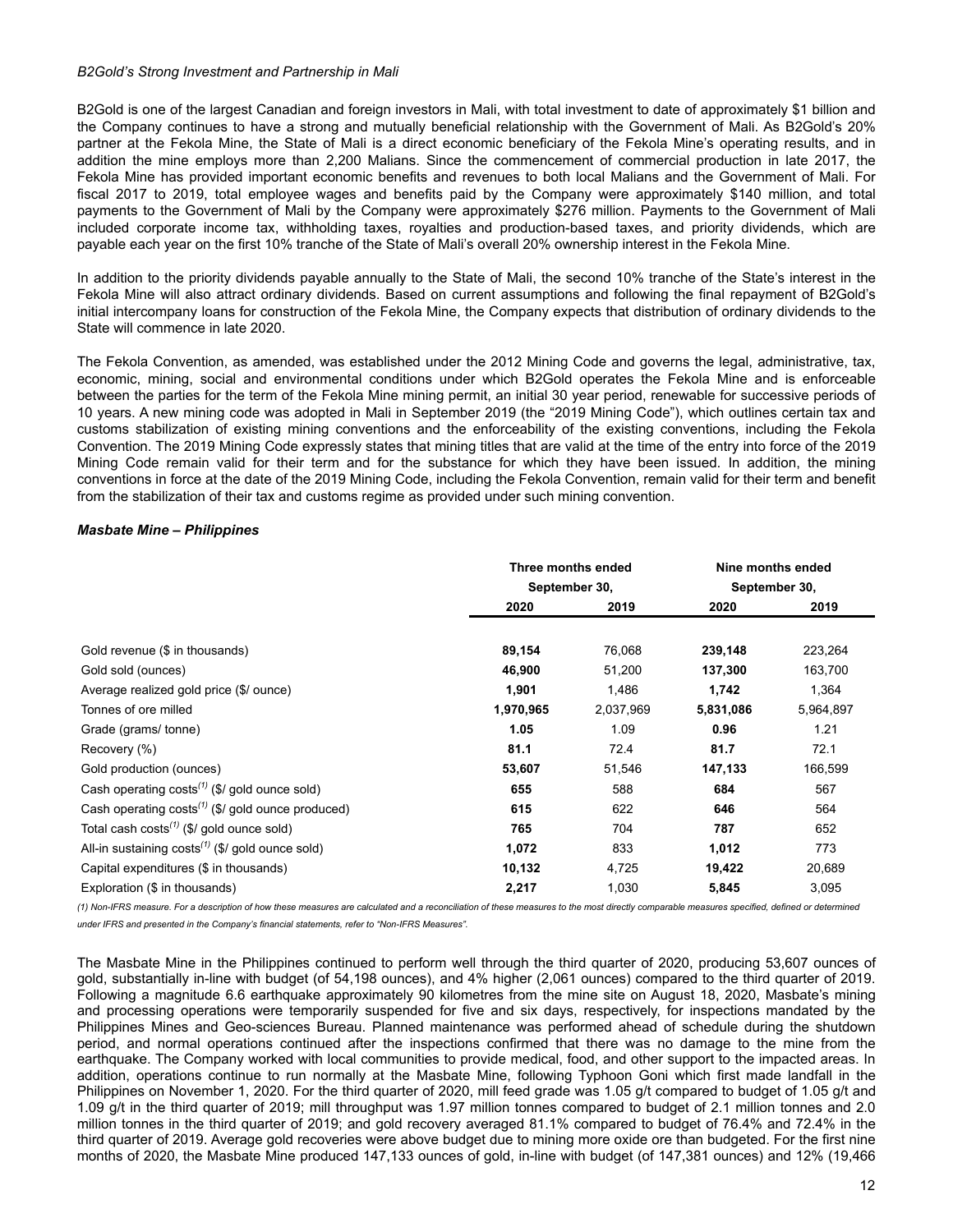ounces) lower compared to the first nine months of 2019 (as planned, mainly due to lower head grade). For the first nine months of 2020, mill feed grade was 0.96 g/t compared to budget of 0.97 g/t and 1.21 g/t in the first nine months of 2019; mill throughput was 5.8 million tonnes compared to budget of 6.2 million tonnes and 6.0 million tonnes in the first nine months of 2019; and gold recovery averaged 81.7% compared to budget of 76.9% and 72.1% in the first nine months of 2019. The on-budget production was achieved despite the 6-day mandated mill shutdown previously noted and COVID-19 related constraints (including a fiveday mining shutdown in the first quarter of 2020 and working with a reduced workforce during the second quarter of 2020).

The Masbate Mine's cash operating costs (refer to *"Non-IFRS Measures"*) were \$615 per gold ounce produced (\$655 per gold ounce sold) for the third quarter of 2020, below budget by \$33 per ounce produced (5%) and in line with the third quarter of 2019. Cash operating costs per gold ounce produced for the third quarter of 2020 were below budget resulting from lower than budgeted mining and processing costs. Mining and processing costs in the third quarter of 2020 were lower than budget due to lower than budgeted diesel and HFO prices. In addition, mining costs were lower than budgeted as mined tonnage was lower than budgeted, waste stripping activity was less than budgeted and haulage distances were shorter. For the first nine months of 2020, Masbate's cash operating costs per ounce produced were also below budget, \$646 per ounce produced (\$684 per gold ounce sold) compared to a budget of \$706 per ounce produced and higher than first nine months of 2019 of \$564 per ounce produced. The lower cash operating costs per gold ounce produced in the first nine months of 2020 compared to budget arose for the same reasons as the third quarter variance discussed above. Cash operating costs per gold ounce produced in the first nine months of 2020 compared to the first nine months of 2019 were higher due to lower production in the first nine months of 2020 compared to 2019 as discussed above.

All-in sustaining costs (refer to *"Non-IFRS Measures"*) for the third quarter of 2020 were \$1,072 per gold ounce sold compared to a budget of \$910 per gold ounce sold and \$833 per gold ounce sold in the third quarter of 2019. All-in sustaining costs for the third quarter of 2020 were higher than budget due to lower than budgeted gold ounces sold and higher than budgeted sustaining capital expenditures resulting from a backlog of COVID-19 delayed equipment purchases and projects that were scheduled for earlier in the year. The remaining backlog of capital purchases is expected to be incurred in the fourth quarter of 2020. For the first nine months of 2020, all-in sustaining costs were \$1,012 per ounce compared to a budget of \$1,046 per gold ounce sold and \$773 per gold ounce sold in the first nine months of 2019. Overall for full-year 2020, the Company expects that its total sustaining capital expenditures for the Masbate Mine will be approximately \$7 million higher than budget as a result of accelerating 2021 capital expenditures.

Capital expenditures for the third quarter of 2020 totalled \$10 million, including \$5 million for mobile equipment purchases and rebuilds, \$2 million for prestripping and \$1 million for tailings storage facility projects. Capital expenditures in the first nine months of 2020 totalled \$19 million, including mobile equipment acquisition costs and rebuilds of \$8 million, processing equipment replacement costs of \$3 million, prestripping costs of \$3 million and \$2 million for tailings storage facility projects.

For full-year 2020, the Masbate Mine is expected to produce between 200,000 and 210,000 ounces of gold, from the Main Vein and Montana Pits, at cash operating costs at or below the low end of the guidance range of \$665 and \$705 per ounce and all-in sustaining costs between \$965 and \$1,005 per ounce.

## *Otjikoto Mine - Namibia*

|                                                        | Three months ended |         | Nine months ended |           |
|--------------------------------------------------------|--------------------|---------|-------------------|-----------|
|                                                        | September 30,      |         | September 30,     |           |
|                                                        | 2020               | 2019    | 2020              | 2019      |
|                                                        |                    |         |                   |           |
| Gold revenue (\$ in thousands)                         | 88,865             | 73,192  | 235,702           | 168,258   |
| Gold sold (ounces)                                     | 46,500             | 49,100  | 135,200           | 121,700   |
| Average realized gold price (\$/ ounce)                | 1,911              | 1,491   | 1,743             | 1,383     |
| Tonnes of ore milled                                   | 882,668            | 843,386 | 2,607,066         | 2,511,845 |
| Grade (grams/ tonne)                                   | 1.53               | 1.84    | 1.55              | 1.50      |
| Recovery (%)                                           | 98.2               | 98.8    | 98.4              | 98.6      |
| Gold production (ounces)                               | 42,591             | 49,411  | 127,836           | 119,544   |
| Cash operating $costs^{(1)}$ (\$/ gold ounce sold)     | 423                | 431     | 419               | 501       |
| Cash operating $costs^{(1)}$ (\$/ gold ounce produced) | 435                | 394     | 432               | 501       |
| Total cash costs $(1)$ (\$/ gold ounce sold)           | 499                | 490     | 489               | 557       |
| All-in sustaining $costs^{(1)}$ (\$/ gold ounce sold)  | 917                | 743     | 841               | 895       |
| Capital expenditures (\$ in thousands)                 | 19,044             | 9,949   | 41,696            | 34,452    |
| Exploration (\$ in thousands)                          | 698                | 803     | 1,721             | 1,667     |

*(1) Non-IFRS measure. For a description of how these measures are calculated and a reconciliation of these measures to the most directly comparable measures specified, defined or determined under IFRS and presented in the Company's financial statements, refer to "Non-IFRS Measures".*

The Otjikoto Mine in Namibia, in which the Company holds a 90% interest, had a solid third quarter of 2020, producing 42,591 ounces of gold, 2% (985 ounces) above budget, as processed tonnes and recoveries were both slightly better than budget.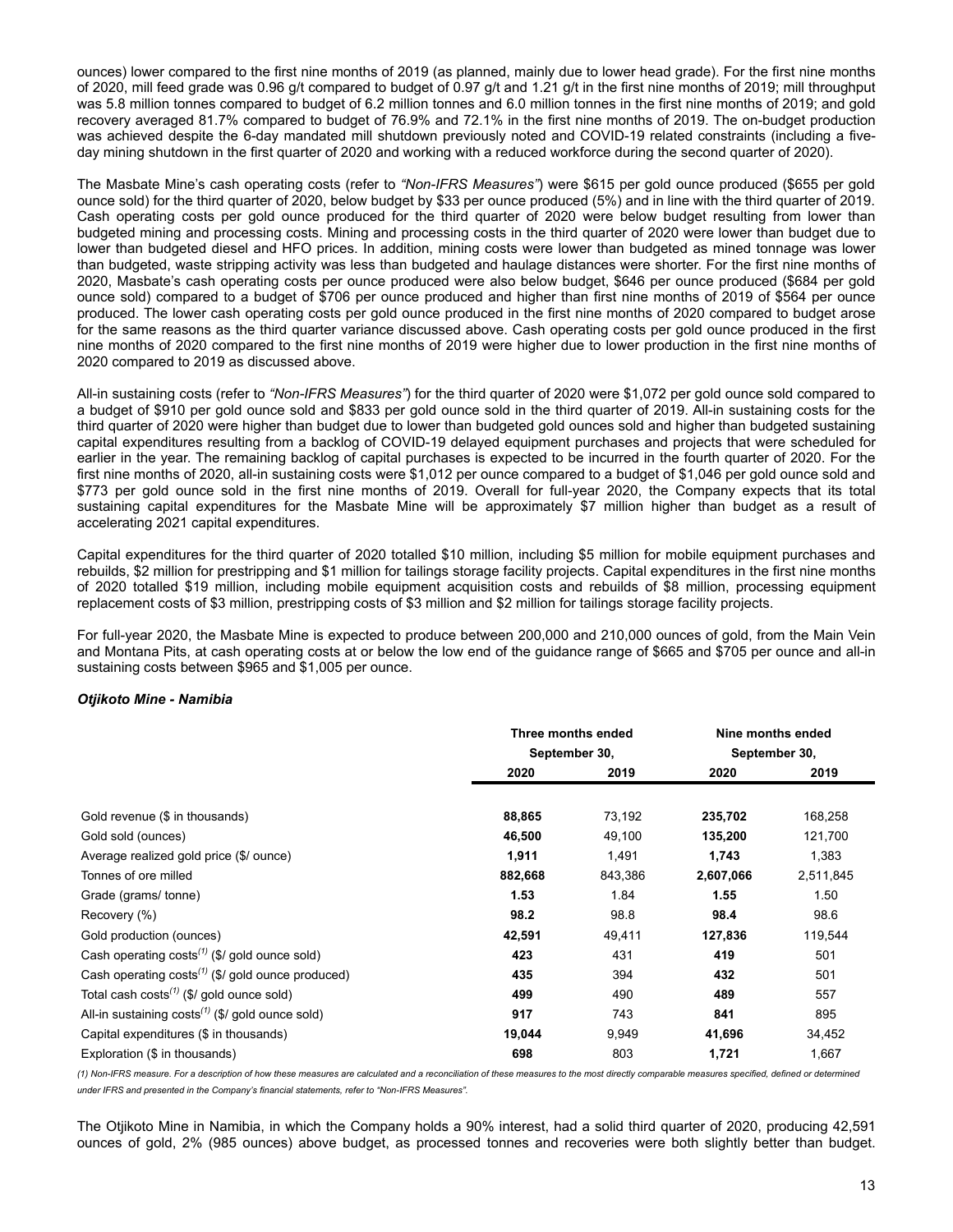Compared to the third quarter of 2019, gold production, as planned, was lower by 14% (6,820 ounces), due to fewer high-grade ore tonnes being mined from the Wolfshag Phase 2 Pit (than compared to the third quarter of 2019). Ore production from the Wolfshag Phase 2 Pit had resumed in the second half of 2019 following prestripping. For the third quarter of 2020, mill feed grade was 1.53 g/t compared to budget of 1.54 g/t and 1.84 g/t in the third quarter of 2019; mill throughput was 0.88 million tonnes compared to budget of 0.86 million tonnes and 0.84 million tonnes in the third quarter of 2019; and gold recovery averaged 98.2% compared to budget of 98.0% and 98.8% in the third quarter of 2019. For the first nine months of 2020, the Otjikoto Mine produced 127,836 ounces of gold, above budget by 3% (3,690 ounces) and 7% (8,292 ounces) higher than the first nine months of 2019. During the first nine months of 2020, the Otjikoto Mine processed 2.6 million tonnes (compared to budget of 2.6 million tonnes and 2.5 million tonnes in the first nine months of 2019) at an average grade of 1.55 g/t (compared to budget of 1.54 g/t and 1.50 g/t in the first nine months of 2019) with average gold recoveries of 98.4% (compared to budget of 98.0% and 98.6% in the first nine months of 2019).

In December 2019, the Board approved the development of the Wolfshag underground mine (the initial underground Mineral Reserve estimate for the down-plunge extension of the Wolfshag orebody included 210,000 ounces of gold in 1.2 million tonnes of ore at 5.57 g/t gold). Development of the Wolfshag underground mine continues to progress on schedule. Engineering of the underground mine continued and an underground mining contractor was appointed for the development of the underground workings up to the production stopes. In the third quarter of 2020, the mining contractor was mobilized, and development of the portal and primary underground ramp has now commenced. Stope ore production is expected to commence in early 2022, in-line with original estimates. However, due to COVID-19 related delays, approximately \$7 million of the Wolfshag underground mine capital costs are now expected to be incurred in 2021 rather than in 2020.

For the third quarter of 2020, the Otjikoto Mine's cash operating costs (refer to *"Non-IFRS Measures"*) were \$435 per gold ounce produced (\$423 per ounce gold sold), \$66 per ounce lower than budget (13%) and \$41 per ounce (10%) higher compared with the third quarter of 2019. Compared to budget, cash operating costs per ounce gold produced for the third quarter of 2020 were lower resulting from higher than budgeted ounces produced, lower fuel costs and a weaker than budgeted Namibian dollar. Third quarter of 2019 cash operating costs per gold ounce produced were lower than third quarter of 2020 cash operating costs per gold ounce produced as third quarter 2019 production was higher due to grade as discussed above. For the first nine months of 2020, the Otjikoto Mine's cash operating costs were \$432 per gold ounce produced (\$419 per ounce gold sold), \$65 per ounce lower than budget (13%) and \$69 per ounce (14%) lower compared with the first nine months of 2019. The Otjikoto Mine's cash operating costs per gold ounce produced in the first nine months of 2020 continued to be below budget and the first nine months of 2019 for the same reasons as the positive third quarter variance discussed above.

All-in sustaining costs (refer to *"Non-IFRS Measures"*) for the third quarter of 2020 were \$917 per gold ounce sold compared to a budget of \$1,091 per gold ounce sold and \$743 per gold ounce sold in the third quarter of 2019. For the first nine months of 2020, the Otjikoto Mine's all-in sustaining costs were \$841 per gold ounce sold compared to a budget of \$1,020 per gold ounce sold and \$895 per gold ounce sold in the first nine months of 2019. All-in sustaining costs for the third quarter of 2020 and the first nine months of 2020 were lower than budget as a result of the lower than budgeted cash operating costs as discussed above, higher than budgeted gold ounces sold and lower than budgeted sustaining capital expenditures, including lower than budgeted prestripping. Sustaining capital expenditures for the third quarter and first nine months of 2020 were below budget by \$3 million and \$13 million, respectively. For full-year 2020, the Company expects permanent sustaining capital expenditure savings of \$10 million mainly relating to prestripping. All other budgeted capital expenditures are expected to be incurred by the end of the year.

Capital expenditures in the third quarter of 2020 totalled \$19 million, primarily consisting of \$13 million for prestripping in the Otjikoto Phases 3 and 4 and Wolfshag Phase 3 pits, \$3 million for mobile equipment rebuilds and replacements and \$2 million for Wolfshag underground development. For the first nine months of 2020 capital expenditures totalled \$42 million, primarily consisting of \$31 million for prestripping in the Otjikoto Phases 3 and 4 and Wolfshag Phase 3 pits, \$6 million for mobile equipment rebuilds and replacements and \$3 million for Wolfshag underground development. For full-year 2020, the Company expects that its non-sustaining capital costs of \$7 million of costs for the development of Wolfshag Underground Mine and \$4 million for the connection to the national power grid to be delayed to 2021 in addition to the \$10 million sustaining capital expenditure savings discussed above.

For full-year 2020, the Otjikoto Mine is forecast to produce between 165,000 and 175,000 ounces of gold, from the Otjikoto and Wolfshag Pits, at cash operating costs at or below the low end of the guidance range of \$480 and \$520 per ounce and all-in sustaining costs at or below the low end of the guidance range of \$1,010 and \$1,050 per ounce.

## *Investment in Calibre*

On October 15, 2019, B2Gold completed the sale of the Nicaraguan Assets to Calibre. Prior to closing, B2Gold accounted for the Nicaraguan Assets as discontinued operations for financial reporting purposes in accordance with IFRS 5, *Non-current assets held for sale and discontinued operations*. The results of the Nicaraguan Assets have been presented as discontinued operations for the three and nine months ended September 30, 2019 in the Condensed Interim Consolidated Statement of Operations and the Condensed Interim Consolidated Statements of Cash Flows. Following completion of the Calibre Transaction and conversion of the convertible debenture, B2Gold currently holds approximately 34% of the total issued and outstanding Calibre common shares. The market value of the Company's 34% common shareholding of Calibre at September 30, 2020 was \$152 million. Commencing October 15, 2019, the Company no longer consolidates the results of its Nicaraguan operations in its consolidated financial statements, but rather equity accounts for its 34% ownership interest in Calibre. For the third quarter of 2020, the Company's estimate of its share of Calibre's net income based on publicly available information was approximately \$11 million.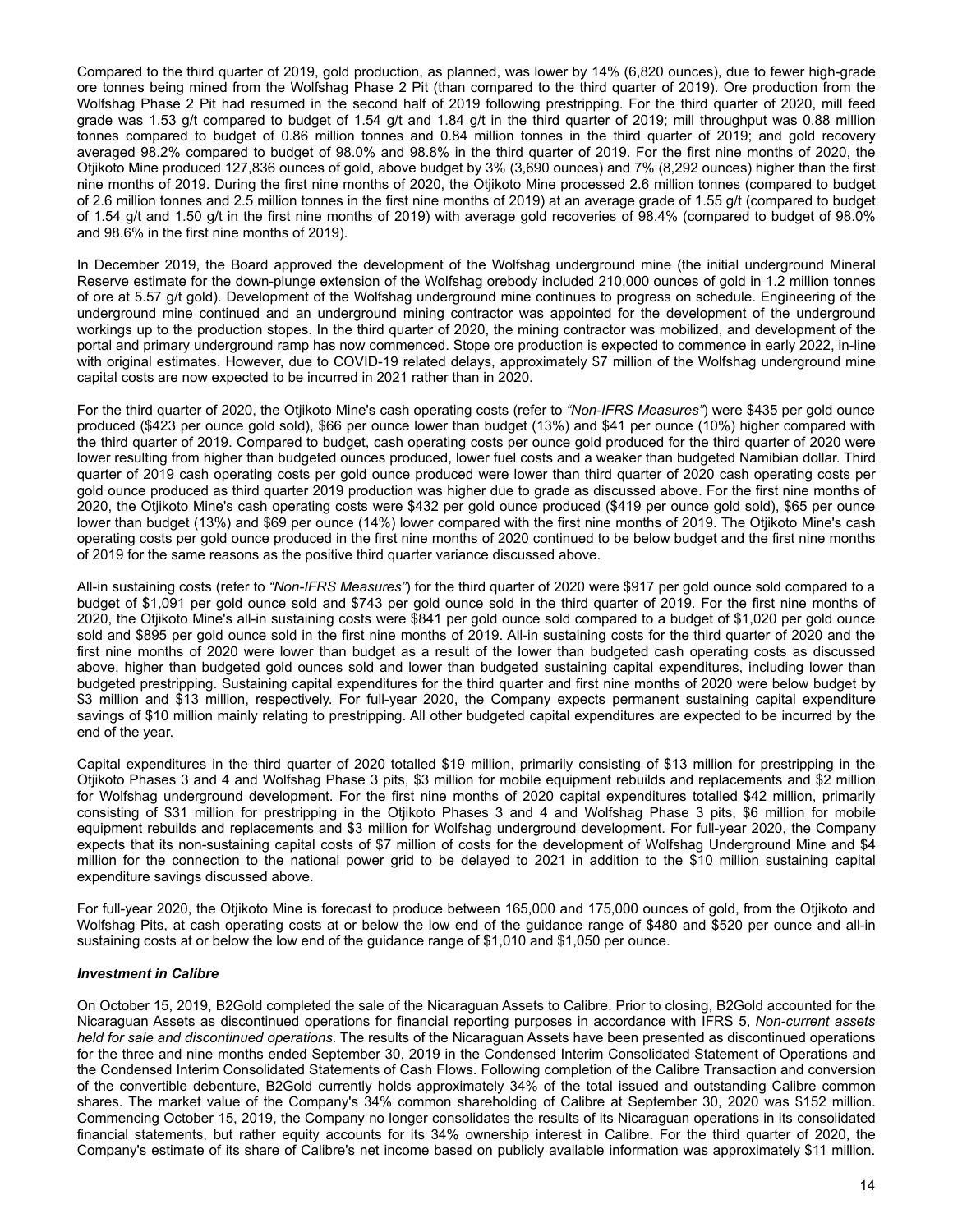For the first nine months of 2020, the Company's estimate of its share of Calibre's net income based on publicly available information was approximately \$14 million. Calibre will report its third quarter of 2020 financial results on November 4, 2020. The Company will update any differences in the fourth quarter of 2020.

#### *Attributable share of Calibre production and costs*

Based on Calibre's production press release dated October 7, 2020, consolidated production of Calibre for the third quarter of 2020 was 45,341 ounces of which the Company's attributable share was 15,080 ounces. El Limon achieved gold production of 22,079 ounces for the third quarter of 2020, driven by an average mill grade of 5.73 g/t and recovery of 90.1% from 126,683 tonnes of ore milled. La Libertad achieved gold production of 23,262 ounces for the third quarter of 2020, from an average mill grade of 2.11 g/t and recovery of 93.0% from 380,065 tonnes of ore milled. Consolidated production of Calibre for the first nine months of 2020 was 93,435 ounces of which the Company's attributable share was 31,329 ounces.

The Company has assumed that the consolidated cash operating costs per ounce produced and all-in sustaining costs for Calibre for the first nine months of 2020 will be in-line with the revised guidance of approximately \$820 per ounce and \$1,090 per ounce respectively. Consolidated cash operating costs per ounce produced and all-in sustaining costs for Calibre for the third quarter of 2020 reflect the adjustment for actual second quarter of 2020 results.

On June 24, 2020, after a 10-week suspension of operations due to COVID-19, Calibre announced revised 2020 gold production guidance of between 110,000 and 125,000 ounces at total cash costs of between \$880 and \$920 per ounce and all-in sustaining costs of between \$1,070 and \$1,100 an ounce, respectively.

## *2019 Discontinued Operations - El Limon and La Libertad Mines – Nicaragua*

El Limon Mine produced 20,503 ounces of gold in the third quarter of 2019 at cash operating costs (refer to *"Non-IFRS Measures"*) of \$636 per gold ounce produced (\$664 per gold ounce sold). Production for the first nine months of 2019 for El Limon was 44,192 ounces of gold at cash operating costs of \$786 per gold ounce produced (\$821 per gold ounce sold). All-in sustaining costs (refer to *"Non-IFRS Measures"*) for the third quarter of 2019 were \$945 per gold ounce sold and \$1,251 per gold ounce sold for the first nine months of 2019. Capital expenditures in the third quarter of 2019 totalled \$12 million which consisted mainly of Limon Central prestripping of \$8 million and \$3 million for underground development at the Santa Pancha and Veta Nueva underground mines. Capital expenditures for the nine months ended September 30, 2019, capital expenditures were \$30 million, primarily consisting of \$17 million for Limon Central prestripping and \$10 million for Santa Pancha and Veta Nueva underground development.

La Libertad Mine produced 24,419 ounces of gold in the third quarter of 2019 at cash operating costs of \$957 per gold ounce produced (\$973 per gold ounce sold). Production for the first nine months of 2019 for La Libertad was 68,177 ounces of gold at cash operating costs of \$1,056 per gold ounce produced (\$1,077 per gold ounce sold). All-in sustaining costs for the third quarter of 2019 were \$1,116 per gold ounce sold and \$1,415 per ounce of gold sold for the first nine months of 2019. Total capital expenditures in the third quarter of 2019 were \$2 million, primarily consisting of \$1 million for tailings storage facility construction and \$1 million for underground development costs. For the nine months ended September 30, 2019, capital expenditures totalled \$17 million, primarily consisting of \$12 million for tailings storage facility construction, \$3 million for land purchase and resettlement related to the Jabali Antenna open-pit and \$2 million for underground development costs.

## *Gramalote Project - Joint Venture with AngloGold Ashanti Limited - Colombia*

Following amendments to the Gramalote Project shareholders agreement in December 2019, B2Gold was appointed as manager of the project as of January 1, 2020. In the first half of 2020, the Company sole-funded \$12.5 million of expenditures on the Gramalote Project, which resulted in the Company's interest being increased to 50% (AngloGold Ashanti Limited ("AngloGold") - 50%). An additional sole-funded amount of \$1.4 million was completed in July 2020 resulting in the Company having met its total sole-funding obligation of \$13.9 million under the amended shareholder agreement. Each of B2Gold and AngloGold will now fund its share of expenditures pro rata. For the first nine months of 2020, the Company's share of Gramalote capital expenditures totalled \$16 million compared to a budget of \$22 million. The Company expects full-year capital expenditures to be broadly in line with budget.

On January 21, 2020, the Company announced positive results from the Gramalote PEA. The Gramalote PEA was prepared by B2Gold and evaluates recovery of gold from an open-pit mining operation that will move up to 143,000 tonnes per day ("tpd") (50.0 Mtpa), with a 30,137 tpd (11.0 Mtpa) processing plant that includes crushing, grinding, flotation, with fine grinding of the flotation concentrate and agitated leaching of both the flotation concentrate and the flotation tails, followed by a carbon-in-pulp recovery process to produce doré bullion. The Gramalote PEA is based solely on production from Gramalote Ridge and does not include potential production from the nearby Trinidad deposit, which has a current Inferred Mineral Resource estimate, and the Monjas West zone. The Mineral Resource estimate for Gramalote Ridge that forms the basis for the Gramalote PEA includes Indicated Mineral Resources of 70,110,000 tonnes grading 0.92 g/t gold for a total of 2,070,000 ounces of gold and Inferred Mineral Resources of 79,030,000 tonnes grading 0.79 g/t gold for a total of 2,010,000 ounces of gold.

The Gramalote PEA is preliminary in nature and includes Inferred Mineral Resources that are considered too speculative geologically to have the economic considerations applied to them that would enable them to be categorized as Mineral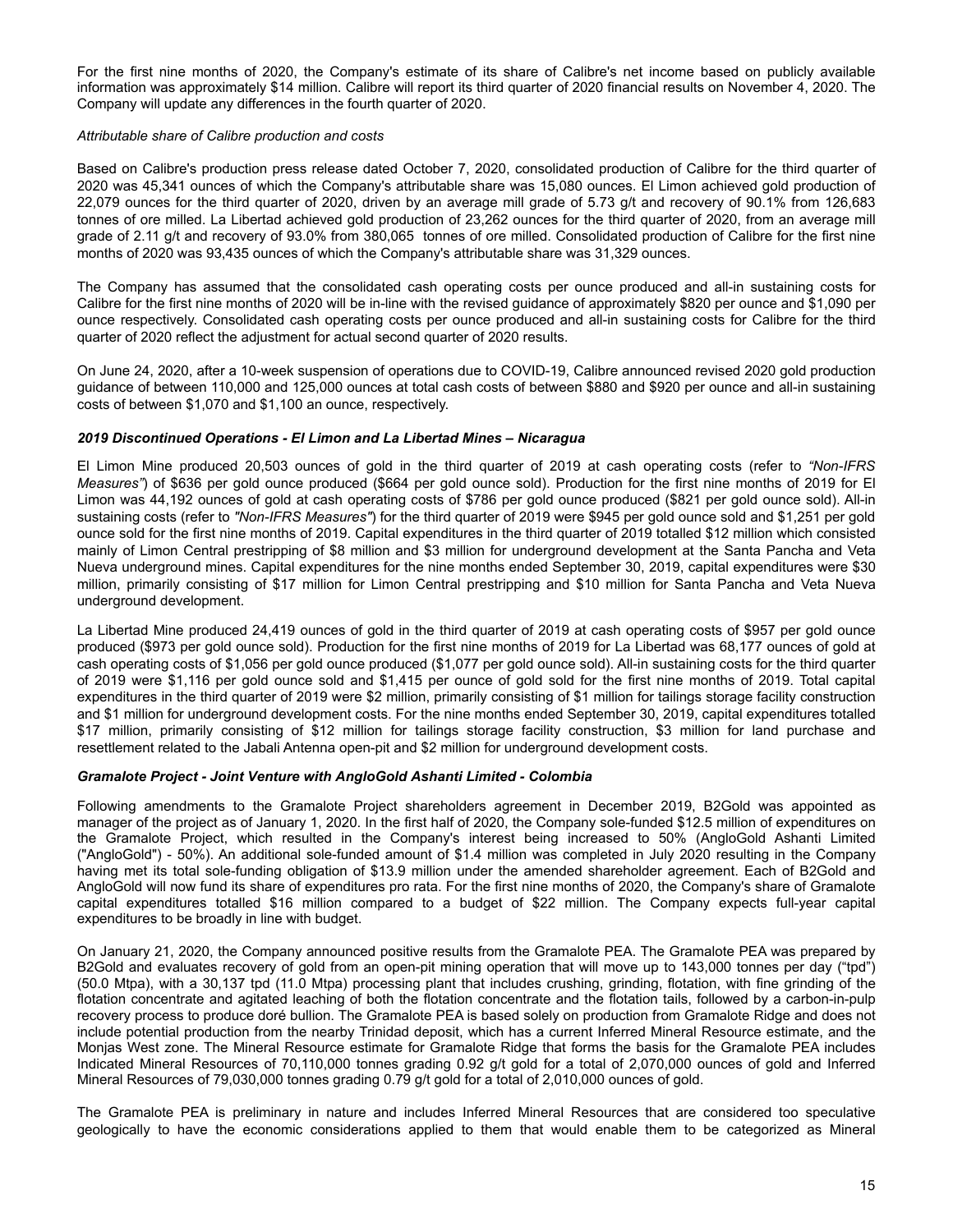<span id="page-15-0"></span>Reserves, and there is no certainty that the PEA based on these Mineral Resources will be realized. Mineral Resources that are not Mineral Reserves do not have demonstrated economic viability.

Based on the positive results from the Gramalote PEA, the Company believes that the Gramalote Project has the potential to become a large, low-cost open-pit gold mine, subject to completion of ongoing infill drilling, which commenced in November 2019, and the results of a final feasibility study expected in the first quarter of 2021. The Environmental Impact Study and Project Implementation Plans for the Gramalote Project have been fully approved by the National Authority of Environmental Licenses of Colombia. Due to the desired modifications to the processing plant and infrastructure locations, a Modified Environment Impact Study and a Modified Project Implementation plan were submitted and are currently in the final approval process. If the final economics of the feasibility study are positive and the joint venture makes the decision to develop Gramalote as an open-pit gold mine, B2Gold would utilize its proven internal mine construction team to build the mine and mill facilities and operate the mine on behalf of the joint venture. The Gramalote Project has several key infrastructure advantages, including: reliable water supply high rainfall region and located next to the Nus River; adjacent to a national highway, which connects directly to Medellin and to a major river with port facilities, capable of bringing supplies by barge to within 70 km of the site; proximity to the national electricity grid with ample low-cost power and a stable record of hydroelectric power; and a skilled labour workforce within Colombia. In addition, B2Gold expects the Gramalote Project to benefit from several key operational advantages, including: excellent metallurgical characteristics of the ore, which results in high recovery rates at low processing costs; relatively low strip ratio in the mine; low power costs and ability to mine and process higher grade ore in the initial years of the mine life resulting in improved project economics.

On March 30, 2020, B2Gold announced a temporary shutdown at the Gramalote Project due to COVID-19. Project operations restarted on May 4, 2020 for Environmental Impact Assessment related field activities, with infill resource drilling recommencing on May 11, 2020 and being completed on August 21, 2020. Feasibility work at the Gramalote Project has continued as planned. During the third quarter of 2020, work continued to advance for infrastructure design, process plant design, pit design and social initiatives. Resource modelling is anticipated to be completed in November 2020 at which time the final phase of the Gramalote Feasibility Study work will proceed based upon updated resources. The Gramalote Feasibility Study is expected to be completed in the first quarter of 2021. Through the third quarter of 2020, COVID-19 management on-site was successful in allowing the project to continue with advancements in drilling and social initiatives including ongoing work with resettlement and small miner initiatives. COVID-19 control work included pretests, operational protocols, aggressive contact tracing and close work with local health authorities. While COVID-19 caseloads remain relatively high in Colombia, in Antioquia commercial activity and personal movement have substantially normalized.

## **LIQUIDITY AND CAPITAL RESOURCES**

B2Gold continues to maintain a strong financial position and liquidity. During the third quarter of 2020, the Company fully repaid the outstanding RCF balance of \$425 million and as at September 30, 2020, the full amount of the \$600 million RCF was undrawn and available. At September 30, 2020, the Company had cash and cash equivalents of \$365 million (December 31, 2019 - \$141 million) and working capital of \$356 million (December 31, 2019 - \$242 million).

The Company has an RCF with a syndicate of international banks for an aggregate amount of \$600 million. The RCF also allows for an accordion feature whereby upon receipt of additional binding commitments, the facility may be increased to \$800 million any time prior to the maturity date of May 9, 2023. As at September 30, 2020, the Company had fully repaid the drawn portion under the RCF and had available undrawn capacity of \$600 million. The RCF bears interest on a sliding scale of between LIBOR plus 2.125% to 2.75% based on the Company's consolidated net leverage ratio. Commitment fees for the undrawn portion of the facility are also on a similar sliding scale basis of between 0.48% and 0.62%. The Company has provided security on the RCF in the form of a general security interest over the Company's assets and pledges creating a charge over the shares of certain of the Company's direct and indirect subsidiaries. In connection with the RCF, the Company must also maintain certain ratios for leverage and interest coverage. As at September 30, 2020, the Company was in compliance with these debt covenants.

On September 29, 2020, the Company entered into a new term equipment facility (the "new equipment facility") with Caterpillar Financial Services Corporation for aggregate principal amount of up to the Euro equivalent of \$40 million. The new equipment facility is available to the Company's majority-owned subsidiary, Fekola SA (the "Borrower") to finance or refinance up to 75% of the cost of mining fleet and other mining equipment at the Company's Fekola Mine in Mali. The new equipment facility is available from the date of the agreement and ends on the earlier of the day when the new equipment facility is fully drawn and 12 months from date of the agreement. The new equipment facility may be drawn in installments of not less than Euro 5 million, and each such installment shall be treated as a separate equipment loan. Subsequent to September 30, 2020, on October 26, 2020, the Borrower drew down the entire amount under the new equipment facility for proceeds of Euro 36 million.

Each equipment loan is repayable in 20 equal quarterly installments. The final repayment date shall be five years from the first disbursement under each equipment loan. The interest rate on each loan is a rate per annum equal to EURIBOR plus a margin of 4.25%. A commitment fee of 0.85% per annum on the undrawn balance the new equipment facility for the term of the facility is also due, payable quarterly commencing 12 months from the date of the agreement. The Company and its wholly-owned subsidiary, Mali Mining Investments Limited, have guaranteed the new equipment facility and security is given over the equipment of the Borrower which has been financed by the new equipment facility, related warranty and insurance.

On April 8, 2020, as a precautionary measure and given the current uncertainty resulting from the COVID-19 pandemic, the Company completed the drawdown of a further \$250 million on its \$600 million RCF. During the three and nine months ended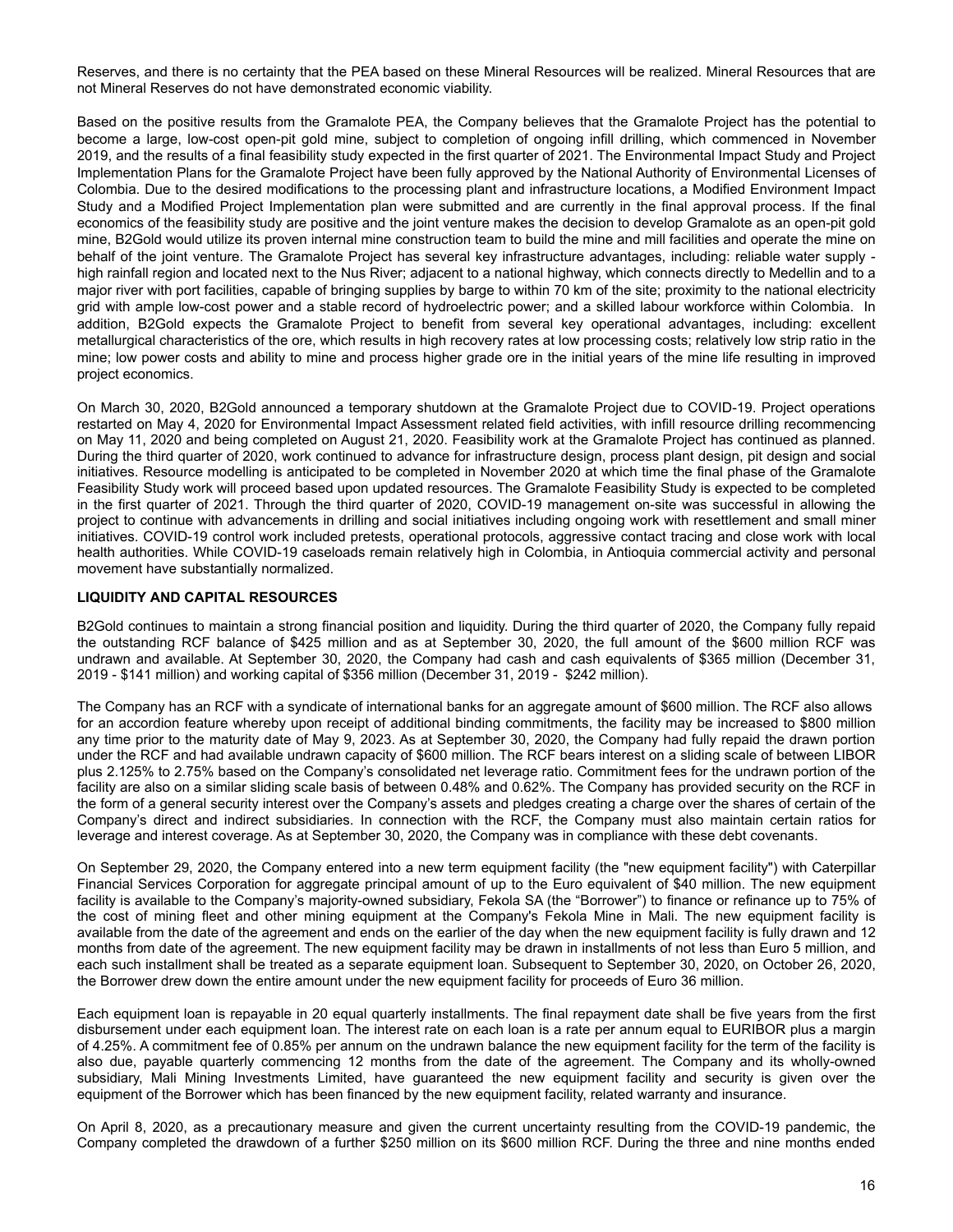September 30, 2020, the Company repaid \$425 million and \$450 million on its RCF, respectively, leaving an RCF outstanding balance of \$0 million as at September 30, 2020 and with the full undrawn amount of \$600 million under the facility available to draw.

For the three and nine months ended September 30, 2020, capital expenditures totalled \$72 million and \$265 million, respectively. The most significant capital expenditures were on the Fekola Mine with capital expenditures of \$29 million and \$156 million, respectively, the Masbate Mine had capital expenditures of \$10 million and \$19 million, respectively, the Otjikoto Mine had capital expenditures of \$19 million and \$42 million, respectively and the Company contributed \$2 million and \$16 million towards the Gramalote Project, respectively. Other exploration and development costs for the three and nine months ended September 30, 2020 totalled \$11 million and \$33 million, respectively.

On April 28, 2020, the Company and its 10% partner GAMS-Mining F&I entered into a definitive agreement with West African Resources Limited for the sale of the Toega project located in Burkina Faso. The initial non-refundable cash payment of \$9 million due to B2Gold was received in the second quarter of 2020.

As at September 30, 2020, the Company had the following commitments (in addition to those disclosed elsewhere in the MD&A):

- During the quarter ended September 30, 2020, the Company entered into a binding agreement for new office space. The lease has a term of 10 years with annual rental payments of \$4 million per year. The Company obtained access to the property on October 1, 2020.
- For payments at the Fekola Mine of \$2 million for mobile equipment for the mine expansion, \$3 million related to the solar plant, \$1 million for the plant expansion and \$1 million related to other smaller projects, all of which are expected to be incurred in 2020. In addition, payments of \$8 million related to mobile equipment rebuilds, \$4 million of which is expected to be incurred in 2020 and \$4 million of which is expected to be incurred in 2021.
- For payments at the Masbate mine of \$3 million related to mobile equipment and \$1 million for power plant repairs, all of which is expected to be incurred in 2020.
- For payments of \$1 million for development of the Wolfshag underground at the Otjikoto Mine, all of which is expected to be incurred in 2020.
- For payments at the Gramalote Project of \$3 million for the Company's share of development costs, of which \$2 million is expected to be incurred in 2020 and \$1 million in 2021.

# *Derivative financial instruments*

## *Forward contracts - fuel oil, gas oil, diesel*

The Company uses forward contracts for fuel oil, gas oil and diesel to manage the risk of volatility in the Company's future operating costs. The Company reviews the open positions and the potential for additional forward contracts on an ongoing basis. During the first nine months of 2020, the Company entered into additional forward contracts for the purchase of 60,885,000 litres of fuel oil and 42,163,000 litres of gas oil with settlements scheduled between May 2020 and May 2022. These derivative instruments were not designated as hedges by the Company and are being recorded at fair value through profit and loss ("FVTPL").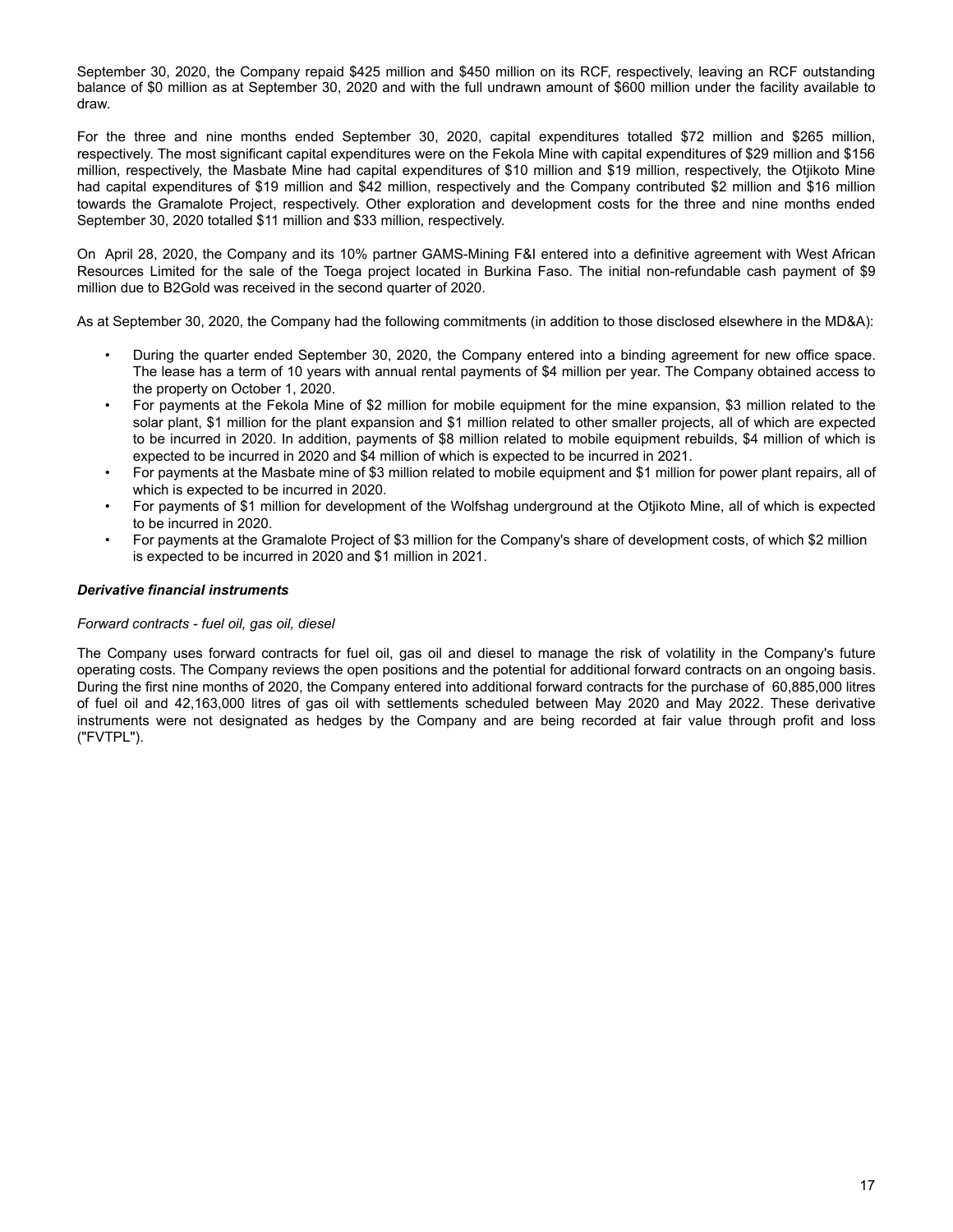The following is a summary, by maturity dates, of the Company's fuel derivative contracts outstanding as at September 30, 2020:

|                       | 2020            | 2021                     | 2022                             |      | <b>Total</b> |
|-----------------------|-----------------|--------------------------|----------------------------------|------|--------------|
| Forward - fuel oil:   |                 |                          |                                  |      |              |
| Litres (thousands)    | 9,606           | 31,823                   | 10,880                           |      | 52,309       |
| Average strike price  | \$<br>$0.24$ \$ | $0.24$ \$                | $0.26$ \$                        |      | 0.24         |
| Forward - gas oil:    |                 |                          |                                  |      |              |
| Litres (thousands)    | 9,150           | 25,014                   | 9,271                            |      | 43,435       |
| Average strike price  | \$<br>0.40~\$   | $0.33$ \$                | $0.33$ \$                        |      | 0.34         |
| Forward - diesel:     |                 |                          |                                  |      |              |
| Litres (thousand)     | 208             |                          |                                  |      | 208          |
| Average strike price  | \$<br>$0.57$ \$ | $\overline{\phantom{0}}$ | \$                               | -\$  | 0.57         |
| Collars - fuel oil:   |                 |                          |                                  |      |              |
| Litres (thousand)     | 5,553           | 11,055                   |                                  |      | 16,608       |
| Average ceiling price | \$<br>$0.26$ \$ | $0.26$ \$                | — \$                             |      | 0.26         |
| Average floor price   | \$<br>$0.39$ \$ | $0.39$ \$                | $\overbrace{\phantom{13333}}$    | - \$ | 0.39         |
| Collars - gas oil:    |                 |                          |                                  |      |              |
| Litres (thousand)     | 715             | 6,439                    |                                  |      | 7,154        |
| Average ceiling price | \$<br>0.40~\$   | 0.40~\$                  | — \$                             |      | 0.40         |
| Average floor price   | \$<br>$0.57$ \$ | $0.57$ \$                | $\overbrace{\phantom{12322111}}$ | \$   | 0.57         |

The unrealized fair value of these contracts at September 30, 2020 was \$(3) million.

Subsequent to September 30, 2020, the Company entered into forward contracts for a further 10,211,000 litres of fuel oil and 8,967,000 litres of gasoil with settlements scheduled between May 2021 and October 2022.

## *Interest rate swaps*

On January 24, 2019, the Company entered into a series of interest swaps with a notional amount of \$125 million with settlements scheduled between April 2019 and July 2021. Under these contracts, the Company receives a floating rate equal to the 3 month United States dollar LIBOR rate and pays a fixed rate of between 2.36% and 2.67%. These derivative instruments were not designated as hedges by the Company and are being recorded at FVTPL. The unrealized fair value of these contracts at September 30, 2020 was \$(3) million.

## *Operating activities*

Cash flow provided by operating activities was a quarterly record of \$301 million in the third quarter of 2020 compared to \$168 million in the third quarter of 2019, an increase of \$133 million due mainly to higher revenues of \$176 million partially offset by higher production costs and royalties and productions taxes of \$14 million and \$12 million, respectively. Cash flow provided by operating activities was \$755 million in the first nine months of 2020 compared to \$347 million in the first nine months of 2019, an increase of \$408 million due mainly to higher revenues of \$467 million partially offset by higher production costs and royalties and productions taxes of \$15 million and \$33 million, respectively. Based on current assumptions, including a gold price of \$1,900 per ounce for the remainder of 2020, the Company now expects to make total cash income tax payments in 2020 of approximately \$205 million, an increase of \$27 million from the previous second quarter of 2020 estimate, based on changes in realized gold price assumptions and expected payment timing. The revised estimate includes assumed voluntary current income tax prepayments of up to \$50 million for 2020 current income taxes not due until the second quarter of 2021. For the first nine months of 2020, the Company made current income tax payments totalling \$97 million.

## *Financing activities*

The Company's cash from financing activities for the third quarter of 2020 was a net outflow of \$491 million. During the third quarter of 2020, the Company made repayments on the RCF of \$425 million, paid dividends of \$63 million, received proceeds from the exercise of stock options of \$16 million, made equipment loan facility repayments of \$5 million, made interest and commitment fee payments of \$3 million and paid \$10 million into restricted cash accounts, including \$9 million of required payments to an escrow account for future reclamation costs of the Fekola Mine.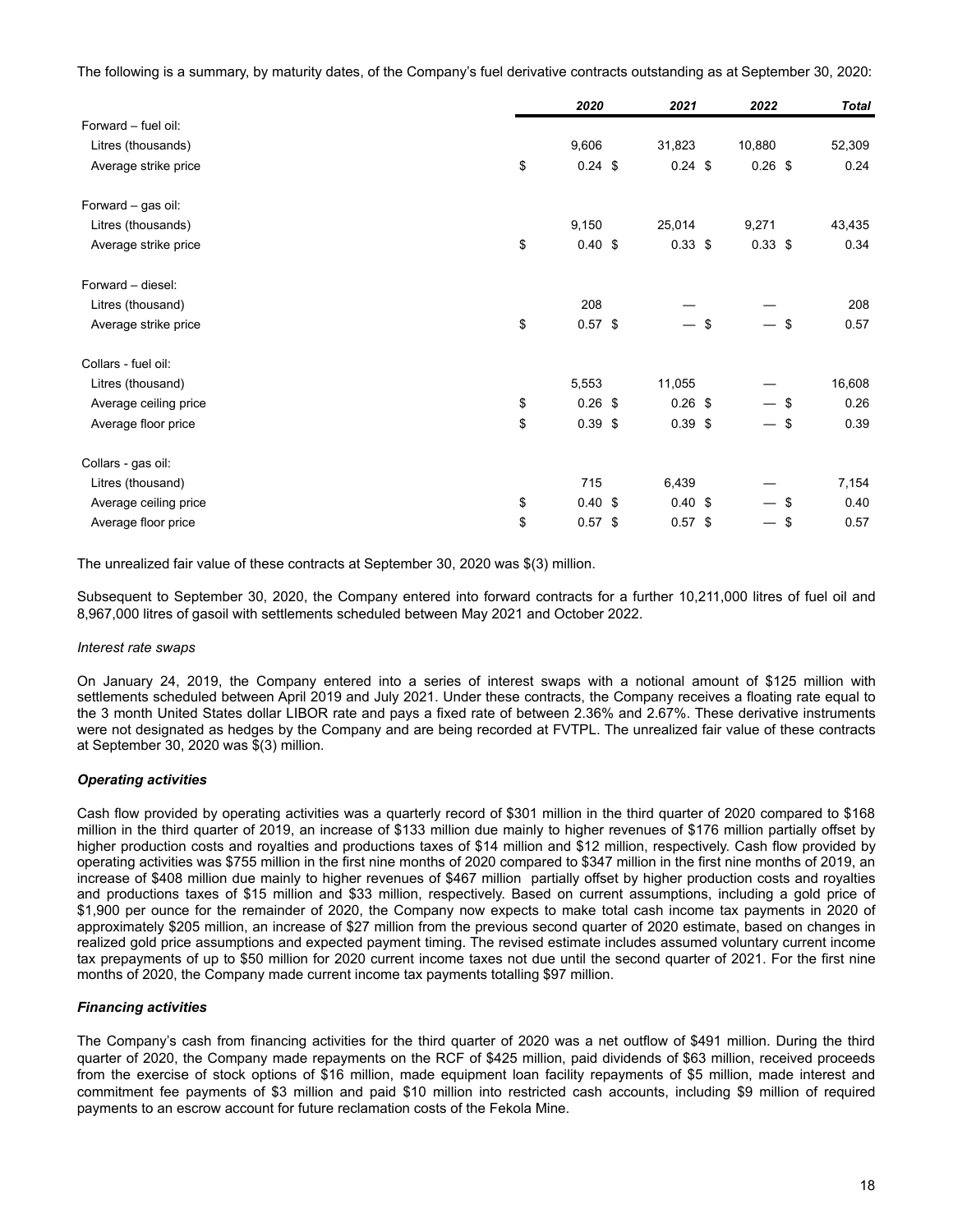The Company's cash from financing activities for the first nine months of 2020 was a net outflow of \$272 million. During the first nine months of 2020, the Company drew down \$250 million under its RCF, made repayments of \$450 million on the RCF, received proceeds from the exercise of stock options of \$43 million, made equipment loan facility repayments of \$21 million, made interest and commitment fee payments of \$11 million, paid dividends of \$73 million and paid \$7 million into restricted cash accounts, including required payments to an escrow account for future reclamation costs of the Fekola Mine.

On February 27, 2020, the Board declared a quarterly cash dividend of \$0.01 per common share, which was paid on March 23, 2020 to shareholders of record as of March 9, 2020 in the amount of \$10 million. On June 11, 2020, the Board declared a quarterly cash dividend of \$0.02 per common share, paid on July 7, 2020 to shareholders of record as of June 23, 2020 in the amount of \$21 million. On September 10, 2020, the Board declared a quarterly cash dividend \$0.04 per share, an increase of 100%, payable on September 30, 2020 to shareholders of record as of September 22, 2020 in the amount of \$43 million.

As part of the long-term strategy to maximize shareholder value, B2Gold expects to declare future quarterly dividends at the same level, which reflects a previously announced increase in the Company's annual dividend from \$0.08 per share to \$0.16 per share. This dividend is designated as an "eligible dividend" for the purposes of the Income Tax Act (Canada). Dividends paid by B2Gold to shareholders outside Canada (non-resident investors) will be subject to Canadian non-resident withholding taxes.

The declaration and payment of future dividends and the amount of any such dividends will be subject to the determination of the Board, in its sole and absolute discretion, taking into account, among other things, economic conditions, business performance, financial condition, growth plans, expected capital requirements, compliance with the Company's constating documents, all applicable laws, including the rules and policies of any applicable stock exchange, as well as any contractual restrictions on such dividends, including any agreements entered into with lenders to the Company, and any other factors that the Board deems appropriate at the relevant time. There can be no assurance that any dividends will be paid at the intended rate or at all in the future.

# *Investing activities*

For the three and nine months ended September 30, 2020, capital expenditures totalled \$72 million and \$265 million, respectively. The most significant capital expenditures for the three and nine months ended September 30, 2020, were on the Fekola Mine with capital expenditures of \$29 million and \$156 million, respectively, the Masbate Mine had capital expenditures of \$10 million and \$19 million, respectively, the Otiikoto Mine had capital expenditures of \$19 million and \$42 million, respectively and the Company contributed \$2 million and \$16 million towards the Gramalote Project, respectively (refer to *"Review of Mining Operations and Development Projects"* section for additional details of capital expenditures). Other development and exploration expenditures for the three and nine months ended September 30, 2020 were \$11 million and \$33 million, respectively. The Company expects total sustaining and non-sustaining capital expenditures for full-year 2020 to be approximately \$9 million lower than budgeted as noted in the *Review of Mining Operations and Development Projects* section.

In the second quarter of 2020, the initial non-refundable cash payment of \$9 million due to B2Gold in relation to the sale of Toega was received.

## *Exploration*

Resource property expenditures on exploration are disclosed in the table below.

|                                 | For the three<br>months ended<br>September 30,<br>2020 | For the three<br>months ended<br>September 30,<br>2019 | For the nine<br>months ended<br>September 30,<br>2020 | For the nine<br>months ended<br>September 30,<br>2019 |
|---------------------------------|--------------------------------------------------------|--------------------------------------------------------|-------------------------------------------------------|-------------------------------------------------------|
|                                 | \$                                                     | \$                                                     | \$                                                    | \$                                                    |
|                                 | (000's)                                                | (000's)                                                | (000's)                                               | (000's)                                               |
| Fekola Mine, exploration        | 4,113                                                  | 2,580                                                  | 9,154                                                 | 10,890                                                |
| Masbate Mine, exploration       | 2,217                                                  | 1,030                                                  | 5,845                                                 | 3,095                                                 |
| Otjikoto Mine, exploration      | 698                                                    | 803                                                    | 1,721                                                 | 1,667                                                 |
| Anaconda Regional, exploration  | 363                                                    | 815                                                    | 3,438                                                 | 1,375                                                 |
| Toega Project, exploration      |                                                        | 815                                                    | 117                                                   | 1,968                                                 |
| Kiaka Project, exploration      | 1,243                                                  | 622                                                    | 2,598                                                 | 2,544                                                 |
| Ondundu Project, exploration    | 430                                                    | 174                                                    | 773                                                   | 911                                                   |
| Finland Properties, exploration | 643                                                    | 296                                                    | 1,441                                                 | 574                                                   |
| Other                           | 1,567                                                  | 3,887                                                  | 7,434                                                 | 7,182                                                 |
|                                 | 11,274                                                 | 11,022                                                 | 32,521                                                | 30,206                                                |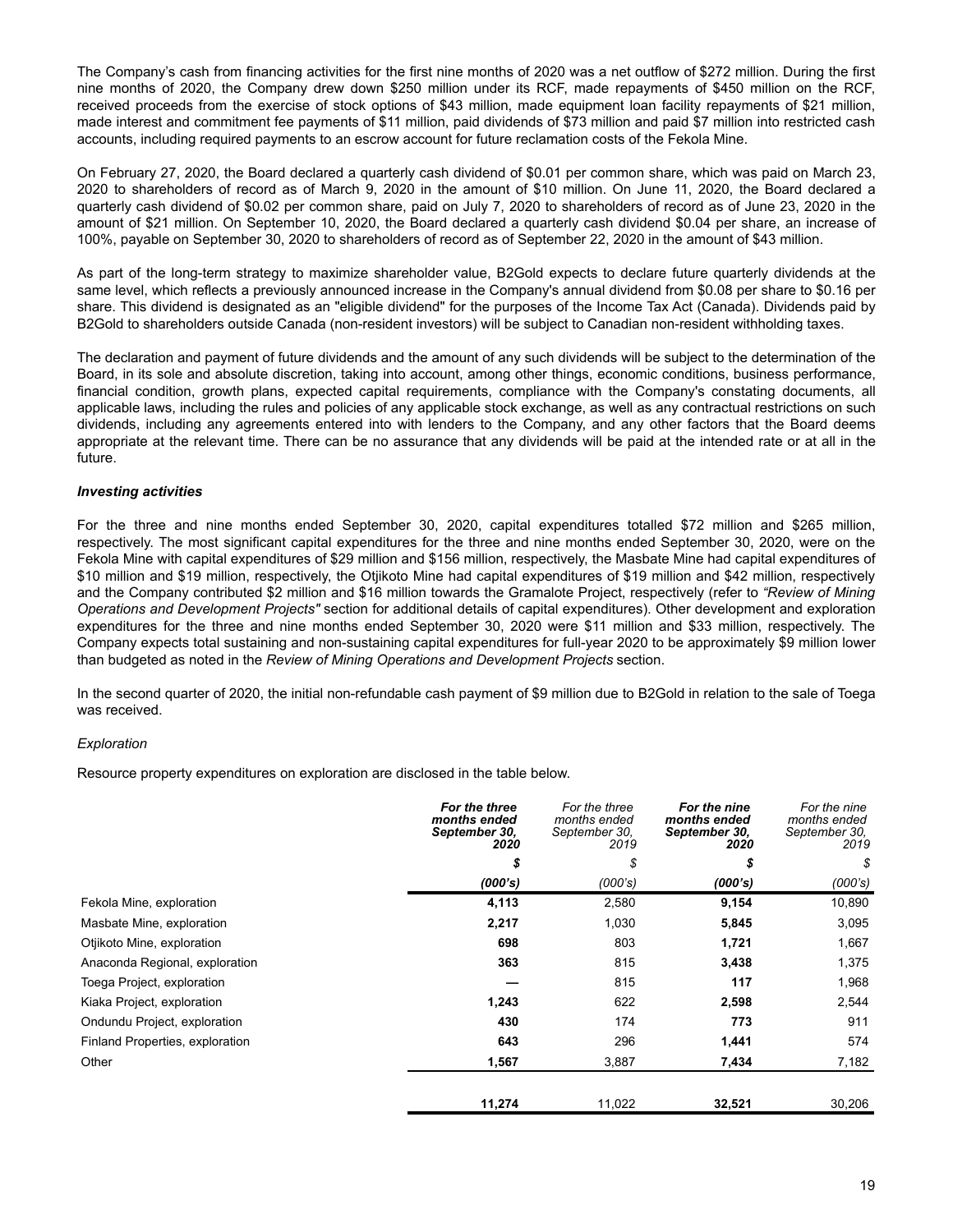For the first nine months of 2020, B2Gold has continued to pursue a program of aggressive exploration, incurring \$33 million year-to-date. The total revised exploration budget for 2020 is approximately \$53 million, excluding drilling included in the Gramalote Project budget. Exploration at existing properties has once again focus predominantly in West Africa, as well as the other operating mine sites in Namibia and the Philippines, with a total revised budget of \$35 million. The Company has also allocated an additional \$18 million for its grassroots exploration programs for 2020.

#### *Fekola Mine*

In 2020, the Company continued exploration drilling near Fekola and the Anaconda area with an \$18 million program in Mali that focused on exploration at the Cardinal and FMZ zones near the Fekola deposit which demonstrate potential for additional gold deposits within 3 kilometres of the Fekola mill, expanding the mineral resources within the Anaconda area, including the Mamba zone and further testing the sulphide zones. In the third quarter of 2020, the Company increased the Mali exploration budget by \$2 million for drilling of new exploration targets.

Approximately 33,000 metres of combined reverse circulation and diamond drilling was completed on the Cardinal (located less than one kilometre west of the Fekola Mine open pit) and FMZ zones in 2020. The new high-grade drill results now extend the gold mineralization at the Cardinal and FMZ zones to over 3.5 kilometres along strike and intersected up to 350 metres vertically below surface, with the northern portion of the Cardinal zone passing within 500 metres of the current Fekola resource pit. The high gold grade intersections at the Cardinal zone locally define a moderately northeast plunging shoot, which demonstrates good exploration potential down plunge. Mineralization at the Cardinal and FMZ zones remains open at depth and along strike. The Cardinal and FMZ zones comprise multiple, sub-parallel, west-dipping shear zones with an average width of approximately 10 metres for the main Cardinal zone. Within the shears, gold is spatially associated with quartz-carbonate veins and is strongly associated with the coarse grained pyrite. Rare visible gold has been noted within the quartz-carbonate veins. In addition, most of the Cardinal and FMZ zones have now been drilled to approximately 50 x 50 metre centres, sufficient to commence the preparation of initial Inferred Mineral Resource estimate, which the Company expects to be completed in the first quarter of 2021. In addition, ongoing drilling will continue to expand the limits of known mineralization and will include step outs to the northeast, to target the projected intersection of the Cardinal and Fekola deposits at depth.

On January 16, 2020, the Company announced an updated Fekola Mineral Resource estimate based on cumulative 240,000 metres of exploration drilling in 1,124 drill holes (including 120,000 metres in 501 holes drilled by B2Gold since June 2014). The updated Fekola Indicated Mineral Resource estimate as at December 31, 2019 was 110,600,000 tonnes at 1.70 g/t gold for a total of 6,052,000 ounces of gold constrained within a \$1,500 per ounce gold pit shell above a cut-off grade of 0.5 g/t gold.

#### *Anaconda Regional*

In 2020, the Company had budgeted approximately 41,000 metres of diamond drilling and reverse circulation drilling on several zones in the Anaconda Area, located approximately 20 kilometres from Fekola. Much less drilling has been completed as a result of a shift in focus to Cardinal for the majority of 2020. The Company recommenced drilling in the Anaconda area in late September 2020.

In the first nine months of 2020, the Company completed approximately 18,000 metres of combined reverse circulation and diamond drilling on the Anaconda area, focused mainly on the Mamba zone. The Company has previously announced an Inferred Mineral Resource estimate for the Anaconda area of 767,000 ounces of gold at 1.1 g/t in near surface saprolite mineralization over 4.5 kilometres and up to 500 metres wide.

Exploration drilling on the Mamba zone during the period has focused on increasing the size of the known saprolite resource and further testing the underlying sulphide mineralization. The high-grade intercepts at the Mamba zone demonstrate well mineralized intersections of sulphide-hosted gold over a total strike length of approximately 2.2 kilometres, approximately 1.2 kilometres longer than previously reported. The good grade and width combinations continue to provide strong support for this interpretation and provide a strong indication of the potential for a second Fekola-style south plunging body of sulphide mineralization, which remains open down plunge. One of the key geological aspects of the Mamba zone is the continuity in the high grade mineralization in the transition from saprolite- to sulphide-hosted zones of mineralization.

The Company also completed additional infill drilling in order to provide sufficient definition for an updated Mineral Resource estimate on the Anaconda area, which the Company expects to be completed by the end of the fourth quarter of 2020. Geological modeling and the preliminary stages of resource estimation are currently in progress.

During the remainder of 2020, the Company plans to drill approximately 5,300 metres at the Anaconda area, where the focus will remain on expanding the saprolite and sulphide mineralization in the Anaconda area, including at the Mamba and Adder zones.

#### *Masbate Mine*

The Masbate exploration budget for 2020 is \$8 million, including approximately 25,000 metres of diamond and reverse circulation drilling. The 2020 exploration program will focus on drill testing the most prospective Inferred Mineral Resources below existing design pits to determine if existing open pits can be expanded. Several grassroot greenfield targets that have seen variable exploration and drilling will be further tested with mapping, trenching and drilling as well.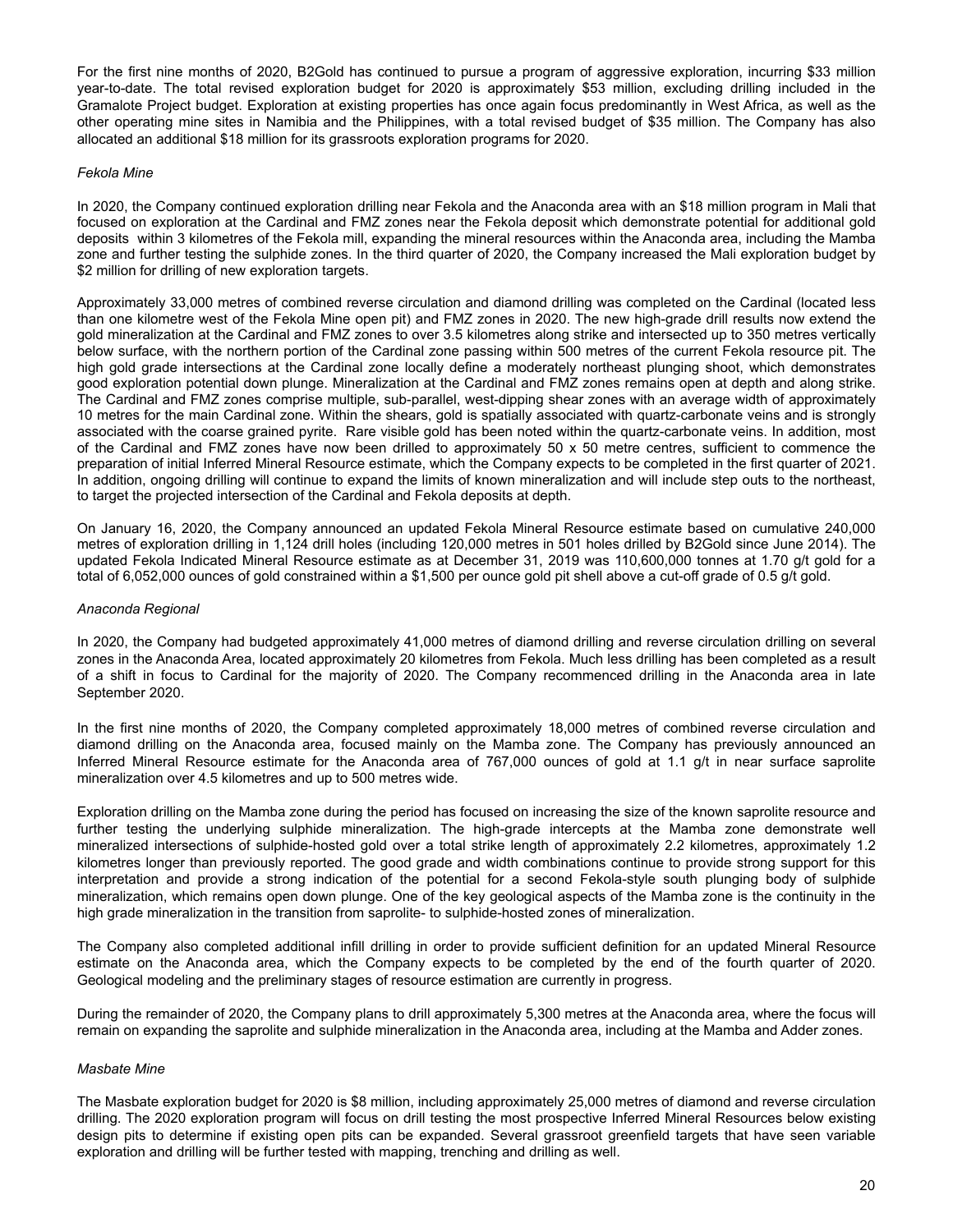## <span id="page-20-0"></span>*Otjikoto Mine and Regional Exploration*

The total exploration budget for Namibia in 2020 is \$4 million. Exploration in 2020 will include 19,500 metres of diamond drilling and 3,300 metres of RAB drilling split between the Otjikoto Mine and the Ondundu joint venture, located approximately 200 kilometres southwest of Otjikoto. Exploration at Otjikoto continues to focus on drilling down plunge on the Wolfshag and Otjikoto deposits which remain open at depth as well as testing stratigraphy east of Wolfshag for new mineralized horizons.

#### *Other Greenfield Exploration*

Given B2Gold's exploration teams successful discovery history, the Company has budgeted \$18 million for greenfield exploration opportunities internationally in 2020, as it continues to pursue early stage exploration discoveries through property acquisitions and joint ventures with junior exploration companies.

## **AREAS OF JUDGEMENT AND CRITICAL ACCOUNTING ESTIMATES**

Full disclosure of the Company's accounting policies and significant accounting judgments and estimation uncertainties in accordance with IFRS can be found in Notes 4 and 5 of its audited consolidated financial statements for the year ended December 31, 2019. Management considers the following estimates to be the most critical in understanding the judgments involved in preparing the Company's interim consolidated financial statements and the uncertainties that could impact its results of operations, financial condition and cash flows:

#### *COVID-19 estimation uncertainty*

A global pandemic related to COVID-19 was declared in March 2020 by the World Health Organization. The current and expected impacts on global commerce have been and are anticipated to continue to be far-reaching. To date, globally, there has been significant volatility in commodity prices and foreign exchange rates, restrictions on the conduct of business in many jurisdictions, including travel restrictions, and supply chain disruptions. There is significant ongoing global uncertainty surrounding COVID-19 and the extent and duration of the impact that it may have.

The areas of judgement and estimation uncertainty for the Company which may be impacted include estimates used to determine recoverable reserves and resources, estimates used to determine the recoverable amounts of long-lived assets, estimates used to determine the recoverable amounts of value-added tax receivables and estimates regarding deferred income taxes and valuation allowances. Changes related to these could be material.

#### *Mineral reserve and resource estimates*

Mineral reserves are estimates of the amount of ore that can be economically and legally extracted from the Company's mining properties. The Company estimates its mineral reserves and mineral resources based on information compiled by appropriately qualified persons relating to the geological data on the size, depth and shape of the ore body, and requires complex geological judgments to interpret the data. The estimation of recoverable reserves is based upon factors such as estimates of foreign exchange rates, commodity prices, future capital requirements, metallurgical recoveries, permitting and production costs along with geological assumptions and judgments made in estimating the size, and grade of the ore body. Changes in the reserve or resource estimates may impact the carrying value of mining interests, mine restoration provisions, recognition of deferred tax assets, depreciation and amortization charges and royalties receivable.

#### *Impairment of long-lived assets*

Long-lived assets are tested for impairment, or reversal of a previous impairment, if there is an indicator of impairment or a subsequent reversal. Calculating the estimated recoverable amount of cash generating units for long-lived asset requires management to make estimates and assumptions with respect to future production levels, mill recoveries, operating and capital costs, future metal prices, foreign exchange rates, taxation rates, and discount rates in its life-of-mine plans and preparation of updated feasibility level technical studies when relevant. Changes in any of the assumptions or estimates used in determining the recoverable amount could impact the analysis. Such changes could be material.

#### *Masbate*

During the year ended December 31, 2014, the Company recorded a pre-tax impairment charge of \$436 million on the carrying value of Masbate Mine property, plant and equipment. The net impairment recorded in the statement operations, after taking into account a deferred income tax recovery of \$131 million, was \$305 million. Subsequently, during the year ended December 31, 2019, after reflecting the amount of depreciation that would have been recorded had the assets not been impaired, the Company recorded a pre-tax impairment reversal of \$100 million on the carrying value of Masbate Mine property, plant and equipment. The net impairment reversal recorded in the statement operations in 2019, after taking into account a deferred income tax expense of \$30 million, was \$70 million. During the first nine months of 2020, the long-term consensus gold price continued to be above the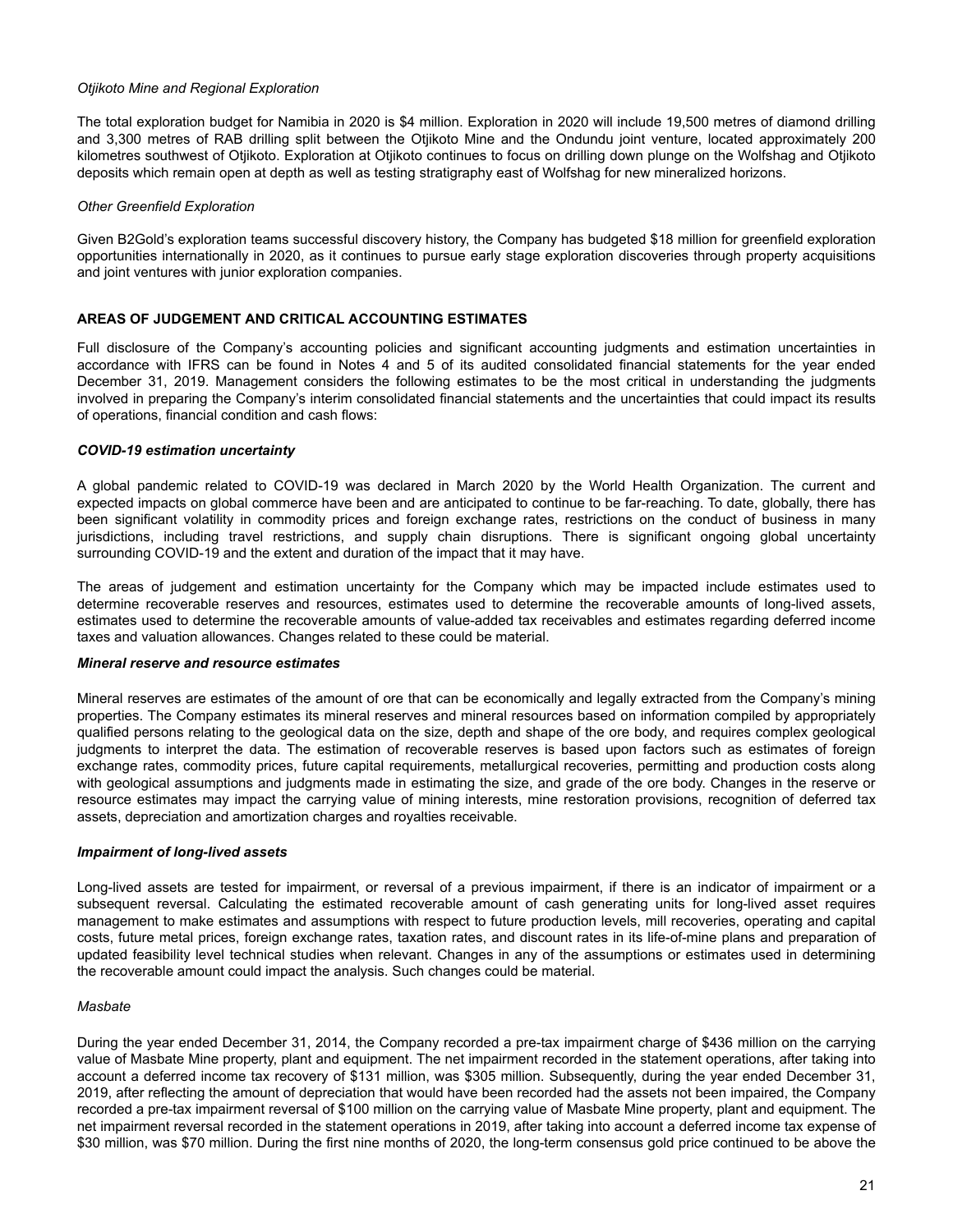long-term gold price assumptions used in the Company's reserve estimations and life-of-mine plans. Consequently, the Company has revised its long-term gold price estimate to \$1,500 per ounce of gold. The increase in the long-term gold price was considered to be an indicator of impairment reversal. The Company performed an impairment reversal test on the Masbate Mine cash-generating unit ("CGU") as at September 30, 2020.

The carrying values of the Masbate Mine property, plant and equipment were compared to the mine's recoverable amount which was determined to be its fair value less cost of disposal ("FVLCD") at September 30, 2020. To estimate the recoverable amount of the Masbate Mine's CGU for impairment reversal, the Company utilized a discounted cash flow model incorporating estimates and assumptions that included such factors as reserves and resources, future production levels, metallurgical recovery estimates, operating and capital costs, future metal prices and the discount rate. Management's estimate of the FVLCD of its CGUs is classified as level 3 in the fair value hierarchy. The Company's estimate of future cash flows is subject to risks and uncertainties and therefore could change in the future if the underlying assumptions change.

Key assumptions used for the impairment test at September 30, 2020 were:

| Long-term gold price | \$1,500/ounce |
|----------------------|---------------|
| Silver price         | \$17/ounce    |
| Mine life            | 2036          |
| Discount rate        | 5 %           |

The Company concluded that the carrying values of the Masbate Mine property, plant and equipment at September 30, 2020 were lower than the FVLCD and has therefore resulted in a complete reversal of the remainder of the original impairment loss recorded in 2014. After reflecting the amount of depreciation that would have been recorded had the assets not been impaired, the Company recorded a pre-tax impairment reversal of \$174 million in the Condensed Interim Consolidated Statement of Operations. The net impairment reversal recorded in the Condensed Interim Consolidated Statement of Operations after taking into account a deferred income tax expense of \$52 million was \$122 million.

#### *Sensitivities*

The recoverable amount for the Masbate Mine CGU is most sensitive to changes in the long-term gold price and the discount rate. A decrease in the long-term gold price would result in the Company making amendments to the mine plans that would partially offset the effect of a lower long-term gold price through lower operating and capital costs. Ignoring the impact on the lifeof-mine plans, in isolation, a \$100 per ounce decrease in the long-term gold price assumption would not result in any change in the impairment reversal as there is sufficient headroom in the model to offset the impact of the reduction. A 50 basis point increase in the discount rate would also result in no change to the impairment reversal.

## *Value-added tax receivables*

The Company incurs indirect taxes, including value-added tax, on purchases of goods and services at its operating mines and development projects. Indirect tax balances are recorded at their estimated recoverable amounts within current or long-term assets, net of provisions, and reflect the Company's best estimate of their recoverability under existing tax rules in the respective jurisdictions in which they arise. Management's assessment of recoverability considers the probable outcomes of claimed deductions and/or disputes. The provisions and balance sheet classifications made to date may be subject to change and such change may be material.

#### *Current and deferred income taxes*

The Company is periodically required to estimate the tax basis of assets and liabilities. Where applicable tax laws and regulations are either unclear or subject to varying interpretations, it is possible that changes in these estimates could occur that materially affect the amounts of deferred income tax assets and liabilities recorded in the financial statements. Changes in deferred tax assets and liabilities generally have a direct impact on earnings in the period that the changes occur.

Each period, the Company evaluates the likelihood of whether some portion or all of each deferred tax asset will not be realized. This evaluation is based on historic and future expected levels of taxable income and the associated repatriation of retained earnings, the pattern and timing of reversals of taxable temporary timing differences that give rise to deferred tax liabilities, and tax planning initiatives. Levels of future taxable income are affected by, among other things, market gold prices, production costs, quantities of proven and probable gold reserves, interest rates and foreign currency exchange rates. The availability of retained earnings for distribution depends on future levels of taxable income as well as future reclamation expenditures, capital expenditures, dividends and other uses of available cash flow.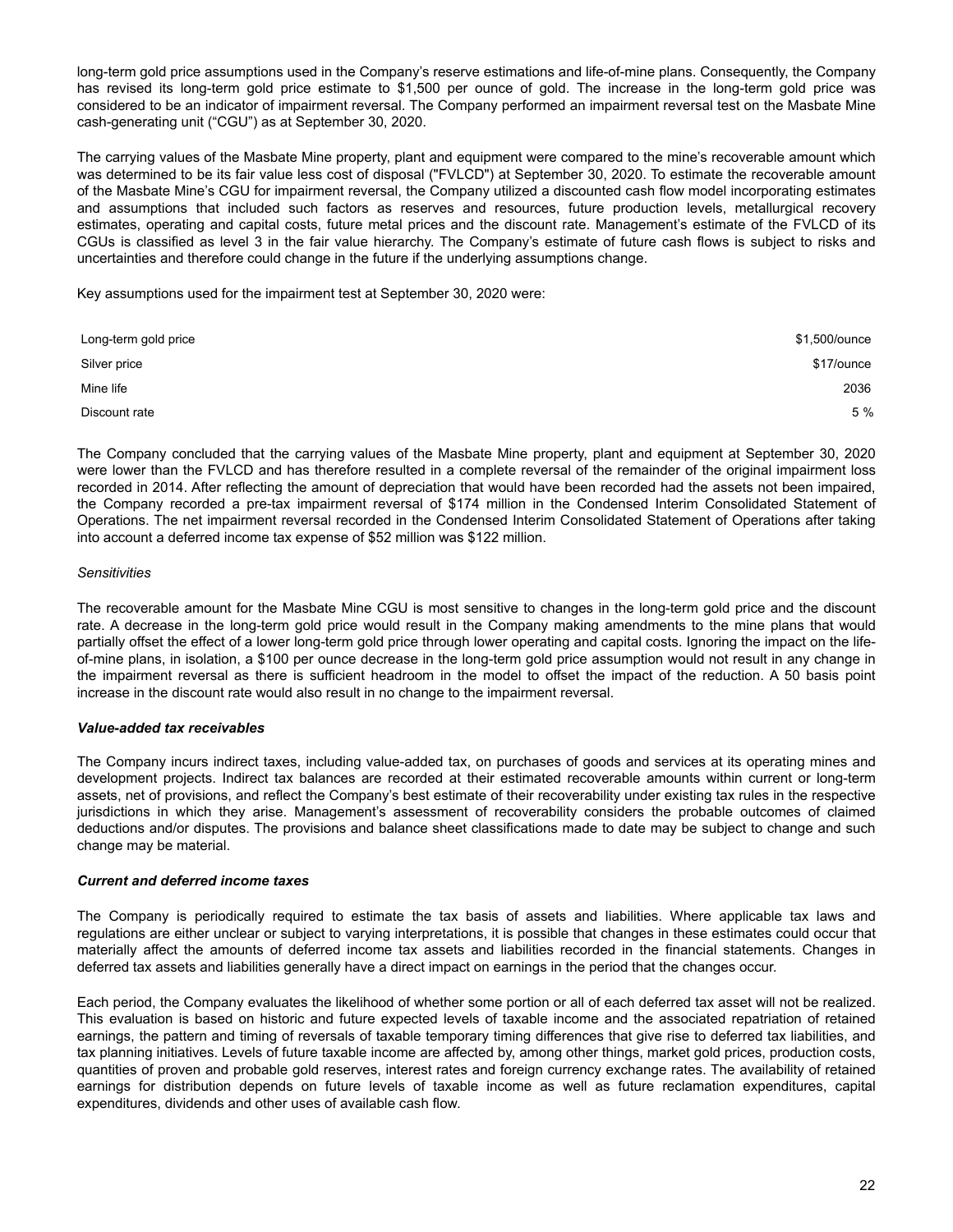## <span id="page-22-0"></span>*Uncertain tax positions*

The Company's operations involve the application of complex tax regulations in multiple international jurisdictions. Determining the tax treatment of a transaction requires the Company to apply judgement in its interpretation of the applicable tax law. These positions are not final until accepted by the relevant tax authority. The tax treatment may change based on the result of assessments or audits by the tax authorities often years after the initial filing.

The Company recognizes and records potential liabilities for uncertain tax positions based on its assessment of the amount, or range of amounts of tax that will be due. The Company adjusts these accruals as new information becomes available. Due to the complexity and uncertainty associated with certain tax treatments, the ultimate resolution could result in a payment that is materially different from the Company's current estimate of the tax liabilities.

The Gramalote joint venture received notice from the Colombian Tax Office (DIAN) that it disagreed with the Company's tax treatment of certain items in the 2013 and 2014 income tax returns resulting in assessments with additional income taxes and penalty fines. These assessments are currently being appealed by the Gramalote Joint Venture and the outcome of these appeals cannot be determined at this time. The Company does not believe that its share of any taxes payable under the assessments are material and no provision for any amounts that may be payable have been recorded at this time, pending the outcome of the appeal process.

## **RISKS AND UNCERTAINTIES**

The exploration and development of natural resources are highly speculative in nature and the Company's business operations, investments and prospects are subject to significant risks. For details of these risks, please refer to the risk factors set forth in the Company's most recent Annual Information Form, which can be found under the Company's corporate profile on SEDAR at www.sedar.com, the Company's Form 40-F Annual Report, which can be found on EDGAR at www.sec.gov, and the Company's other filings and submissions with securities regulators on SEDAR and EDGAR, which could materially affect the Company's business, operations, investments and prospects and could cause actual events to differ materially from those described in forward-looking statements relating to the Company. Additional risks and uncertainties not presently known to the Company or that the Company currently considers immaterial may also impair the business, operations, investments and prospects of the Company. If any of the risks actually occur, the business of the Company may be harmed and its financial condition and results of operations may suffer significantly.

## **INTERNAL CONTROL OVER FINANCIAL REPORTING**

The Company's management, with the participation of the Company's Chief Executive Officer and Chief Financial Officer, are responsible for establishing and maintaining adequate internal control over financial reporting. The Company's internal control over financial reporting is a process designed to provide reasonable assurance regarding the reliability of financial reporting and the preparation of financial statements for external purposes in accordance with IFRS. Any system of internal control over financial reporting, no matter how well designed, has inherent limitations. As a result, even those systems determined to be effective can only provide reasonable assurance regarding the preparation of financial statements.

In the first quarter of 2020, the Company moved its Vancouver office staff and several site administrative staff to work from home. This continued for the majority of the second quarter of 2020 with staff returning to the office commencing mid-June 2020. This has resulted in certain processes and controls that were previously performed or documented manually to be completed and retained electronically. There were no significant changes to the processes and controls at the sites for the period. Despite the changes required by the current environment, the Company's management has determined that there have been no significant changes in the Company's internal control over financial reporting during the three months ended September 30, 2020, that have materially affected, or are reasonably likely to materially affect, the Company's internal control over financial reporting.

# **NON-IFRS MEASURES**

# *Cash operating costs per gold ounce sold and total cash costs per gold ounce sold*

''Cash operating costs per gold ounce'' and "total cash costs per gold ounce" are common financial performance measures in the gold mining industry but, as non-IFRS measures, they do not have a standardized meaning under IFRS and therefore may not be comparable to similar measures presented by other issuers. Management believes that, in addition to conventional measures prepared in accordance with IFRS, certain investors use this information to evaluate our performance and ability to generate cash flow. Accordingly, these measures are intended to provide additional information and should not be considered in isolation or as a substitute for measures of performance prepared in accordance with IFRS. The measures, along with sales, are considered to be a key indicator of the Company's ability to generate earnings and cash flow from its mining operations.

Cash cost figures are calculated on a sales basis in accordance with a standard developed by The Gold Institute, which was a worldwide association of suppliers of gold and gold products and included leading North American gold producers. The Gold Institute ceased operations in 2002, but the standard is the accepted standard of reporting cash cost of production in North America. Adoption of the standard is voluntary and the cost measures presented may not be comparable to other similarly titled measures of other companies. Other companies may calculate these measures differently. Cash operating costs and total cash costs per gold ounce sold are derived from amounts included in the statement of operations and include mine site operating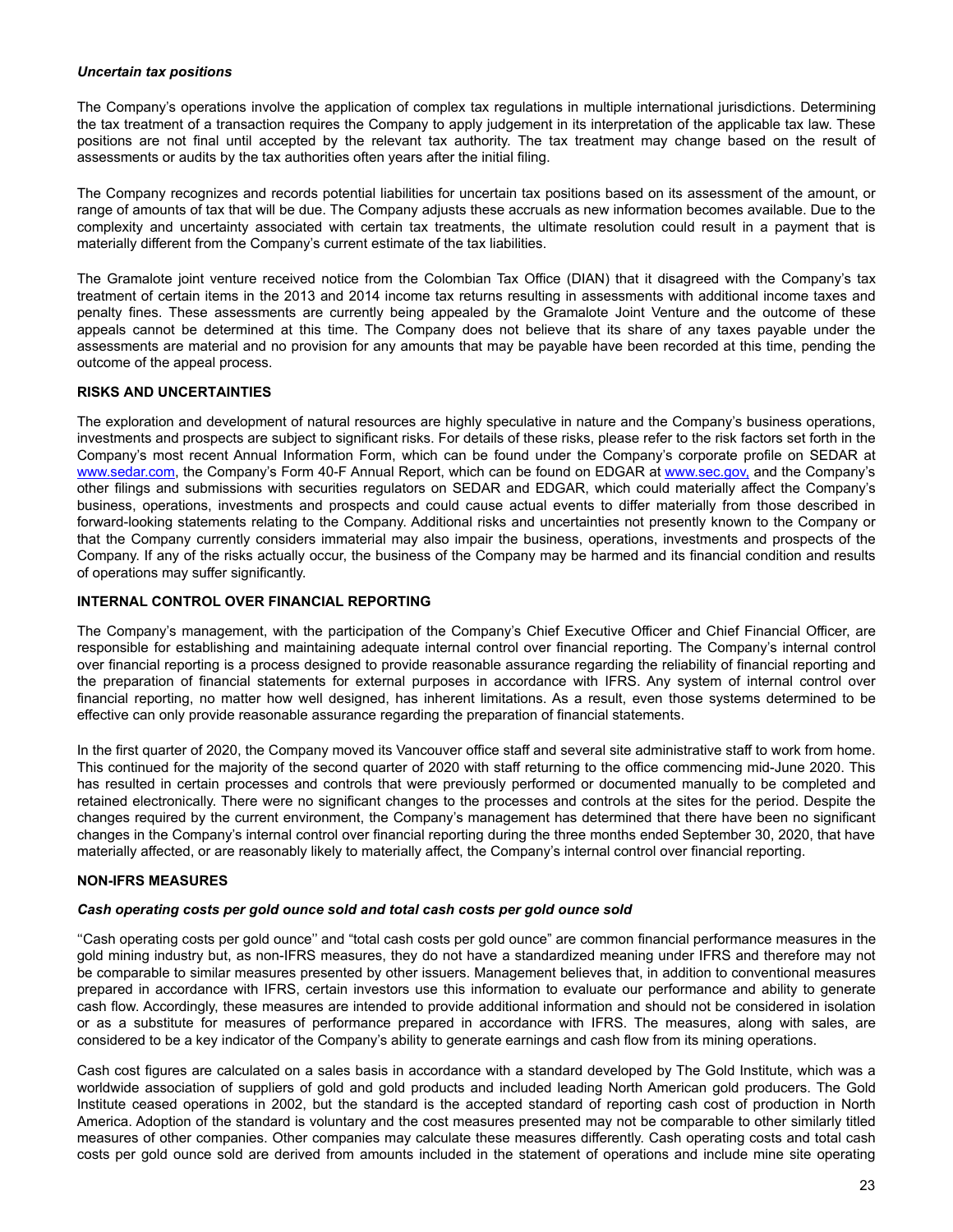costs such as mining, processing, smelting, refining, transportation costs, royalties and production taxes, less silver by-product credits. The tables below show a reconciliation of cash operating costs per gold ounce sold and total cash costs per gold ounce sold to production costs as extracted from the unaudited condensed interim consolidated financial statements on a consolidated and a mine-by-mine basis:

| For the three months ended September 30, 2020 |                        |                  |         |                                 |                       |  |
|-----------------------------------------------|------------------------|------------------|---------|---------------------------------|-----------------------|--|
| Fekola<br><b>Mine</b>                         | <b>Masbate</b><br>Mine | Otjikoto<br>Mine | Total   | Calibre<br>equity<br>investment | Grand<br><b>Total</b> |  |
| \$                                            | \$                     | \$               | \$      | \$                              | \$                    |  |
| 54,531                                        | 30,698                 | 19,663           | 104,892 | 12,531                          | 117,423               |  |
| 24,830                                        | 5,162                  | 3,553            | 33,545  | 1,180                           | 34,725                |  |
|                                               |                        |                  |         |                                 |                       |  |
| 79,361                                        | 35,860                 | 23,216           | 138,437 | 13,711                          | 152,148               |  |
| 159,800                                       | 46,900                 | 46,500           | 253,200 | 15,339                          | 268,539               |  |
|                                               |                        |                  |         |                                 |                       |  |
| 341                                           | 655                    | 423              | 414     | 817                             | 437                   |  |
| 497                                           | 765                    | 499              | 547     | 894                             | 567                   |  |
|                                               |                        |                  |         |                                 |                       |  |

|                                                     |                |                        |                  | For the three months ended september 30, 2019        |                  |                     |                                                 |                                 |                       |
|-----------------------------------------------------|----------------|------------------------|------------------|------------------------------------------------------|------------------|---------------------|-------------------------------------------------|---------------------------------|-----------------------|
|                                                     | Fekola<br>Mine | <b>Masbate</b><br>Mine | Otjikoto<br>Mine | <b>Total from</b><br>Continuing<br><b>Operations</b> | El Limon<br>Mine | La Libertad<br>Mine | <b>Total from</b><br>Disc.<br><b>Operations</b> | Calibre<br>equity<br>investment | Grand<br><b>Total</b> |
|                                                     | \$             | \$                     | \$               | \$                                                   | \$               | \$                  | \$                                              |                                 | \$                    |
|                                                     |                |                        |                  |                                                      |                  |                     |                                                 |                                 |                       |
| Production costs                                    | 39,253         | 30,126                 | 21,147           | 90,526                                               | 14,520           | 25,197              | 39,717                                          |                                 | 130,243               |
| Royalties and production<br>taxes                   | 13,182         | 5,927                  | 2,925            | 22,034                                               | 1,765            | 755                 | 2,520                                           |                                 | 24,554                |
|                                                     |                |                        |                  |                                                      |                  |                     |                                                 |                                 |                       |
| Total cash costs                                    | 52,435         | 36,053                 | 24,072           | 112,560                                              | 16,285           | 25,952              | 42,237                                          |                                 | 154,797               |
|                                                     |                |                        |                  |                                                      |                  |                     |                                                 |                                 |                       |
| Gold sold (ounces)                                  | 108,600        | 51,200                 | 49,100           | 208,900                                              | 21,880           | 25,890              | 47,770                                          |                                 | 256,670               |
| Cash operating costs per<br>ounce                   |                |                        |                  |                                                      |                  |                     |                                                 |                                 |                       |
| (\$/ gold ounce sold)                               | 361            | 588                    | 431              | 433                                                  | 664              | 973                 | 831                                             |                                 | 507                   |
| Total cash costs per ounce<br>(\$/ gold ounce sold) | 483            | 704                    | 490              | 539                                                  | 744              | 1,002               | 884                                             |                                 | 603                   |

**For the three months ended September 30, 2019**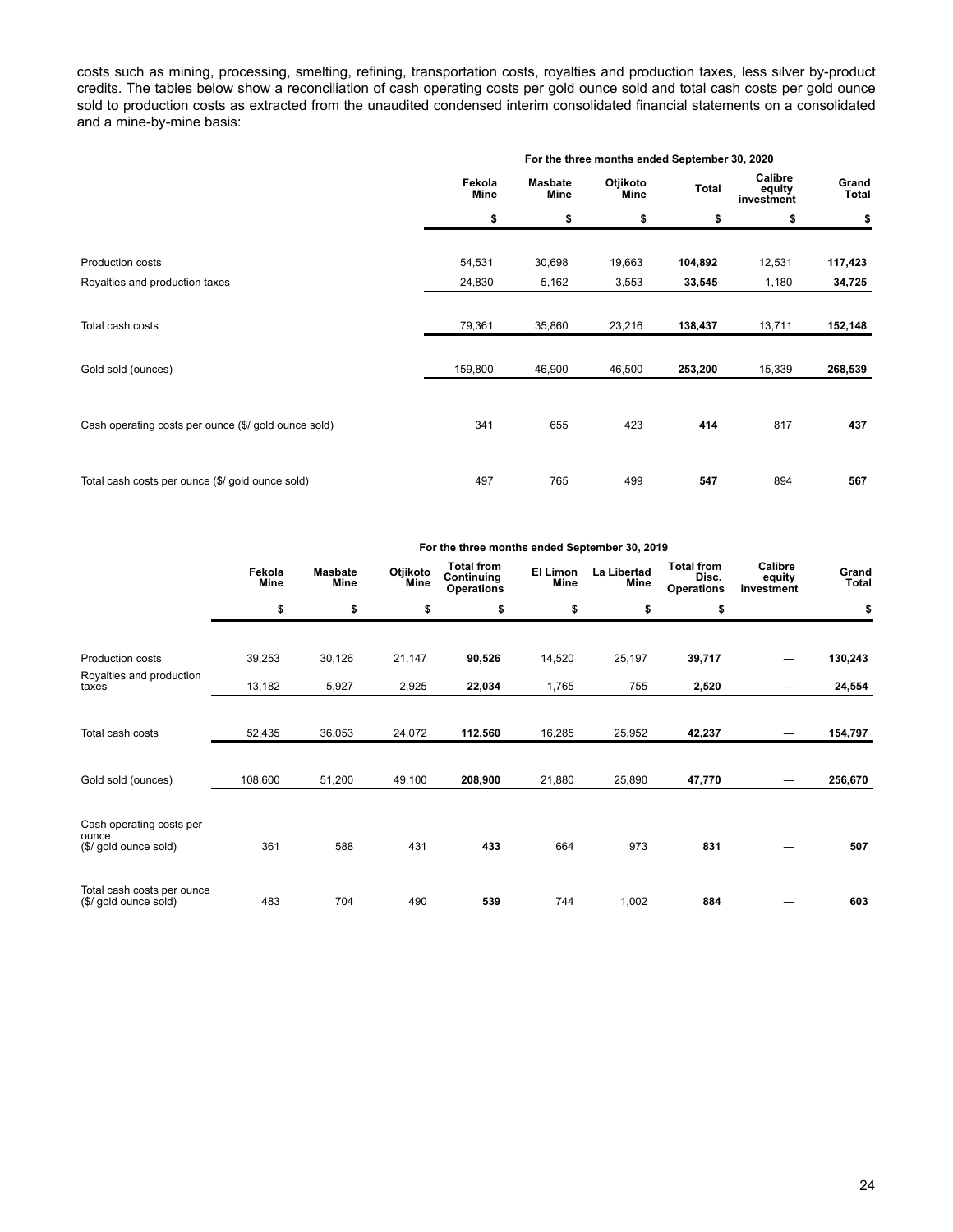|                                                      |                |                        | For the lime months ended september 30, 2020 |         |                                 |                |  |  |  |
|------------------------------------------------------|----------------|------------------------|----------------------------------------------|---------|---------------------------------|----------------|--|--|--|
|                                                      | Fekola<br>Mine | <b>Masbate</b><br>Mine | Otjikoto<br>Mine                             | Total   | Calibre<br>equity<br>investment | Grand<br>Total |  |  |  |
|                                                      | \$             | \$                     | \$                                           | \$      | \$                              | \$             |  |  |  |
| Production costs                                     | 142,852        | 93,909                 | 56,674                                       | 293,435 | 25,645                          | 319,080        |  |  |  |
| Royalties and production taxes                       | 66,923         | 14,133                 | 9,454                                        | 90,510  | 2,182                           | 92,692         |  |  |  |
| Total cash costs                                     | 209,775        | 108,042                | 66,128                                       | 383,945 | 27,827                          | 411,772        |  |  |  |
| Gold sold (ounces)                                   | 477,300        | 137,300                | 135,200                                      | 749,800 | 31,191                          | 780,991        |  |  |  |
| Cash operating costs per ounce (\$/ gold ounce sold) | 299            | 684                    | 419                                          | 391     | 822                             | 409            |  |  |  |
| Total cash costs per ounce (\$/ gold ounce sold)     | 440            | 787                    | 489                                          | 512     | 892                             | 527            |  |  |  |

**For the nine months ended September 30, 2020**

|                                                            |                |                        |                  | For the nine months ended September 30, 2019         |                  |                     |                                                 |                                 |                       |
|------------------------------------------------------------|----------------|------------------------|------------------|------------------------------------------------------|------------------|---------------------|-------------------------------------------------|---------------------------------|-----------------------|
|                                                            | Fekola<br>Mine | <b>Masbate</b><br>Mine | Otjikoto<br>Mine | <b>Total from</b><br>Continuing<br><b>Operations</b> | El Limon<br>Mine | La Libertad<br>Mine | <b>Total from</b><br>Disc.<br><b>Operations</b> | Calibre<br>equity<br>investment | Grand<br><b>Total</b> |
|                                                            | \$             | \$                     | \$               | \$                                                   | \$               | \$                  | \$                                              |                                 | \$                    |
| <b>Production costs</b>                                    | 124,877        | 92,773                 | 61,026           | 278,676                                              | 35,353           | 71,037              | 106,390                                         |                                 | 385,066               |
| Royalties and production<br>taxes                          | 36,879         | 13,942                 | 6,719            | 57,540                                               | 3,569            | 1,927               | 5,496                                           |                                 | 63,036                |
| Total cash costs                                           | 161,756        | 106,715                | 67,745           | 336,216                                              | 38,922           | 72,964              | 111,886                                         |                                 | 448,102               |
| Gold sold (ounces)                                         | 330,600        | 163,700                | 121,700          | 616,000                                              | 43,075           | 65,953              | 109,028                                         |                                 | 725,028               |
| Cash operating costs per<br>ounce<br>(\$/ gold ounce sold) | 378            | 567                    | 501              | 452                                                  | 821              | 1,077               | 976                                             |                                 | 531                   |
| Total cash costs per ounce<br>(\$/ gold ounce sold)        | 489            | 652                    | 557              | 546                                                  | 904              | 1,106               | 1,026                                           |                                 | 618                   |

# *Cash operating costs per gold ounce produced*

In addition to cash operating costs on a per gold ounce sold basis, the Company also presents cash operating costs on a per gold produced basis. Cash operating costs per gold ounce produced is derived from amounts included in the statement of operations and include mine site operating costs such as mining, processing, smelting, refining, transportation costs, less silver by-product credits. The tables below show a reconciliation of cash operating costs per gold ounce produced to production costs as extracted from the unaudited condensed interim consolidated financial statements on a consolidated and a mine-by-mine basis: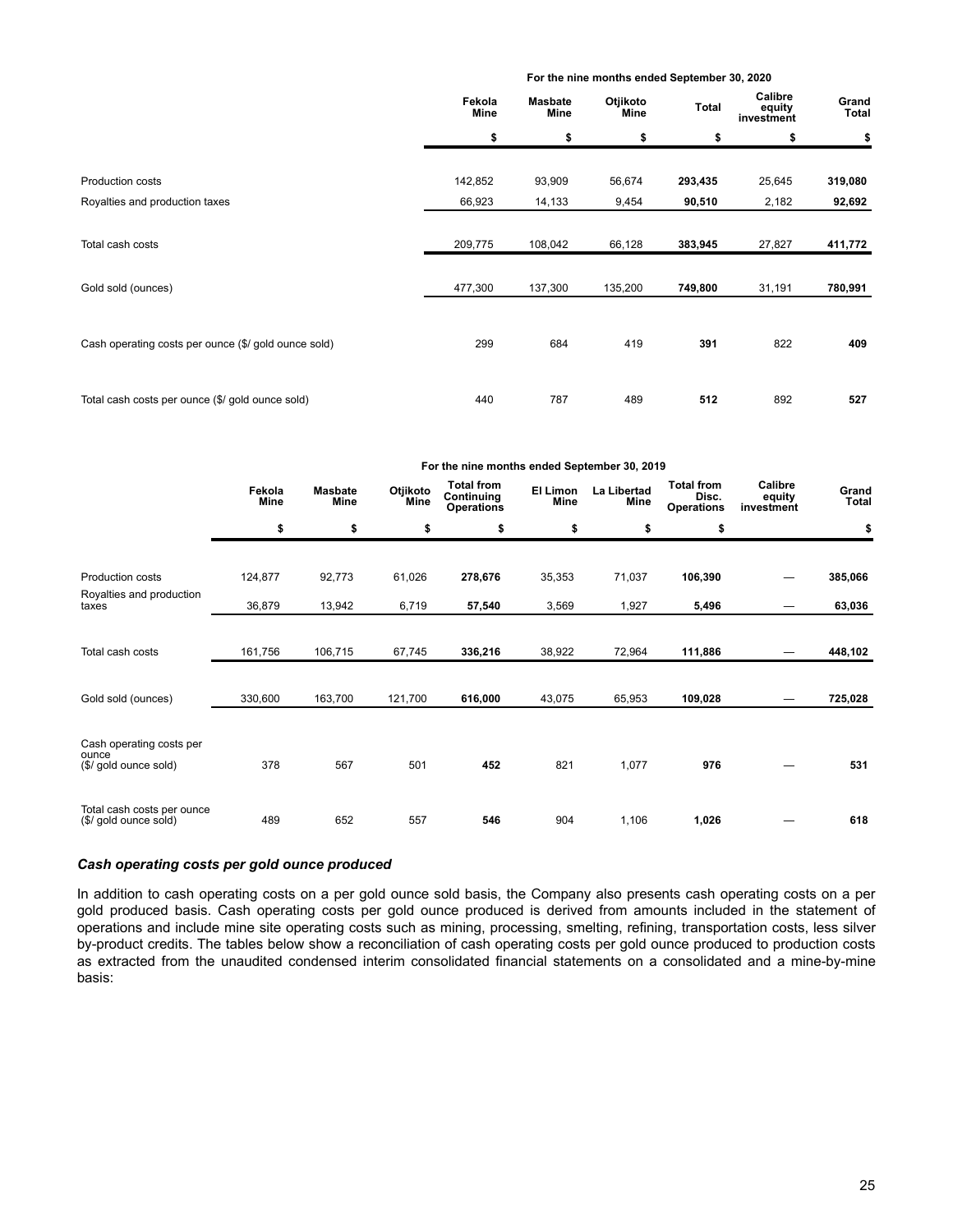#### **For the three months ended September 30, 2020**

|                                                          | Fekola<br>Mine | Masbate<br>Mine | Otjikoto<br>Mine | Total    | Calibre<br>equity<br>investment | Grand<br><b>Total</b> |
|----------------------------------------------------------|----------------|-----------------|------------------|----------|---------------------------------|-----------------------|
|                                                          | \$             | \$              | \$               | \$       | \$                              | \$                    |
| <b>Production costs</b>                                  | 54,531         | 30,698          | 19,663           | 104,892  | 12,531                          | 117,423               |
| Inventory sales adjustment                               | (3,727)        | 2,276           | (1, 141)         | (2, 592) |                                 | (2, 592)              |
| Cash operating costs                                     | 50,804         | 32,974          | 18,522           | 102,300  | 12,531                          | 114,831               |
| Gold produced (ounces)                                   | 152,535        | 53,607          | 42,591           | 248,733  | 15,080                          | 263,813               |
| Cash operating costs per ounce (\$/ gold ounce produced) | 333            | 615             | 435              | 411      | 831                             | 435                   |

|                                                                |                |                        |                  | For the three months ended September 30, 2019        |                         |                     |                                                 |                                 |                |
|----------------------------------------------------------------|----------------|------------------------|------------------|------------------------------------------------------|-------------------------|---------------------|-------------------------------------------------|---------------------------------|----------------|
|                                                                | Fekola<br>Mine | <b>Masbate</b><br>Mine | Otjikoto<br>Mine | <b>Total from</b><br>Continuing<br><b>Operations</b> | El Limon<br><b>Mine</b> | La Libertad<br>Mine | <b>Total from</b><br>Disc.<br><b>Operations</b> | Calibre<br>equity<br>investment | Grand<br>Total |
|                                                                | \$             | \$                     | \$               | \$                                                   | \$                      | \$                  | \$                                              |                                 | \$             |
| Production costs                                               | 39,253         | 30,126                 | 21,147           | 90,526                                               | 14,520                  | 25,197              | 39,717                                          |                                 | 130,243        |
| Inventory sales<br>adjustment                                  | 3,747          | 1,955                  | (1,672)          | 4,030                                                | (1,488)                 | (1,821)             | (3, 309)                                        |                                 | 721            |
| Cash operating costs                                           | 43,000         | 32,081                 | 19,475           | 94,556                                               | 13,032                  | 23,376              | 36,408                                          |                                 | 130,964        |
| Gold produced (ounces)                                         | 112,321        | 51,546                 | 49,411           | 213,278                                              | 20,503                  | 24,419              | 44,922                                          |                                 | 258,200        |
| Cash operating costs per<br>ounce<br>(\$/ gold ounce produced) | 383            | 622                    | 394              | 443                                                  | 636                     | 957                 | 810                                             |                                 | 507            |

|                                                          |                |                               | For the nine months ended September 30, 2020 |          |                                 |                       |
|----------------------------------------------------------|----------------|-------------------------------|----------------------------------------------|----------|---------------------------------|-----------------------|
|                                                          | Fekola<br>Mine | <b>Masbate</b><br><b>Mine</b> | Otjikoto<br>Mine                             | Total    | Calibre<br>equity<br>investment | Grand<br><b>Total</b> |
|                                                          | \$             | \$                            | \$                                           | \$       | \$                              | \$                    |
| <b>Production costs</b>                                  | 142,852        | 93,909                        | 56,674                                       | 293,435  | 25,645                          | 319,080               |
| Inventory sales adjustment                               | (6,600)        | 1,132                         | (1, 411)                                     | (6, 879) |                                 | (6, 879)              |
| Cash operating costs                                     | 136,252        | 95,041                        | 55,263                                       | 286,556  | 25,645                          | 312,201               |
| Gold produced (ounces)                                   | 463,970        | 147,133                       | 127,836                                      | 738,939  | 31,329                          | 770,268               |
| Cash operating costs per ounce (\$/ gold ounce produced) | 294            | 646                           | 432                                          | 388      | 819                             | 405                   |

# 26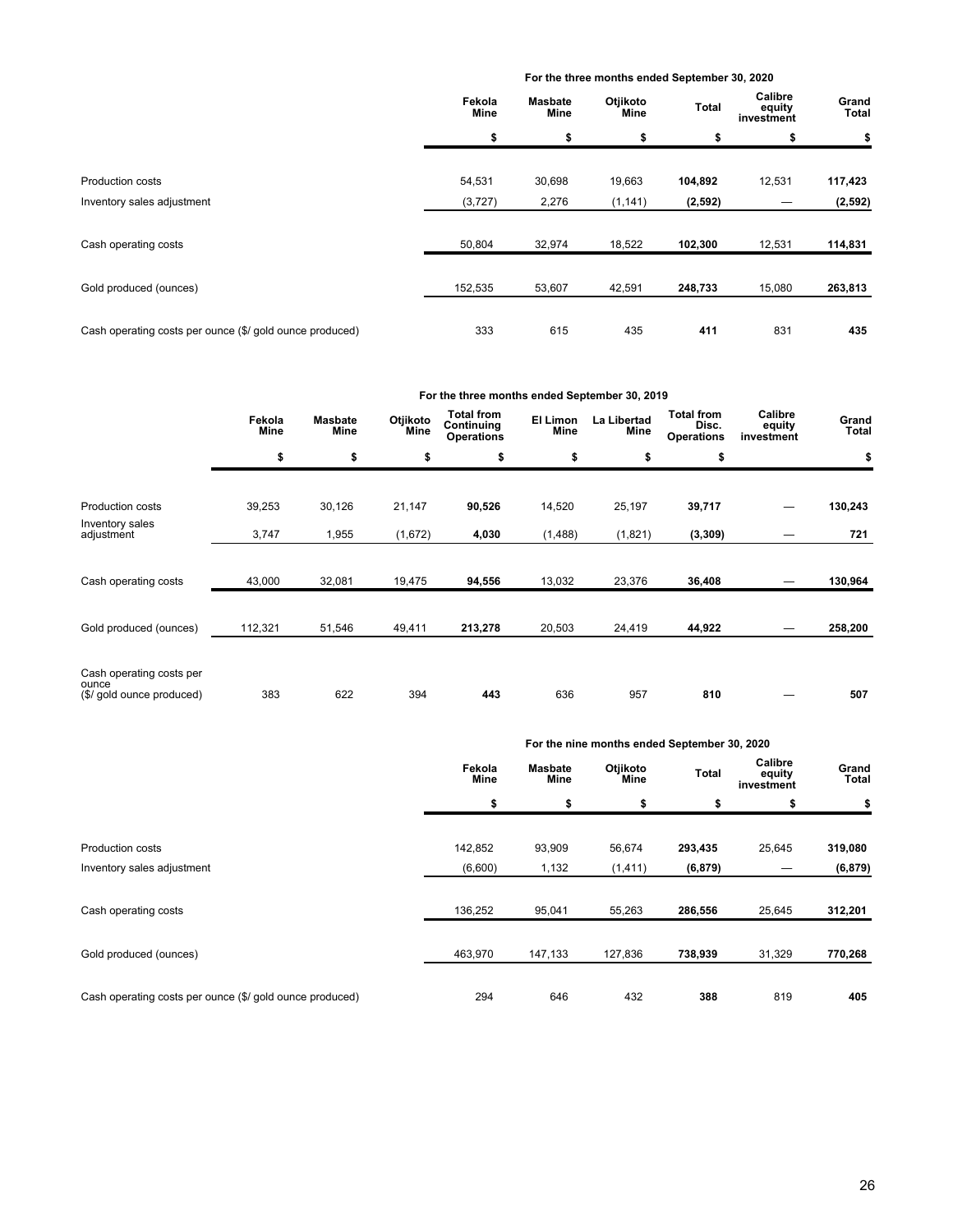|                                                                | Fekola<br>Mine | <b>Masbate</b><br>Mine | Otjikoto<br>Mine | <b>Total from</b><br>Continuing<br><b>Operations</b> | El Limon<br>Mine | La Libertad<br>Mine | <b>Total from</b><br>Disc.<br><b>Operations</b> | Calibre<br>equity<br>investment | Grand<br>Total |
|----------------------------------------------------------------|----------------|------------------------|------------------|------------------------------------------------------|------------------|---------------------|-------------------------------------------------|---------------------------------|----------------|
|                                                                | \$             | \$                     | \$               | \$                                                   | \$               | \$                  | \$                                              |                                 | \$             |
| Production costs                                               | 124,877        | 92,773                 | 61,026           | 278,676                                              | 35,353           | 71,037              | 106,390                                         |                                 | 385,066        |
| Inventory sales<br>adjustment                                  | 2,208          | 1,208                  | (1, 153)         | 2,263                                                | (630)            | 925                 | 295                                             |                                 | 2,558          |
|                                                                |                |                        |                  |                                                      |                  |                     |                                                 |                                 |                |
| Cash operating costs                                           | 127,085        | 93,981                 | 59,873           | 280,939                                              | 34,723           | 71,962              | 106,685                                         |                                 | 387,624        |
| Gold produced (ounces)                                         | 336,567        | 166,599                | 119,544          | 622,710                                              | 44,192           | 68,177              | 112,369                                         |                                 | 735,079        |
| Cash operating costs per<br>ounce<br>(\$/ gold ounce produced) | 378            | 564                    | 501              | 451                                                  | 786              | 1,056               | 949                                             |                                 | 527            |

**For the nine months ended September 30, 2019**

## *All-in sustaining costs per gold ounce*

In June 2013, the World Gold Council, a non-regulatory association of the world's leading gold mining companies established to promote the use of gold to industry, consumers and investors, provided guidance for the calculation of the measure "all-in sustaining costs per gold ounce", but as a non-IFRS measure, it does not have a standardized meaning under IFRS and therefore may not be comparable to similar measures presented by other issuers. The World Gold Council standard became effective January 1, 2014. On November 16, 2018, the World Council announced an update to its Guidance Note on all-in sustaining costs with application effective starting January 1, 2019. This update provides additional transparency about the costs of gold production and support further consistency of application of the Guidance Note. The major updates to the Guidance Note include providing a more specific definition of non-sustaining costs as those costs incurred at 'new operations' and costs related to 'major projects at existing operations' where these projects will materially benefit the operation in the future. The Guidance Note has defined 'material benefit' as an increase of at least 10% in annual or life of mine production, net present value or reserves compared to the remaining life of the operation. In addition, the Guidance Note has been updated to clarify that production phase capitalized stripping only meets the definition of non-sustaining if the stripping is expected to take at least 12 months and the subsequent ore production phase is expected to be more than 5 years. The Company adopted the updates to the Guidance Note, effective January 1, 2019.

Management believes that the all-in sustaining costs per gold ounce measure provides additional insight into the costs of producing gold by capturing all of the expenditures required for the discovery, development and sustaining of gold production and allows the Company to assess its ability to support capital expenditures to sustain future production from the generation of operating cash flows. Management believes that, in addition to conventional measures prepared in accordance with IFRS, certain investors use this information to evaluate the Company's performance and ability to generate cash flow. Accordingly, it is intended to provide additional information and should not be considered in isolation or as a substitute for measures of performance prepared in accordance with IFRS. Adoption of the standard is voluntary and the cost measures presented may not be comparable to other similarly titled measures of other companies. The Company has applied the principles of the World Gold Council recommendations and has reported all-in sustaining costs on a sales basis. Other companies may calculate these measures differently.

B2Gold defines all-in sustaining costs per ounce as the sum of cash operating costs, royalties and production taxes, capital expenditures and exploration costs that are sustaining in nature, sustaining lease expenditures, corporate general and administrative costs, share-based payment expenses related to RSUs/DSUs/PSUs, community relations expenditures, reclamation liability accretion and realized (gains) losses on fuel derivative contracts, all divided by the total gold ounces sold to arrive at a per ounce figure.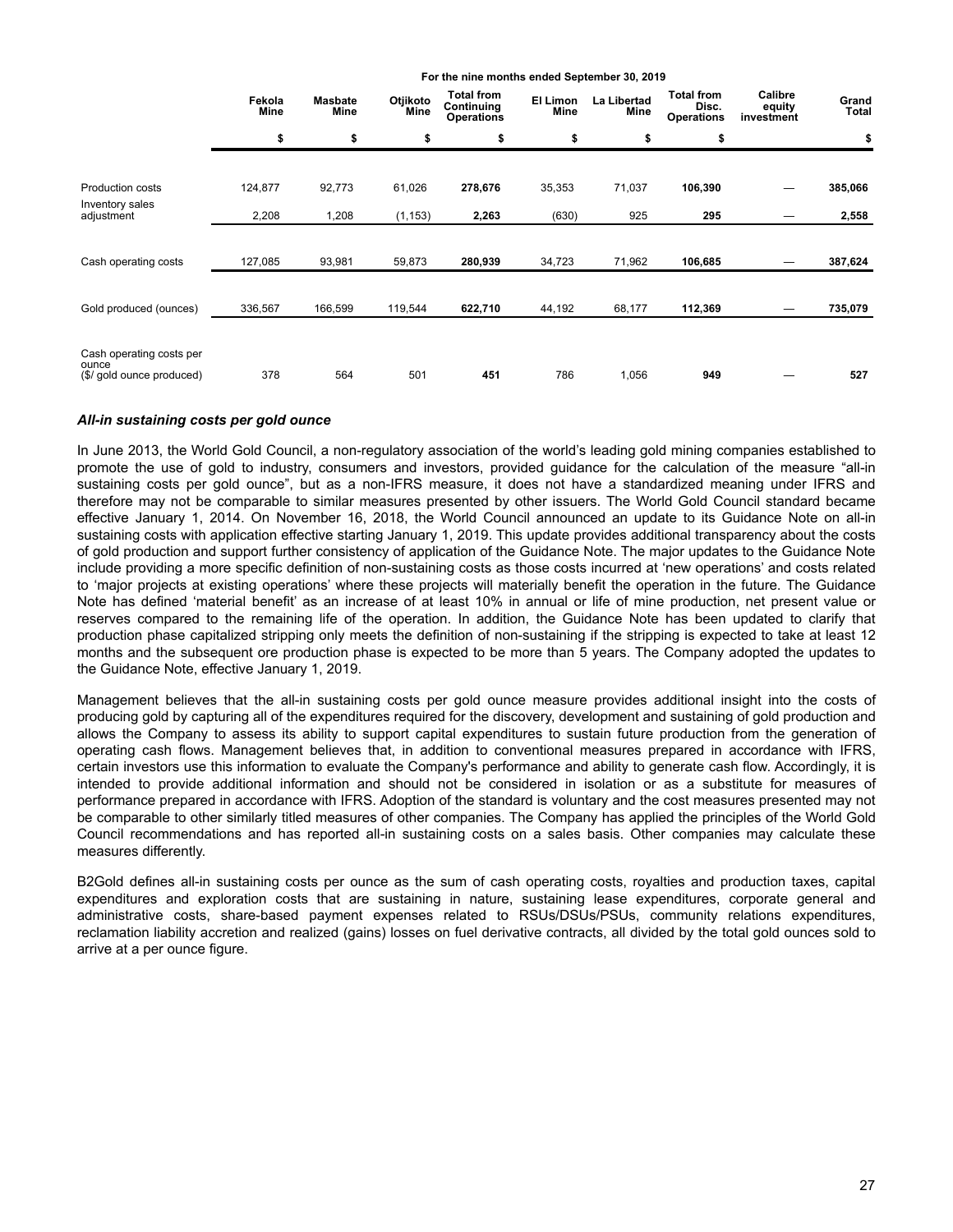The tables below show a reconciliation of all-in sustaining costs per ounce to production costs as extracted from the unaudited condensed interim consolidated financial statements on a consolidated and a mine-by-mine basis for the three months ended September 30, 2020:

|                                                             |                       |                               |                  | For the three months ended September 30, 2020 |         |                                 |                       |
|-------------------------------------------------------------|-----------------------|-------------------------------|------------------|-----------------------------------------------|---------|---------------------------------|-----------------------|
|                                                             | Fekola<br><b>Mine</b> | <b>Masbate</b><br><b>Mine</b> | Otjikoto<br>Mine | Corporate                                     | Total   | Calibre<br>equity<br>investment | Grand<br><b>Total</b> |
|                                                             | \$                    | \$                            | \$               | \$                                            | \$      | \$                              | \$                    |
| <b>Production costs</b>                                     | 54,531                | 30,698                        | 19,663           |                                               | 104,892 | 12,531                          | 117,423               |
| Royalties and production taxes                              | 24,830                | 5,162                         | 3,553            |                                               | 33,545  | 1,180                           | 34,725                |
| Corporate administration                                    | 1,270                 | 1,272                         | 970              | 5,258                                         | 8,770   | 445                             | 9,215                 |
| Share-based payments - RSUs/DSUs/PSUs <sup>(1)</sup>        |                       |                               | —                | 2,302                                         | 2,302   |                                 | 2,302                 |
| Community relations                                         | 390                   | 134                           | 166              |                                               | 690     |                                 | 690                   |
| Reclamation liability accretion <sup><math>(2)</math></sup> | 55                    | 72                            | 44               |                                               | 171     |                                 | 171                   |
| Realized losses on derivative contracts                     | 573                   | 660                           | 323              |                                               | 1,556   |                                 | 1,556                 |
| Sustaining lease expenditures                               | 166                   | 347                           | 575              | 177                                           | 1,265   |                                 | 1,265                 |
| Sustaining capital expenditures <sup>(3)</sup>              | 7,466                 | 9,827                         | 16,774           |                                               | 34,067  | 2,295                           | 36,362                |
| Sustaining mine exploration <sup>(3)</sup>                  | 4,113                 | 2,124                         | 558              | --                                            | 6,795   | 268                             | 7,063                 |
| Total all-in sustaining costs                               | 93,394                | 50,296                        | 42,626           | 7,737                                         | 194,053 | 16,719                          | 210,772               |
| Gold sold (ounces)                                          | 159,800               | 46,900                        | 46,500           |                                               | 253,200 | 15,339                          | 268,539               |
| All-in sustaining cost per ounce (\$/ gold ounce sold)      | 584                   | 1,072                         | 917              |                                               | 766     | 1,090                           | 785                   |

*(1) Included as a component of Share-based payments on the statement of operations.* 

*(2) Excludes reclamation accretion relating to Kiaka.* 

*(3) Refer to Sustaining capital expenditures and Sustaining mine exploration reconciliations below.*

*(4) Reflects the update of Calibre's second quarter 2020 results to actual and an estimate of Calibre's third quarter 2020 results.*

The table below shows a reconciliation of sustaining capital expenditures to operating mine capital expenditures as extracted from the unaudited condensed interim consolidated financial statements for the three months ended September 30, 2020:

|                                     | For the three months ended September 30, 2020<br>Calibre<br>Otjikoto<br><b>Masbate</b><br>Fekola<br>Total<br>equity<br>Mine<br>Mine<br>Mine<br>investment<br>\$<br>\$<br>\$<br>\$<br>s |        |         |           |       |                       |  |  |  |
|-------------------------------------|----------------------------------------------------------------------------------------------------------------------------------------------------------------------------------------|--------|---------|-----------|-------|-----------------------|--|--|--|
|                                     |                                                                                                                                                                                        |        |         |           |       | Grand<br><b>Total</b> |  |  |  |
|                                     |                                                                                                                                                                                        |        |         |           |       | \$                    |  |  |  |
|                                     |                                                                                                                                                                                        |        |         |           |       |                       |  |  |  |
| Operating mine capital expenditures | 29,186                                                                                                                                                                                 | 10,132 | 19,044  | 58,362    | 2,295 | 60,657                |  |  |  |
| Mine expansion equipment            | (9,799)                                                                                                                                                                                |        |         | (9,799)   |       | (9,799)               |  |  |  |
| Plant expansion                     | (10, 665)                                                                                                                                                                              |        | –       | (10, 665) |       | (10, 665)             |  |  |  |
| Solar plant                         | (965)                                                                                                                                                                                  |        |         | (965)     |       | (965)                 |  |  |  |
| Other                               | (291)                                                                                                                                                                                  | (81)   | (219)   | (591)     |       | (591)                 |  |  |  |
| Land acquisitions                   | –                                                                                                                                                                                      | (224)  |         | (224)     |       | (224)                 |  |  |  |
| Underground development             |                                                                                                                                                                                        |        | (2,051) | (2,051)   |       | (2,051)               |  |  |  |
| Sustaining capital expenditures     | 7,466                                                                                                                                                                                  | 9,827  | 16,774  | 34,067    | 2,295 | 36,362                |  |  |  |

28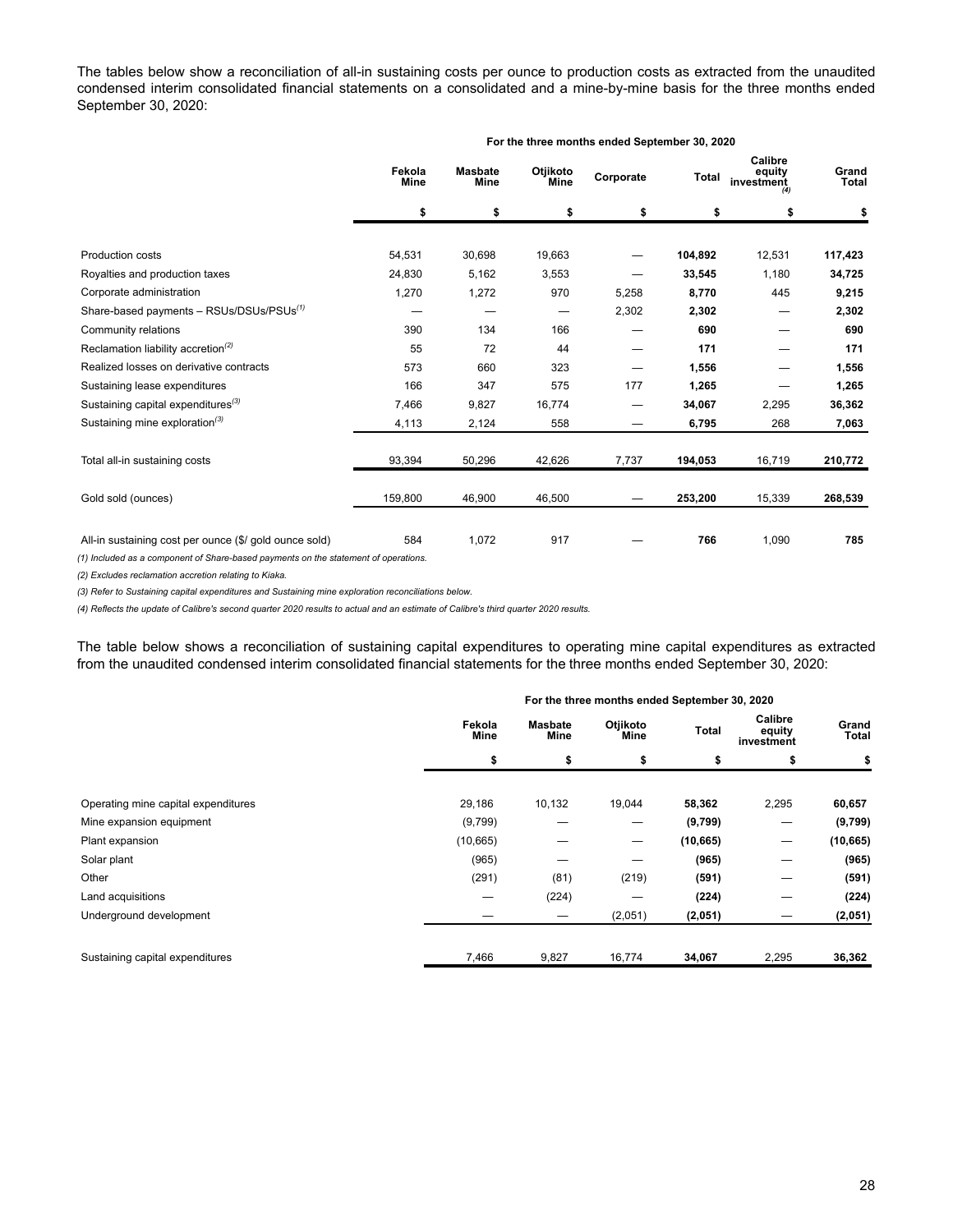The table below shows a reconciliation of sustaining mine exploration to operating mine exploration as extracted from the unaudited condensed interim consolidated financial statements for the three months ended September 30, 2020:

|                             |                       |                        | For the three months ended September 30, 2020 |       |                                 |                       |
|-----------------------------|-----------------------|------------------------|-----------------------------------------------|-------|---------------------------------|-----------------------|
|                             | Fekola<br><b>Mine</b> | <b>Masbate</b><br>Mine | Otjikoto<br>Mine                              | Total | Calibre<br>equity<br>investment | Grand<br><b>Total</b> |
|                             | \$                    | \$                     | \$                                            | \$    | \$                              | \$                    |
| Operating mine exploration  | 4,113                 | 2,217                  | 698                                           | 7,028 | 268                             | 7,296                 |
| Regional exploration        |                       | (93)                   | (140)                                         | (233) |                                 | (233)                 |
|                             |                       |                        |                                               |       |                                 |                       |
| Sustaining mine exploration | 4,113                 | 2,124                  | 558                                           | 6,795 | 268                             | 7,063                 |

The tables below show a reconciliation of all-in sustaining costs per ounce to production costs as extracted from the unaudited condensed interim consolidated financial statements on a consolidated and a mine-by-mine basis for the three months ended September 30, 2019:

|                                                                                               |                |                        |                  |       | For the three months ended September 30, 2019                  |        |                              |                                                 |                                 |                       |
|-----------------------------------------------------------------------------------------------|----------------|------------------------|------------------|-------|----------------------------------------------------------------|--------|------------------------------|-------------------------------------------------|---------------------------------|-----------------------|
|                                                                                               | Fekola<br>Mine | <b>Masbate</b><br>Mine | Otjikoto<br>Mine |       | <b>Total from</b><br>Corporate Continuing<br><b>Operations</b> | Mine   | El Limon La Libertad<br>Mine | <b>Total from</b><br>Disc.<br><b>Operations</b> | Calibre<br>equity<br>investment | Grand<br><b>Total</b> |
|                                                                                               | \$             | \$                     | \$               | \$    | \$                                                             | \$     | \$                           | \$                                              | \$                              | \$                    |
|                                                                                               |                |                        |                  |       |                                                                |        |                              |                                                 |                                 |                       |
| Production costs                                                                              | 39,253         | 30,126                 | 21,147           |       | 90,526                                                         | 14,520 | 25,197                       | 39,717                                          |                                 | 130,243               |
| Royalties and<br>production taxes                                                             | 13,182         | 5,927                  | 2,925            | -     | 22,034                                                         | 1,765  | 755                          | 2,520                                           |                                 | 24,554                |
| Corporate<br>administration                                                                   | 1,216          | 857                    | 1,447            | 7,031 | 10,551                                                         | 449    | 364                          | 813                                             |                                 | 11,364                |
| Share-based<br>payments -<br>RSUs/DSUs <sup>(1)</sup>                                         | 16             |                        | --               | 1,563 | 1,579                                                          |        |                              |                                                 |                                 | 1,579                 |
| Community<br>relations                                                                        | 637            | 317                    | 323              |       | 1,277                                                          | 453    | 80                           | 533                                             |                                 | 1,810                 |
| Reclamation<br>liability<br>$accretion^{(2)}$                                                 | 151            | 132                    | 104              |       | 387                                                            | 96     | 152                          | 248                                             |                                 | 635                   |
| Realized (gains)<br>losses on<br>derivative<br>contracts                                      | (314)          | (312)                  | (189)            |       | (815)                                                          |        | 26                           | 26                                              |                                 | (789)                 |
| Sustaining lease<br>expenditures                                                              | 191            | 322                    | 112              | 178   | 803                                                            |        | —                            |                                                 |                                 | 803                   |
| Sustaining<br>capital<br>$expenditures^{(3)}$                                                 | 12,831         | 4,252                  | 9,949            |       | 27,032                                                         | 3,386  | 1,954                        | 5,340                                           |                                 | 32,372                |
| Sustaining mine<br>exploration <sup>(3)</sup>                                                 | 2,580          | 1,030                  | 682              |       | 4,292                                                          |        | 376                          | 376                                             |                                 | 4,668                 |
|                                                                                               |                |                        |                  |       |                                                                |        |                              |                                                 |                                 |                       |
| Total all-in<br>sustaining costs                                                              | 69,743         | 42,651                 | 36,500           | 8,772 | 157,666                                                        | 20,669 | 28,904                       | 49,573                                          |                                 | 207,239               |
| Gold sold<br>(ounces)                                                                         | 108,600        | 51,200                 | 49,100           |       | 208,900                                                        | 21,880 | 25,890                       | 47,770                                          |                                 | 256,670               |
| All-in sustaining<br>cost per ounce<br>(\$/ gold ounce<br>sold)<br>$(4)$ to almost a straight | 642<br>1.501   | 833<br>$41 -$          | 743              |       | 755                                                            | 945    | 1,116                        | 1,038                                           |                                 | 807                   |

*(1) Included as a component of Share-based payments on the statement of operations.* 

*(2) Excludes reclamation accretion relating to Kiaka and Toega.* 

*(3) Refer to Sustaining capital expenditures and Sustaining mine exploration reconciliations below.*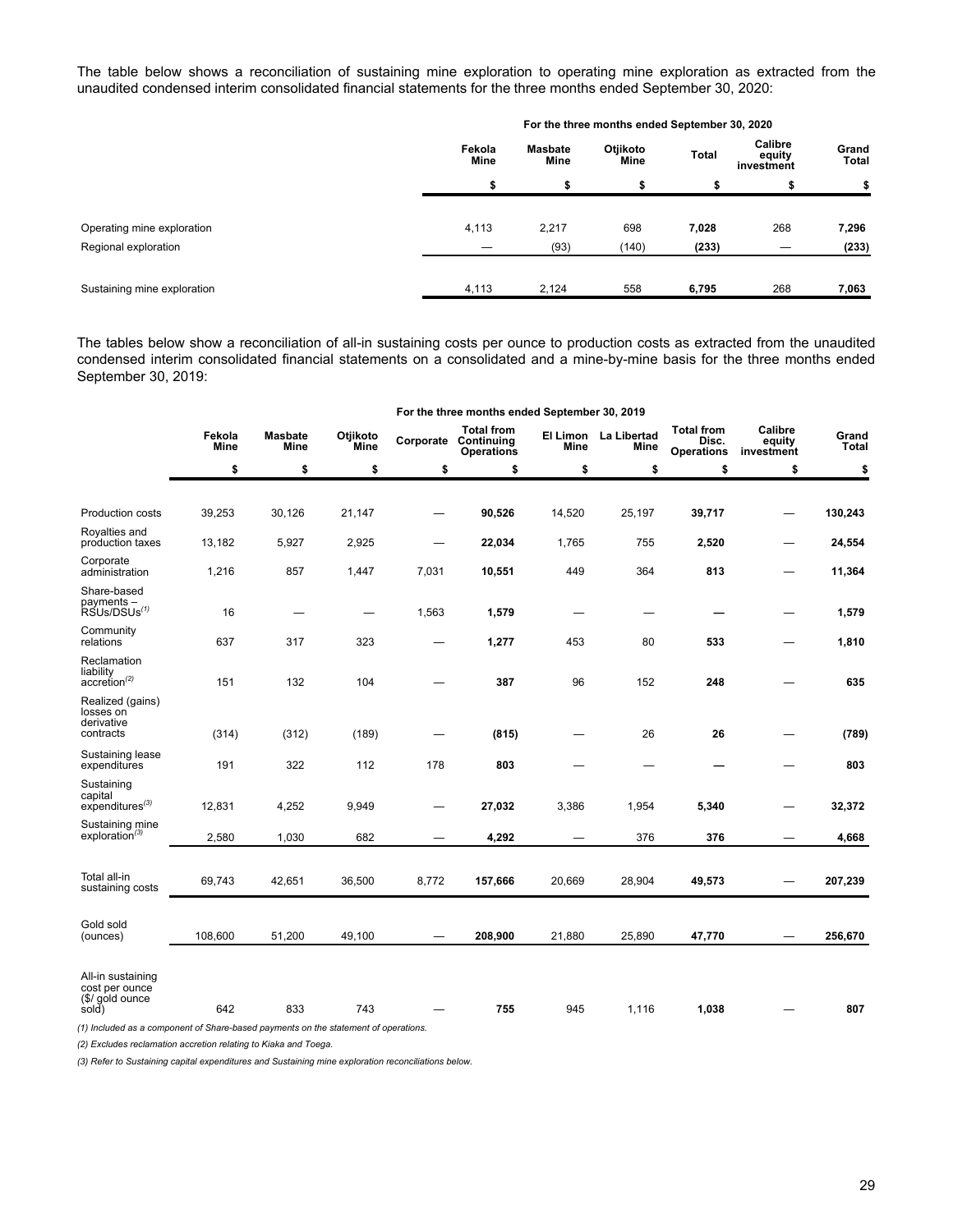The table below shows a reconciliation of sustaining capital expenditures to operating mine capital expenditures as extracted from the unaudited condensed interim consolidated financial statements for the three months ended September 30, 2019:

|                                        | Fekola<br>Mine | <b>Masbate</b><br>Mine | Otjikoto<br>Mine | <b>Total from</b><br>Continuing<br><b>Operations</b> | El Limon<br>Mine | Mine  | <b>Total from</b><br>La Libertad<br>Discontinued<br>international<br><b>Operations</b> | Calibre<br>equity<br>investment | Grand<br><b>Total</b> |
|----------------------------------------|----------------|------------------------|------------------|------------------------------------------------------|------------------|-------|----------------------------------------------------------------------------------------|---------------------------------|-----------------------|
|                                        | \$             | \$                     | \$               | \$                                                   | \$               | \$    | \$                                                                                     | \$                              | \$                    |
|                                        |                |                        |                  |                                                      |                  |       |                                                                                        |                                 |                       |
| Operating mine capital<br>expenditures | 30,604         | 4,725                  | 9,949            | 45,278                                               | 11,999           | 1,954 | 13,953                                                                                 |                                 | 59,231                |
| Mine expansion<br>equipment            | (11, 856)      |                        | –                | (11, 856)                                            |                  |       |                                                                                        |                                 | (11, 856)             |
| Plant expansion                        | (5, 430)       |                        | –                | (5, 430)                                             |                  |       |                                                                                        |                                 | (5, 430)              |
| Solar plant                            | (487)          |                        |                  | (487)                                                |                  |       |                                                                                        |                                 | (487)                 |
| Masbate processing<br>plant upgrade    |                | (430)                  |                  | (430)                                                |                  |       |                                                                                        |                                 | (430)                 |
| Other                                  |                | (43)                   |                  | (43)                                                 |                  |       |                                                                                        |                                 | (43)                  |
| Limon Central                          |                | --                     |                  | –                                                    | (7, 519)         |       | (7, 519)                                                                               |                                 | (7, 519)              |
| Plant upgrade                          |                |                        |                  |                                                      | (991)            |       | (991)                                                                                  |                                 | (991)                 |
| Limon tailings project                 |                |                        |                  |                                                      | (103)            |       | (103)                                                                                  |                                 | (103)                 |
|                                        |                |                        |                  |                                                      |                  |       |                                                                                        |                                 |                       |
| Sustaining capital<br>expenditures     | 12,831         | 4,252                  | 9,949            | 27,032                                               | 3,386            | 1,954 | 5,340                                                                                  |                                 | 32,372                |

**For the three months ended September 30, 2019**

The table below shows a reconciliation of sustaining mine exploration to operating mine exploration as extracted from the unaudited condensed interim consolidated financial statements for the three months ended September 30, 2019:

|                                | Fekola<br>Mine | Masbate<br><b>Mine</b> | Otjikoto<br>Mine | <b>Total from</b><br>Continuing<br><b>Operations</b> | El Limon<br><b>Mine</b> | La Libertad<br>Mine | <b>Total from</b><br>Disc.<br><b>Operations</b> | Calibre<br>equity<br>investment | Grand<br>Total |
|--------------------------------|----------------|------------------------|------------------|------------------------------------------------------|-------------------------|---------------------|-------------------------------------------------|---------------------------------|----------------|
|                                |                |                        |                  |                                                      | \$                      |                     |                                                 |                                 |                |
| Operating mine<br>exploration  | 2,580          | 1,030                  | 803              | 4,413                                                | 705                     | 809                 | 1,514                                           |                                 | 5,927          |
| Regional exploration           |                |                        | (121)            | (121)                                                | (705)                   | (433)               | (1, 138)                                        |                                 | (1, 259)       |
| Sustaining mine<br>exploration | 2,580          | 1,030                  | 682              | 4,292                                                | _                       | 376                 | 376                                             |                                 | 4,668          |

# **For the three months ended September 30, 2019**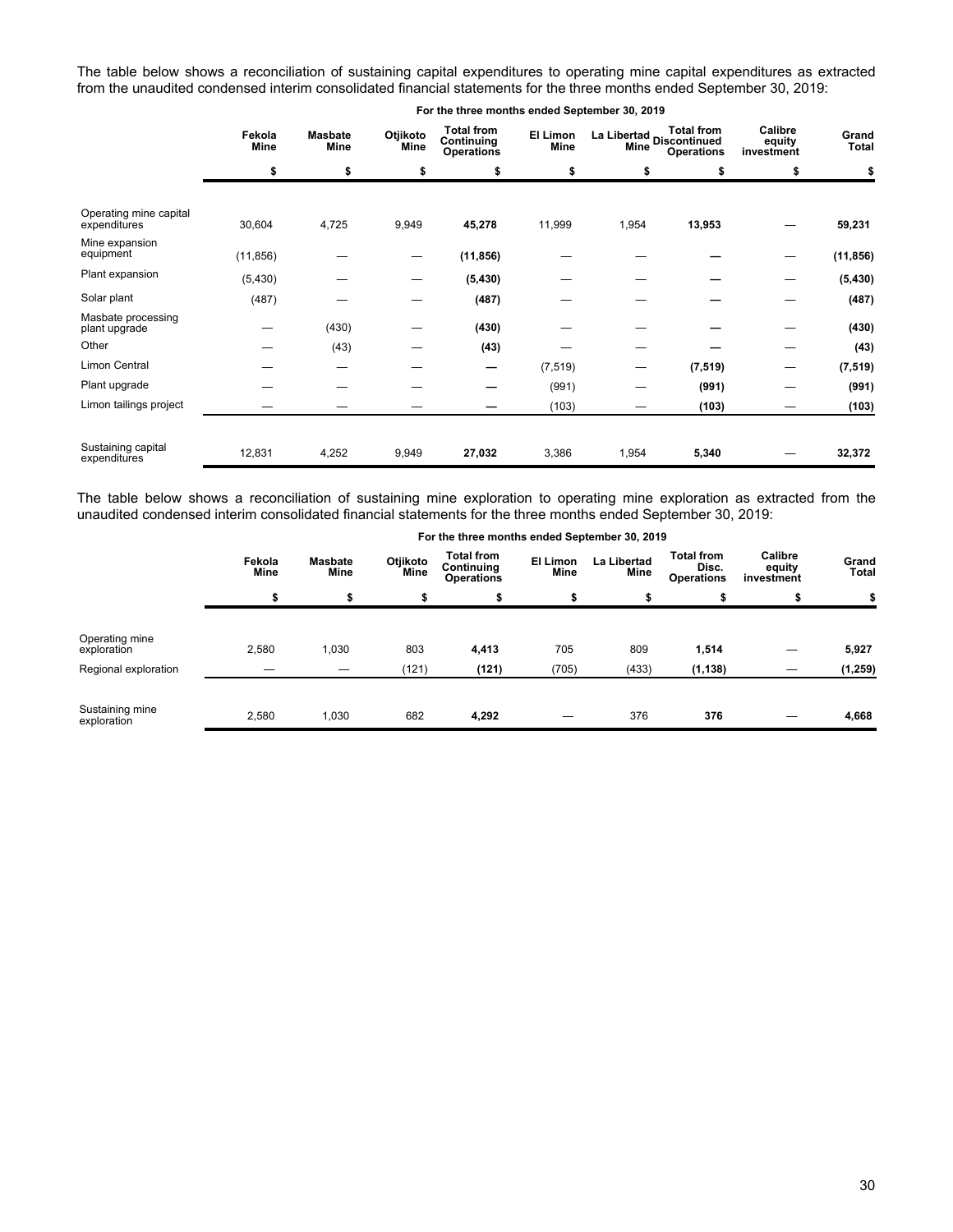The tables below show a reconciliation of all-in sustaining costs per ounce to production costs as extracted from the unaudited condensed interim consolidated financial statements on a consolidated and a mine-by-mine basis for the nine months ended September 30, 2020:

|                                                        | For the nine months ended September 30, 2020<br>Calibre<br>Fekola<br>Otjikoto<br><b>Masbate</b><br>equity<br>Corporate<br><b>Total</b><br><b>Mine</b><br>Mine<br><b>Mine</b><br>investment<br><b>Mine</b><br>\$<br>\$<br>\$<br>\$<br>\$<br>\$<br>142,852<br>93,909<br>56,674<br>293,435<br>25,645 |         |         |        |         |        |                       |  |  |  |  |
|--------------------------------------------------------|---------------------------------------------------------------------------------------------------------------------------------------------------------------------------------------------------------------------------------------------------------------------------------------------------|---------|---------|--------|---------|--------|-----------------------|--|--|--|--|
|                                                        |                                                                                                                                                                                                                                                                                                   |         |         |        |         |        | Grand<br><b>Total</b> |  |  |  |  |
|                                                        |                                                                                                                                                                                                                                                                                                   |         |         |        |         |        | \$                    |  |  |  |  |
| <b>Production costs</b>                                |                                                                                                                                                                                                                                                                                                   |         |         |        |         |        | 319,080               |  |  |  |  |
|                                                        |                                                                                                                                                                                                                                                                                                   |         |         |        |         |        |                       |  |  |  |  |
| Royalties and production taxes                         | 66,923                                                                                                                                                                                                                                                                                            | 14,133  | 9,454   |        | 90,510  | 2,182  | 92,692                |  |  |  |  |
| Corporate administration                               | 3,576                                                                                                                                                                                                                                                                                             | 2,385   | 3,242   | 17,817 | 27,020  | 2,046  | 29,066                |  |  |  |  |
| Share-based payments - RSUs/DSUs/PSUs <sup>(1)</sup>   |                                                                                                                                                                                                                                                                                                   |         |         | 7,627  | 7,627   |        | 7,627                 |  |  |  |  |
| Community relations                                    | 2,133                                                                                                                                                                                                                                                                                             | 563     | 2,220   |        | 4,916   |        | 4,916                 |  |  |  |  |
| Reclamation liability accretion <sup>(2)</sup>         | 271                                                                                                                                                                                                                                                                                               | 266     | 203     |        | 740     |        | 740                   |  |  |  |  |
| Realized losses on derivative contracts                | 1,896                                                                                                                                                                                                                                                                                             | 2,024   | 1,017   |        | 4,937   |        | 4,937                 |  |  |  |  |
| Sustaining lease expenditures                          | 553                                                                                                                                                                                                                                                                                               | 1,065   | 770     | 522    | 2,910   |        | 2,910                 |  |  |  |  |
| Sustaining capital expenditures <sup>(3)</sup>         | 38.001                                                                                                                                                                                                                                                                                            | 18,906  | 38,568  |        | 95,475  | 3,365  | 98,840                |  |  |  |  |
| Sustaining mine exploration <sup>(3)</sup>             | 9,154                                                                                                                                                                                                                                                                                             | 5,752   | 1,516   | —      | 16,422  | 760    | 17,182                |  |  |  |  |
| Total all-in sustaining costs                          | 265,359                                                                                                                                                                                                                                                                                           | 139,003 | 113,664 | 25,966 | 543,992 | 33,998 | 577,990               |  |  |  |  |
| Gold sold (ounces)                                     | 477,300                                                                                                                                                                                                                                                                                           | 137,300 | 135,200 |        | 749,800 | 31,191 | 780,991               |  |  |  |  |
| All-in sustaining cost per ounce (\$/ gold ounce sold) | 556                                                                                                                                                                                                                                                                                               | 1,012   | 841     |        | 726     | 1,090  | 740                   |  |  |  |  |

*(1) Included as a component of Share-based payments on the statement of operations.* 

*(2) Excludes reclamation accretion relating to Kiaka.* 

*(3) Refer to Sustaining capital expenditures and Sustaining mine exploration reconciliations below.*

The table below shows a reconciliation of sustaining capital expenditures to operating mine capital expenditures as extracted from the unaudited condensed interim consolidated financial statements for the nine months ended September 30, 2020:

|                                     |                |                 | For the nine months ended September 30, 2020 |           |                                 |                |
|-------------------------------------|----------------|-----------------|----------------------------------------------|-----------|---------------------------------|----------------|
|                                     | Fekola<br>Mine | Masbate<br>Mine | Otjikoto<br>Mine                             | Total     | Calibre<br>equity<br>investment | Grand<br>Total |
|                                     | \$             | \$              | \$                                           | \$        | \$                              | \$             |
|                                     |                |                 |                                              |           |                                 |                |
| Operating mine capital expenditures | 155,659        | 19,422          | 41,696                                       | 216,777   | 3,365                           | 220,142        |
| Mine expansion equipment            | (57, 759)      |                 | —                                            | (57, 759) | —                               | (57, 759)      |
| Plant expansion                     | (39, 388)      |                 | —                                            | (39, 388) | —                               | (39, 388)      |
| Solar plant                         | (18, 751)      |                 |                                              | (18, 751) | $\overline{\phantom{0}}$        | (18, 751)      |
| Other                               | (1,760)        | (130)           | (234)                                        | (2, 124)  | –                               | (2, 124)       |
| Land acquisitions                   | _              | (386)           |                                              | (386)     |                                 | (386)          |
| Underground development             |                |                 | (2,894)                                      | (2,894)   |                                 | (2,894)        |
| Sustaining capital expenditures     | 38,001         | 18,906          | 38,568                                       | 95,475    | 3,365                           | 98,840         |

#### 31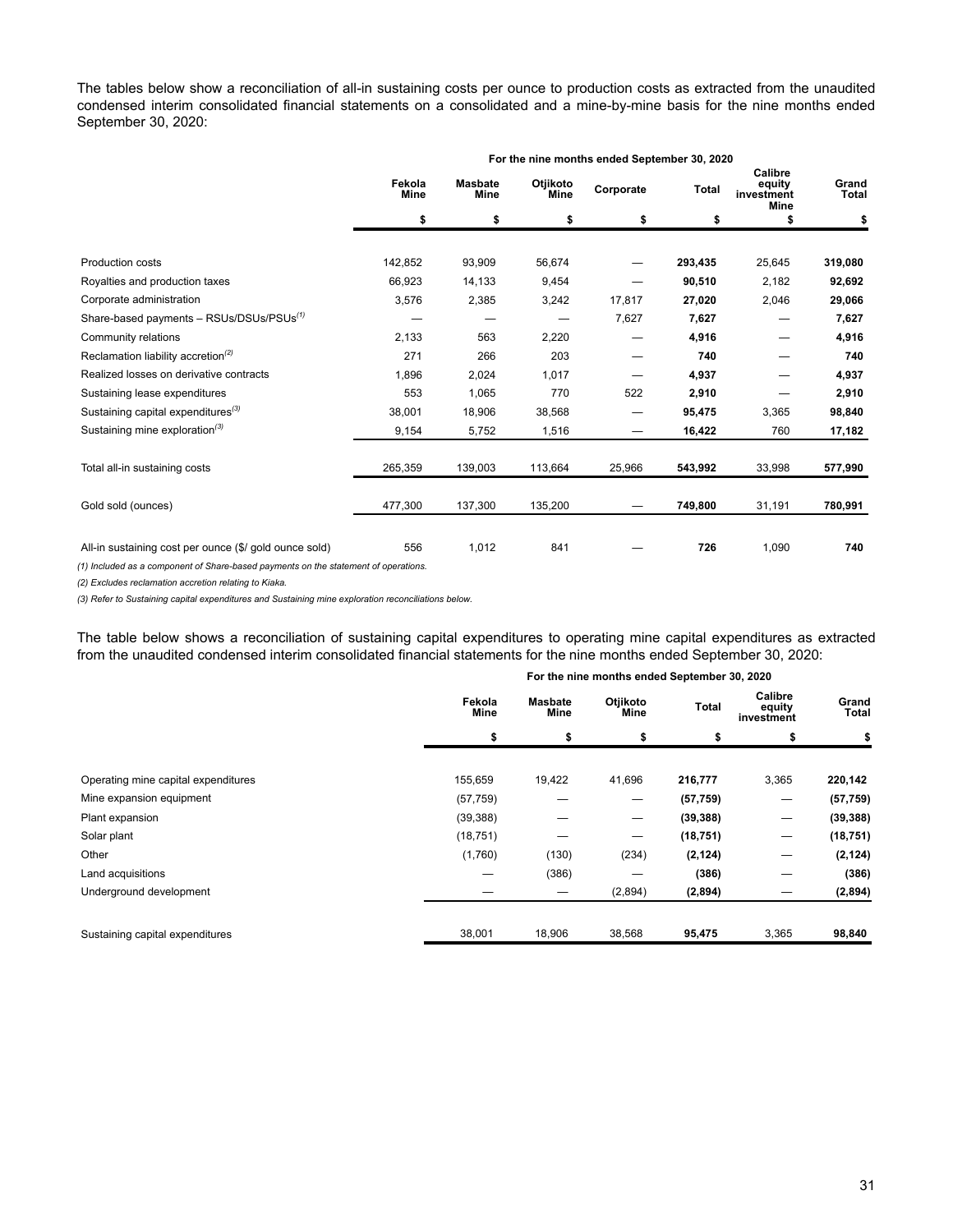The table below shows a reconciliation of sustaining mine exploration to operating mine exploration as extracted from the unaudited condensed interim consolidated financial statements for the nine months ended September 30, 2020:

|                             | For the nine months ended September 30, 2020 |                        |                  |        |                                 |                       |  |  |
|-----------------------------|----------------------------------------------|------------------------|------------------|--------|---------------------------------|-----------------------|--|--|
|                             | Fekola<br><b>Mine</b>                        | <b>Masbate</b><br>Mine | Otjikoto<br>Mine | Total  | Calibre<br>equity<br>investment | Grand<br><b>Total</b> |  |  |
|                             | \$                                           | \$                     |                  | \$     |                                 | \$                    |  |  |
| Operating mine exploration  | 9,154                                        | 5,845                  | 1,721            | 16,720 | 760                             | 17,480                |  |  |
| Regional exploration        |                                              | (93)                   | (205)            | (298)  |                                 | (298)                 |  |  |
| Sustaining mine exploration | 9,154                                        | 5,752                  | 1,516            | 16,422 | 760                             | 17,182                |  |  |

The tables below show a reconciliation of all-in sustaining costs per ounce to production costs as extracted from the unaudited condensed interim consolidated financial statements on a consolidated and a mine-by-mine basis for the nine months ended September 30, 2019:

|                                                                 | For the nine months ended September 30, 2019 |                               |                         |        |                                                                |             |                                     |                                                 |                                 |                       |  |
|-----------------------------------------------------------------|----------------------------------------------|-------------------------------|-------------------------|--------|----------------------------------------------------------------|-------------|-------------------------------------|-------------------------------------------------|---------------------------------|-----------------------|--|
|                                                                 | Fekola<br>Mine                               | <b>Masbate</b><br><b>Mine</b> | Otjikoto<br><b>Mine</b> |        | <b>Total from</b><br>Corporate Continuing<br><b>Operations</b> | <b>Mine</b> | El Limon La Libertad<br><b>Mine</b> | <b>Total from</b><br>Disc.<br><b>Operations</b> | Calibre<br>equity<br>investment | Grand<br><b>Total</b> |  |
|                                                                 | \$                                           | \$                            | \$                      | \$     | \$                                                             | \$          | \$                                  | \$                                              | \$                              | \$                    |  |
| Production costs                                                | 124,877                                      | 92,773                        | 61,026                  |        | 278,676                                                        | 35,353      | 71,037                              | 106,390                                         |                                 | 385,066               |  |
| Royalties and<br>production taxes                               | 36,879                                       | 13,942                        | 6,719                   |        | 57,540                                                         | 3,569       | 1,927                               | 5,496                                           | -                               | 63,036                |  |
| Corporate<br>administration                                     | 4,441                                        | 2,971                         | 4,618                   | 24,969 | 36,999                                                         | 1,701       | 1,312                               | 3,013                                           |                                 | 40,012                |  |
| Share-based<br>payments -<br>RSUs/DSUs <sup>(1)</sup>           | 57                                           |                               |                         | 4,925  | 4,982                                                          |             | -                                   |                                                 |                                 | 4,982                 |  |
| Community<br>relations                                          | 1,031                                        | 594                           | 795                     |        | 2,420                                                          | 1,162       | 350                                 | 1,512                                           |                                 | 3,932                 |  |
| Reclamation<br>liability<br>$accretion^{(2)}$                   | 493                                          | 414                           | 349                     |        | 1,256                                                          | 313         | 552                                 | 865                                             |                                 | 2,121                 |  |
| Realized (gains)<br>losses on<br>derivative<br>contracts        | (1,239)                                      | (1, 220)                      | (764)                   | -      | (3, 223)                                                       |             | 6                                   | 6                                               |                                 | (3, 217)              |  |
| Sustaining lease<br>expenditures                                | 579                                          | 896                           | 302                     | 527    | 2,304                                                          |             |                                     |                                                 |                                 | 2,304                 |  |
| Sustaining<br>capital<br>$expenditures^{(3)}$                   | 29,107                                       | 15,012                        | 34,452                  |        | 78,571                                                         | 11,780      | 16,861                              | 28,641                                          |                                 | 107,212               |  |
| Sustaining mine<br>exploration <sup>(3)</sup>                   | 10,890                                       | 1,214                         | 1,381                   |        | 13,485                                                         |             | 1,257                               | 1,257                                           |                                 | 14,742                |  |
| Total all-in<br>sustaining costs                                | 207,115                                      | 126,596                       | 108,878                 | 30,421 | 473,010                                                        | 53,878      | 93,302                              | 147,180                                         |                                 | 620,190               |  |
| Gold sold<br>(ounces)                                           | 330.600                                      | 163,700                       | 121,700                 |        | 616,000                                                        | 43,075      | 65,953                              | 109,028                                         |                                 | 725,028               |  |
| All-in sustaining<br>cost per ounce<br>(\$/ gold ounce<br>sold) | 626                                          | 773                           | 895                     |        | 768                                                            | 1,251       | 1,415                               | 1,350                                           |                                 | 855                   |  |
|                                                                 |                                              |                               |                         |        |                                                                |             |                                     |                                                 |                                 |                       |  |

*(1) Included as a component of Share-based payments on the statement of operations.* 

*(2) Excludes reclamation accretion relating to Kiaka and Toega.* 

*(3) Refer to Sustaining capital expenditures and Sustaining mine exploration reconciliations below*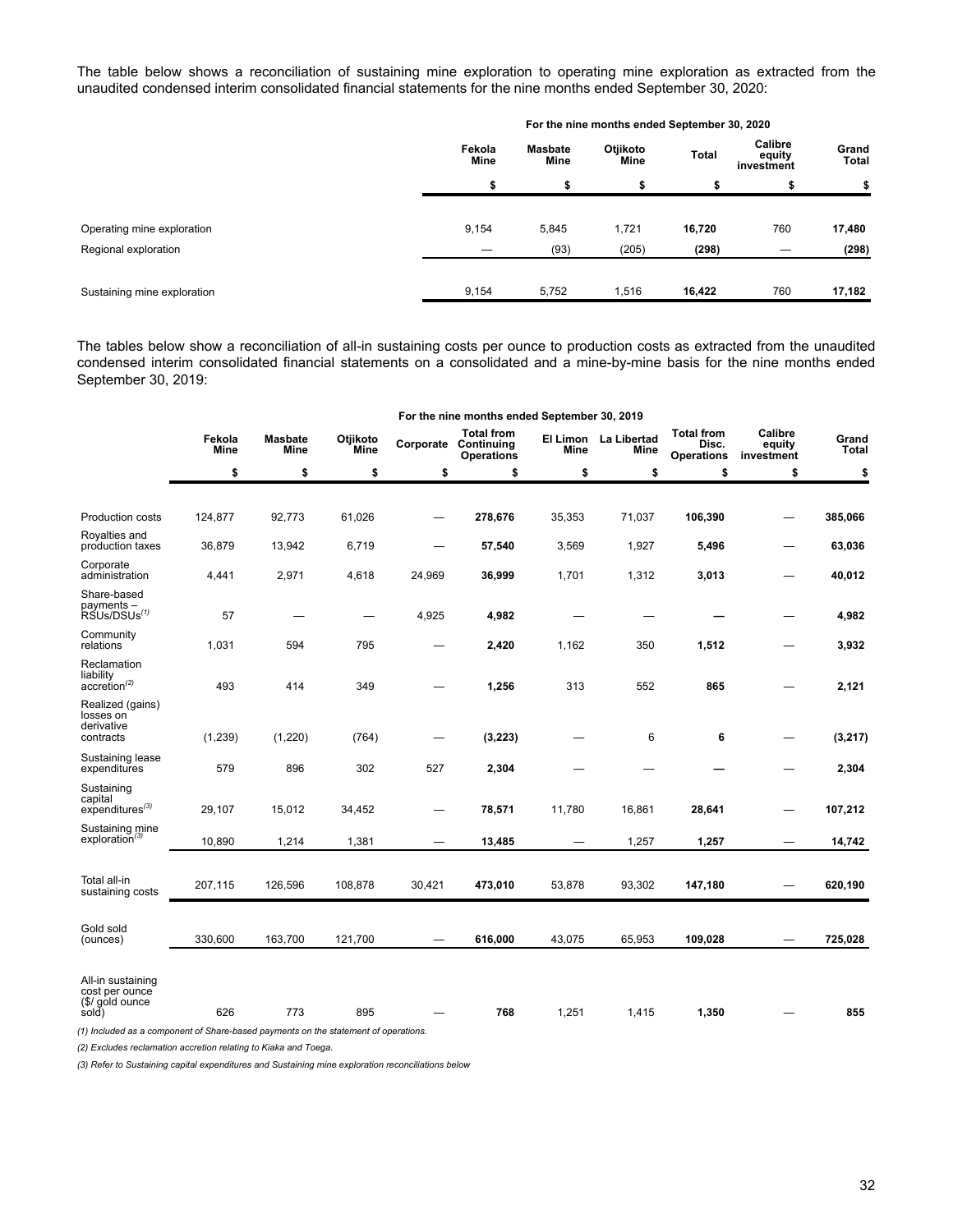The table below shows a reconciliation of sustaining capital expenditures to operating mine capital expenditures as extracted from the unaudited condensed interim consolidated financial statements for the nine months ended September 30, 2019:

|                                        | Fekola<br><b>Mine</b> | <b>Masbate</b><br><b>Mine</b> | Otjikoto<br><b>Mine</b> | <b>Total from</b><br>Continuing<br><b>Operations</b> | El Limon<br><b>Mine</b> | Mine   | <b>Total from</b><br>La Libertad<br>Discontinued<br><b>Operations</b> | Calibre<br>equity<br>investment | Grand<br><b>Total</b> |
|----------------------------------------|-----------------------|-------------------------------|-------------------------|------------------------------------------------------|-------------------------|--------|-----------------------------------------------------------------------|---------------------------------|-----------------------|
|                                        | \$                    | \$                            | \$                      | \$                                                   | \$                      | \$     | \$                                                                    | \$                              | \$                    |
|                                        |                       |                               |                         |                                                      |                         |        |                                                                       |                                 |                       |
| Operating mine capital<br>expenditures | 64,717                | 20,689                        | 34,452                  | 119,858                                              | 30,366                  | 16,861 | 47,227                                                                |                                 | 167,085               |
| Mobile equipment<br>purchases          | (4,880)               |                               |                         | (4,880)                                              |                         |        |                                                                       |                                 | (4,880)               |
| Mine expansion<br>equipment            | (13, 149)             |                               |                         | (13, 149)                                            |                         |        |                                                                       |                                 | (13, 149)             |
| Fadougou relocation                    | (6, 612)              |                               |                         | (6, 612)                                             |                         |        |                                                                       |                                 | (6, 612)              |
| Carryover construction<br>costs        | (1,738)               |                               |                         | (1,738)                                              |                         |        |                                                                       |                                 | (1,738)               |
| Plant expansion                        | (8,744)               |                               |                         | (8,744)                                              |                         |        |                                                                       |                                 | (8,744)               |
| Solar plant                            | (487)                 |                               |                         | (487)                                                |                         |        |                                                                       |                                 | (487)                 |
| Masbate processing<br>plant upgrade    |                       | (5, 552)                      |                         | (5, 552)                                             |                         |        |                                                                       |                                 | (5, 552)              |
| Other                                  |                       | (125)                         |                         | (125)                                                |                         |        |                                                                       |                                 | (125)                 |
| Limon Central                          |                       |                               |                         |                                                      | (16, 897)               |        | (16, 897)                                                             |                                 | (16, 897)             |
| Plant Upgrade                          |                       |                               |                         |                                                      | (1, 312)                |        | (1, 312)                                                              |                                 | (1, 312)              |
| Limon tailings project                 |                       |                               |                         |                                                      | (377)                   |        | (377)                                                                 |                                 | (377)                 |
|                                        |                       |                               |                         |                                                      |                         |        |                                                                       |                                 |                       |
| Sustaining capital<br>expenditures     | 29,107                | 15,012                        | 34,452                  | 78,571                                               | 11,780                  | 16,861 | 28,641                                                                |                                 | 107,212               |

**For the nine months ended September 30, 2019**

The table below shows a reconciliation of sustaining mine exploration to operating mine exploration as extracted from the unaudited condensed interim consolidated financial statements for the nine months ended September 30, 2019:

|                                | For the nine months ended September 30, 2019 |                        |                  |                                                      |                  |                     |                                          |                                 |                |  |
|--------------------------------|----------------------------------------------|------------------------|------------------|------------------------------------------------------|------------------|---------------------|------------------------------------------|---------------------------------|----------------|--|
|                                | Fekola<br>Mine                               | <b>Masbate</b><br>Mine | Otjikoto<br>Mine | <b>Total from</b><br>Continuina<br><b>Operations</b> | El Limon<br>Mine | La Libertad<br>Mine | Total from<br>Disc.<br><b>Operations</b> | Calibre<br>equity<br>investment | Grand<br>Total |  |
|                                | \$                                           | \$                     | \$               |                                                      | \$               | \$                  |                                          |                                 |                |  |
| Operating mine<br>exploration  | 10,890                                       | 3,095                  | 1,667            | 15,652                                               | 1,913            | 2,703               | 4,616                                    |                                 | 20,268         |  |
| Regional exploration           |                                              | (1, 881)               | (286)            | (2, 167)                                             | (1, 913)         | (1, 446)            | (3, 359)                                 |                                 | (5, 526)       |  |
| Sustaining mine<br>exploration | 10,890                                       | 1,214                  | 1,381            | 13,485                                               |                  | 1,257               | 1,257                                    |                                 | 14,742         |  |

*.*

**For the nine months ended September 30, 2019**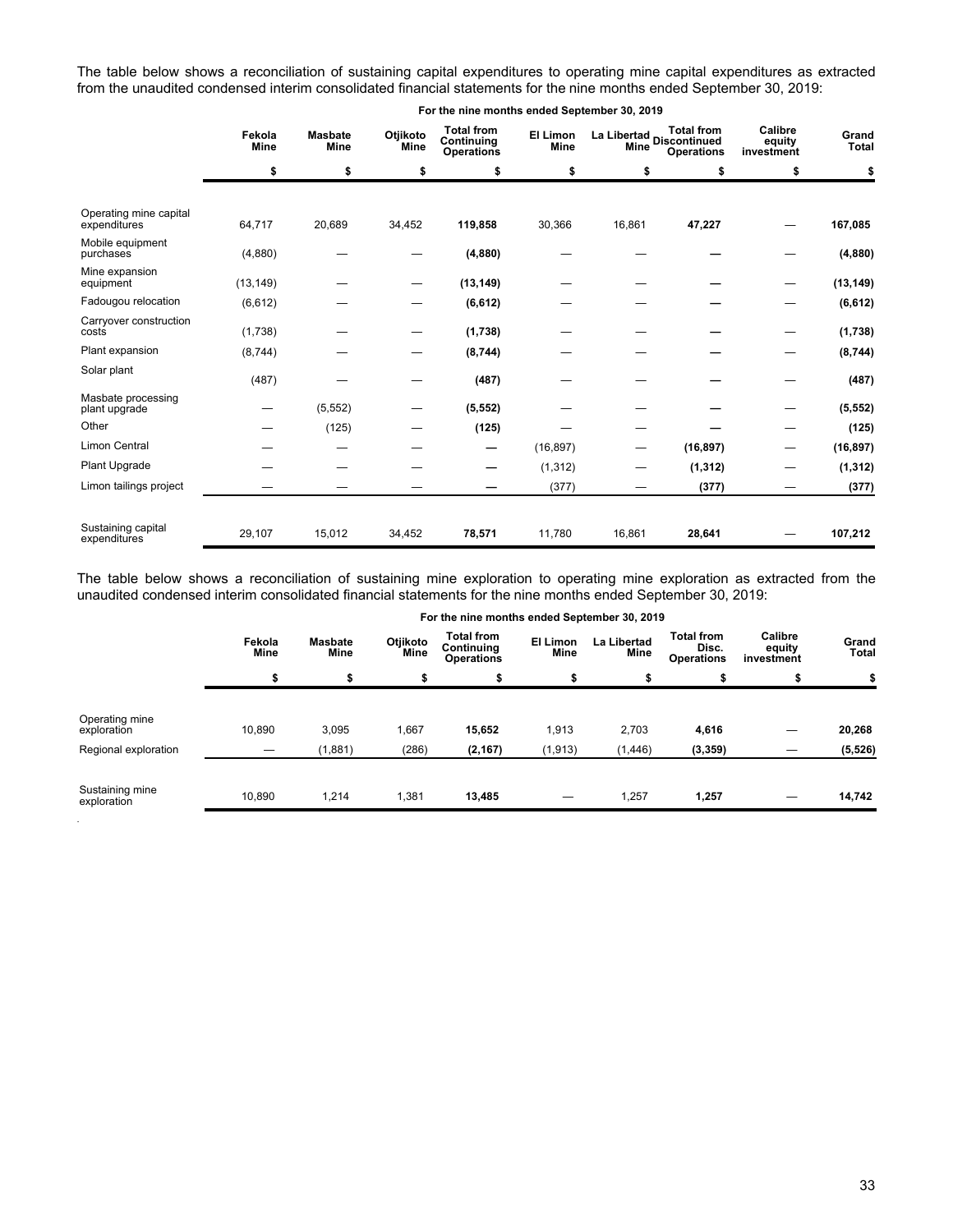#### *Adjusted net income and adjusted earnings per share - basic*

Adjusted net income and adjusted earnings per share – basic are non-IFRS measures that do not have a standardized meaning prescribed by IFRS and therefore may not be comparable to similar measures presented by other issuers. The Company defines adjusted net income as net income attributable to shareholders of the Company adjusted for non-recurring and significant recurring non-cash items. The Company defines adjusted earnings per share – basic as adjusted net income divided by the basic weighted number of common shares outstanding.

Management believes that the presentation of adjusted net income and adjusted earnings per share - basic is appropriate to provide additional information to investors regarding items that we do not expect to continue at the same level in the future or that management does not believe to be a reflection of the Company's ongoing operating performance. Management further believes that its presentation of these non-IFRS financial measures provide information that is useful to investors because they are important indicators of the strength of our operations and the performance of our core business. Accordingly, it is intended to provide additional information and should not be considered in isolation as a substitute for measures of performance prepared in accordance with IFRS. Other companies may calculate this measure differently. In order to improve comparability with other senior gold producers, effective September 30, 2020, the Company no longer adjusts for share-based payments expense. Prior periods have been updated to reflect this change.

A reconciliation of net income to adjusted net income as extracted from the unaudited condensed interim consolidated financial statements is set out in the table below:

|                                                                                                 | Three months ended |           | Nine months ended |           |  |
|-------------------------------------------------------------------------------------------------|--------------------|-----------|-------------------|-----------|--|
|                                                                                                 | September 30,      |           | September 30,     |           |  |
|                                                                                                 | 2020               | 2019      | 2020              | 2019      |  |
|                                                                                                 | \$                 | \$        | \$                | \$        |  |
|                                                                                                 | (000's)            | (000's)   | (000's)           | (000's)   |  |
| Net income attributable to shareholders of the Company for<br>the period:                       | 262,868            | 55,769    | 459,601           | 115,968   |  |
| Adjustments for non-recurring and significant recurring non-<br>cash items:                     |                    |           |                   |           |  |
| Reversal of impairment of long-lived assets                                                     | (174, 309)         |           | (174, 309)        |           |  |
| Write-down of mineral property interests                                                        | 11,047             | 964       | 11,047            | 2,181     |  |
| COVID-19 relief donations                                                                       |                    |           | 2,752             |           |  |
| Unrealized (gains) losses on derivative instruments                                             | (1, 185)           | 4,999     | 2,823             | 4,168     |  |
| Non-cash modification of Calibre receivable                                                     | (743)              |           | (54)              |           |  |
| Deferred income tax expense                                                                     | 63,505             | 23,328    | 66,302            | 31,712    |  |
| Adjusted net income attributable to shareholders of the<br>Company for the period               | 161,183            | 85,060    | 368,162           | 154,029   |  |
| Basic weighted average number of common shares<br>outstanding (in thousands)                    | 1,046,973          | 1,019,307 | 1,040,911         | 1,009,753 |  |
| Adjusted net earnings attributable to shareholders of the<br>Company per share-basic (\$/share) | 0.15               | 0.08      | 0.35              | 0.15      |  |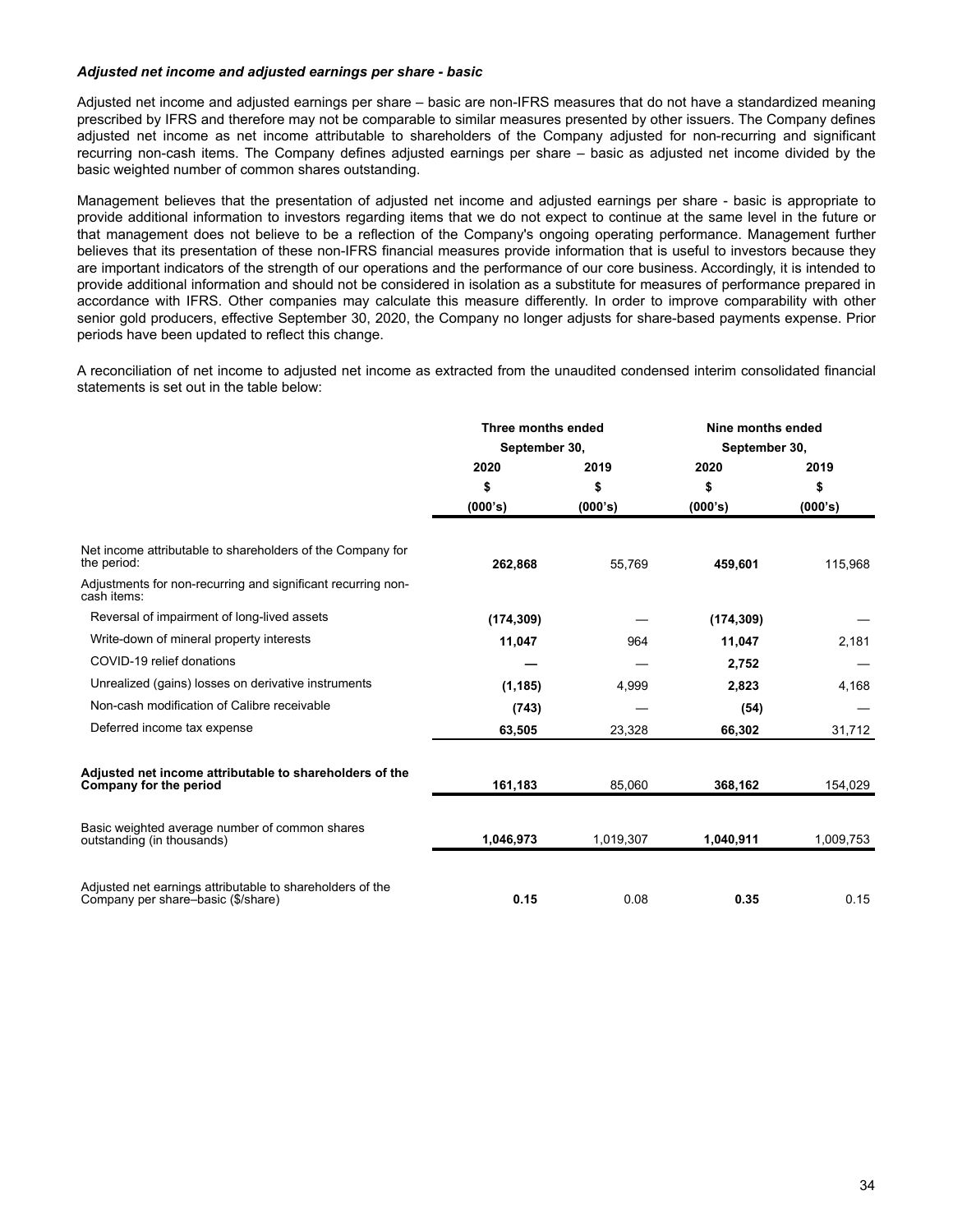#### <span id="page-34-0"></span>**SUMMARY OF QUARTERLY RESULTS**

|                                                                                                     | Q <sub>3</sub> | Q2      | Q1      | Q4      | Q <sub>3</sub> | Q2      | Q1      | Q4        |
|-----------------------------------------------------------------------------------------------------|----------------|---------|---------|---------|----------------|---------|---------|-----------|
|                                                                                                     | 2020           | 2020    | 2020    | 2019    | 2019           | 2019    | 2019    | 2018      |
| Gold revenue (\$ in thousands)                                                                      | 487,166        | 441,939 | 380,298 | 313,659 | 310,783        | 267,213 | 263,982 | 230,910   |
| Net income (loss) for the period (\$ in<br>thousands)                                               | 277,039        | 137,961 | 83,008  | 182,413 | 65,583         | 41,322  | 26,523  | (49, 676) |
| Earnings (loss) per share $(7)$ – basic (\$)                                                        | 0.25           | 0.12    | 0.07    | 0.17    | 0.05           | 0.04    | 0.02    | (0.06)    |
| Earnings (loss) per share $(1)$ – diluted (\$)                                                      | 0.25           | 0.12    | 0.07    | 0.17    | 0.05           | 0.04    | 0.02    | (0.06)    |
| Cash flows from operating activities<br>(\$ in thousands)                                           | 300.762        | 238,089 | 216,213 | 144,905 | 167,834        | 92,816  | 86,419  | 74,145    |
| Gold sold, excluding discontinued<br>operations (ounces)                                            | 253,200        | 257,100 | 239,500 | 211.800 | 208.900        | 203,700 | 203,400 | 188,029   |
| Average realized gold price (\$/ ounce)                                                             | 1,924          | 1,719   | 1,588   | 1,481   | 1,488          | 1,312   | 1,298   | 1,233     |
| Gold produced, excluding discontinued<br>operations (ounces)                                        | 248.733        | 239.574 | 250,632 | 228.406 | 213.278        | 208.890 | 200.542 | 201,601   |
| Gold produced, total including discontinued<br>operations and Calibre Equity<br>Investment (ounces) | 263.813        | 241.593 | 264.862 | 245.140 | 258,200        | 246.020 | 230.859 | 231.687   |
| Cash operating costs <sup>(2)</sup><br>(\$/ gold ounce sold)                                        | 437            | 383     | 405     | 479     | 507            | 543     | 545     | 507       |
| Total cash costs <sup>(2)</sup> (\$/ gold ounce sold)                                               | 567            | 498     | 516     | 579     | 603            | 624     | 629     | 590       |
| All-in sustaining costs <sup>(2)</sup><br>(\$/ gold ounce sold)                                     | 785            | 712     | 721     | 882     | 807            | 914     | 848     | 812       |
| Adjusted net income (loss) $(1)(2)(3)$ (\$ in<br>thousands)                                         | 161,183        | 111,690 | 95,289  | 65,116  | 85,060         | 42,000  | 26,969  | (1, 974)  |
| Adjusted earnings per share $(1)(2)(3)$ - basic<br>$($ \$                                           | 0.15           | 0.11    | 0.09    | 0.06    | 0.08           | 0.04    | 0.03    | 0.00      |

*(1) Attributable to the shareholders of the Company.*

*(2) Non-IFRS Measure. For a description of how these measures are calculated and a reconciliation of these measures to the most directly comparable measures specified, defined or determined under IFRS and presented in the Company's financial statements, refer to "Non-IFRS Measures".*

*(3) Previous periods have been adjusted to reflect the removal of the adjustment for share-based payments expense, refer to "Non-IFRS Measures".*

Quarterly gold revenue throughout the eight quarters is a function of quarterly production levels, the timing of bullion shipments and changes in average realized gold price while cash flows from operating activities are also impacted by cash operating costs of each quarter and changes in working capital, in addition to the factors noted for gold revenue. The results of the three quarters of 2020 reflect the increased production from the Fekola Mine as result of the mining expansion. The net loss in the fourth quarter of 2018 reflects an impairment loss of \$34 million relating to La Libertad Mine and \$9 million of mineral property interest write-downs. The net income in the fourth quarter of 2019 reflects an impairment reversal of \$70 million related to the Masbate Mine, net of deferred income tax expense and the gain on sale of Nicaraguan Assets of \$40 million. The net income in the third quarter of 2020 reflects an impairment reversal of \$122 million related to the Masbate Mine, net of deferred income tax and the recognition of a deferred income tax liability of \$24 million related to future withholding tax expected to be incurred on retained earnings the Company is planning to repatriate from its foreign subsidiaries.

#### **SUMMARY AND OUTLOOK**

Based on the Company's strong performance to date and current assumptions for the last quarter of 2020, B2Gold remains well positioned for continued strong operational and financial performance. In the third quarter of 2020, the Company reached several milestones including fully repaying the outstanding RCF balance of \$425 million and the completion of the Fekola mill expansion. Based on the addition of a larger mining fleet, the optimization of the mining sequence and the Fekola mill expansion, the Company is on schedule to realize a significant increase in gold production from the Fekola Mine in 2020 with production expected to be at the upper end of Fekola's guidance range of 590,000 to 620,000 ounces of gold. The Fekola mill expansion along with the larger mining fleet will significantly increase mill throughput, yielding projected annual production averaging approximately 550,000 ounces of gold over 2020 to 2024 based on current assumptions.

For full-year 2020, the Company forecasts total consolidated gold production (including attributable ounces from Calibre) to come in towards the midpoint of its guidance range of between 1,000,000 and 1,055,000 ounces; consolidated cash costs are expected to remain low in 2020, and the Company expects to be at or below the low end of its guidance range for total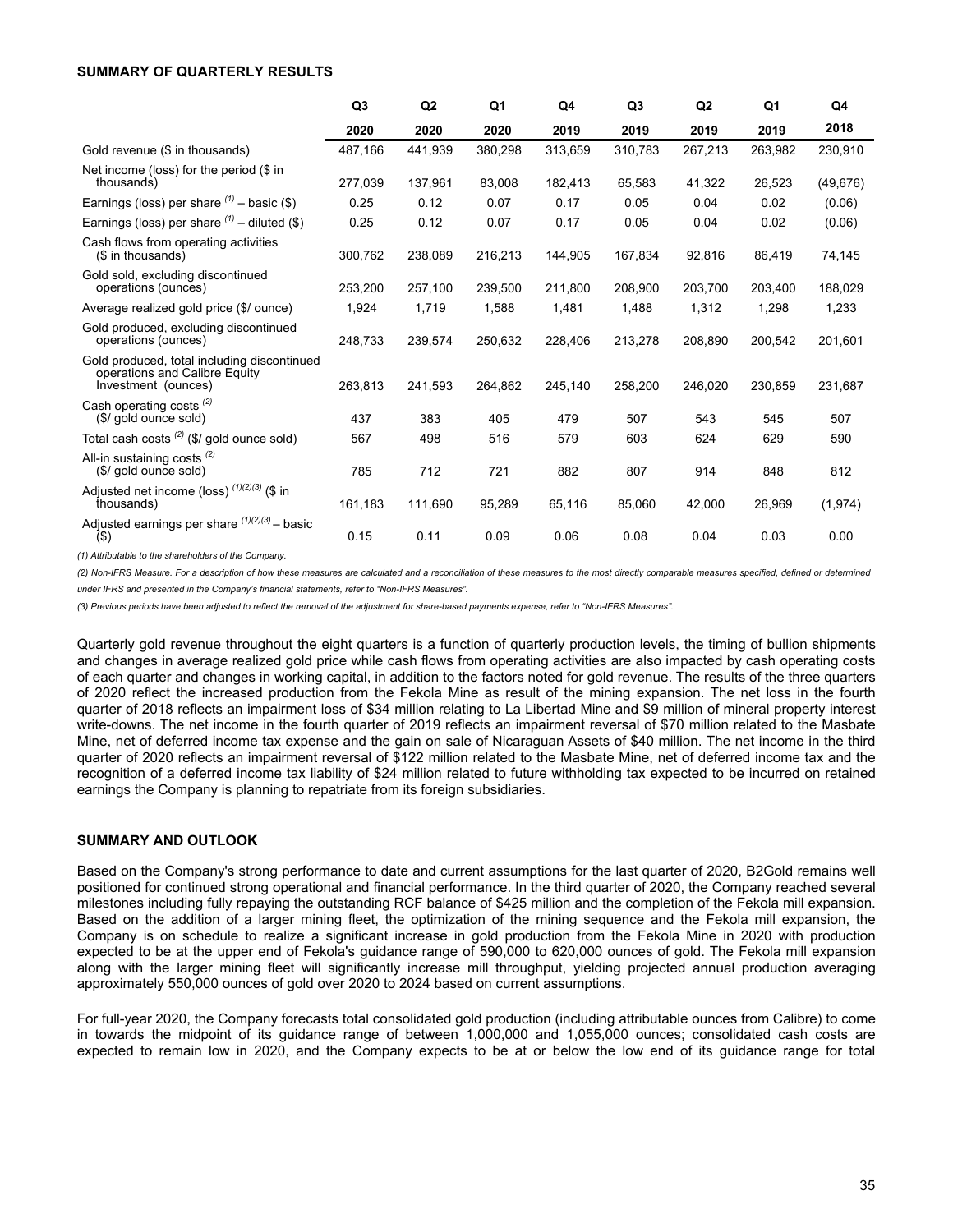<span id="page-35-0"></span>consolidated cash operating costs of between \$415 and \$455 per ounce and at the lower end of its guidance range for total consolidated all-in sustaining costs of between \$780 and \$820 per ounce.

Due to the Company's strong net positive cash position, strong operating results and the current higher gold price environment, the quarterly dividend rate was increased in the third quarter of 2020 by 100% to \$0.04 per common share (or an annual rate of \$0.16 per common share), which became effective upon approval and declaration of the third quarter dividend.

Despite some of the challenges that the current COVID-19 pandemic has created in each of the locations where the Company operates or is head-quartered, the Company continues to operate virtually unimpeded. The Company is very of proud of its employees' dedication and resilience in these challenging times and believes it is in part due to the executive team's and mine employees' years of experience in all aspects of international mining, and B2Gold's culture of fairness, respect and transparency. That resilience is reflected in the Company's results from the first nine months of 2020.

In conjunction with this success, we are also very mindful of the communities where we operate and continue to assist local and national governments in their efforts to respond to the COVID-19 crisis. The Company has donated a total of \$3 million of COVID-19 relief to assist the communities in which it operates, including contributions in Mali, Namibia, the Philippines, Burkina Faso, Colombia and Canada. B2Gold would like to thank all levels of government in the countries for working with the Company in mutually trusting relationships during these challenging times.

In addition to managing its operations through these current challenging times, B2Gold will also look forward through the balance of 2020 and beyond and remain committed to continuing to execute on its strategic objectives. The Company's ongoing strategy is to continue to maximize profitable production from its mines, further advance its pipeline of development and other exploration projects, evaluate opportunities and continue to pay a dividend. The Company continues to focus a significant portion of its overall exploration activities to drilling at the Cardinal and Anaconda area deposits in Mali. In conjunction with this and based on drill results to date, the Company is currently undertaking a high level engineering review to provide preliminary indications as to how future production from both Cardinal and the Anaconda area could be factored into the overall Fekola production schedule. In connection with advancing its pipeline of development projects, the Company expects to have a feasibility study for the Gramalote Project completed by the end of the first quarter of 2021. The Company is evaluating the best course of action to advance the Kiaka Project, due to improved economics resulting from lower fuel prices, alternative power options and a higher gold price. The Company is currently updating its model and is considering its options to advance the project.

In addition to exploration activities at its existing operating mine and development project sites, the Company is also pursuing other greenfield exploration opportunities globally. For 2020, the Company has a total greenfield exploration budget of \$18 million and it expects that there will be a similar level of greenfield exploration funding approved for 2021.

## **OUTSTANDING SHARE DATA**

At November 3, 2020, 1,050,592,178 common shares were outstanding. In addition, there were approximately 17.5 million stock options outstanding with exercise prices ranging between Cdn.\$1.12 to Cdn.\$8.53 per share, approximately 4.7 million RSUs outstanding and approximately 1.8 million PSUs outstanding.

# **CAUTION ON FORWARD-LOOKING INFORMATION**

Production results and production guidance presented in this MD&A reflect the total production at the mines B2Gold operates on a 100% basis. Please see our most recent Annual Information Form for a discussion of our ownership interest in the mines B2Gold operates. In respect of La Libertad and El Limon mines, production is presented on a 100% basis for the period up until October 14, 2019 and on a 34% basis thereafter (to reflect B2Gold's current approximate interest in Calibre).

This MD&A includes certain "forward-looking information" and "forward-looking statements" (collectively "forward-looking statements") within the meaning of applicable Canadian and United States securities legislation, including: projections; outlook; guidance; forecasts; estimates; and other statements regarding future or estimated financial and operational performance events, gold production and sales, revenues and cash flows, capital and operating costs, including projected cash operating costs and all-in sustaining costs, and budgets, on a consolidated and mine-by-mine basis; the impact of the COVID-19 pandemic on B2Gold's operations, including any restrictions or suspensions with respect to our operations and the effect of any such restrictions or suspensions on our financial and operational results; the ability of the Company to successfully maintain our operations if they are temporarily suspended, and to restart or ramp-up these operations efficiently and economically, the impact of COVID-19 on the Company's workforce, suppliers and other essential resources and what effect those impacts, if they occur, would have on its business; future or estimated mine life, metal price assumptions, ore grades and sources, recovery rates, stripping ratios, throughput, ore processing; statements regarding anticipated exploration, drilling, development, construction, permitting and other activities or achievements of B2Gold; and including, without limitation: B2Gold remaining well positioned for continued strong operational and financial performance in 2020; projected consolidated gold production of between 1,000,000 and 1,055,000 ounces in 2020; projected consolidated cash operating costs of between \$415 and \$455 per ounce and all-in sustaining costs of between \$780 and \$820 per ounce in 2020; the anticipated repayment of the outstanding RCF balance in 2020; future debt levels; the realization of a significant increase in gold production from Fekola in 2020; the Fekola Mine expecting gold production of an average of 550,000 ounces per year during the five-year period 2020-2024; the anticipated cost, timing and results for the addition of a solar plant to the Fekola Mine, including the completion of construction by the end of the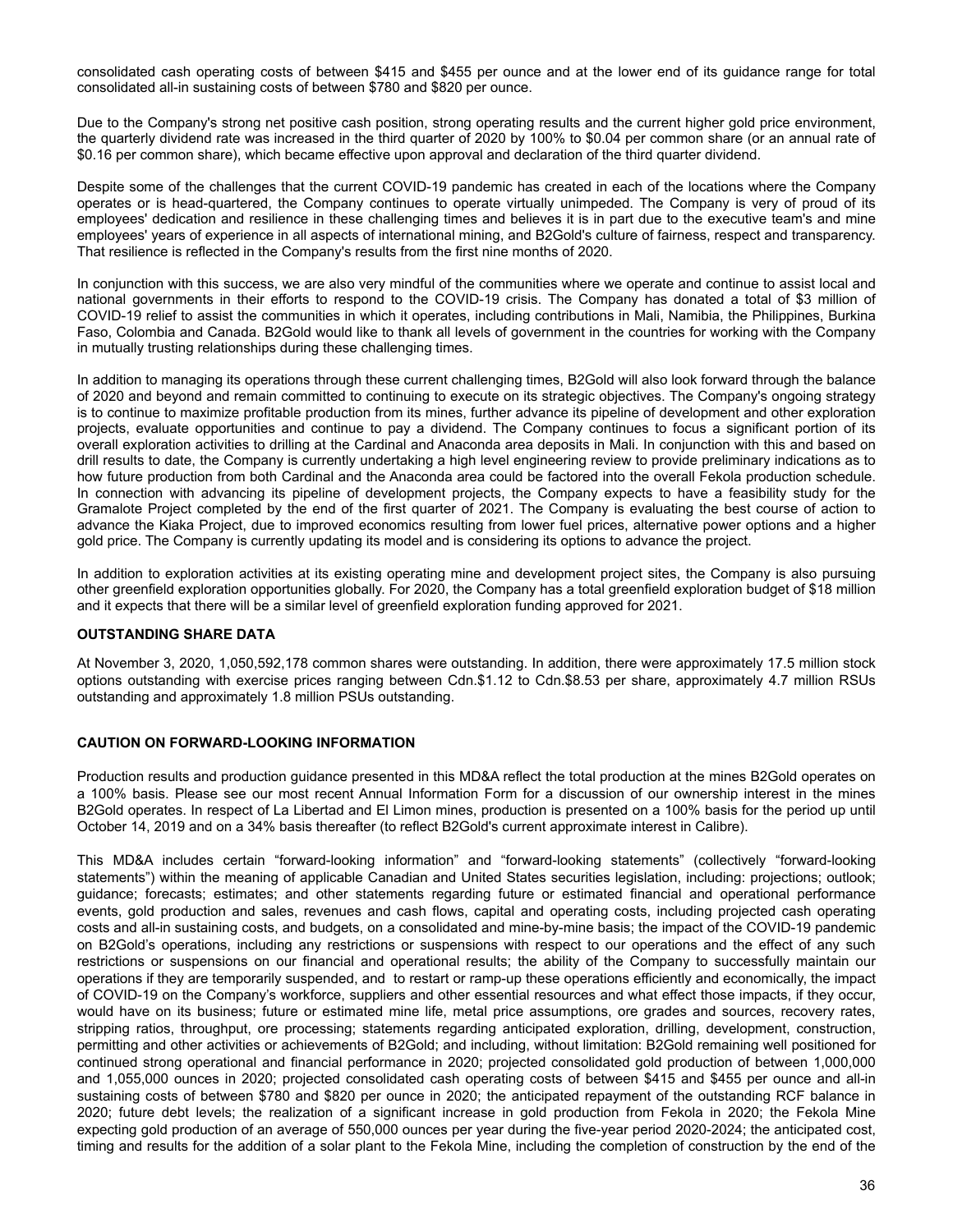first quarter of 2021; the development of the Wolfshag underground mine at Otjikoto, including the results of such development and the costs and timing thereof; stope ore production at the Wolfshag underground mine at Otjikoto starting in early 2022; production levels and B2Gold's attributable share of production of El Limon and La Libertad; the results of the Gramalote PEA; the completion and results of a feasibility study at Gramalote and its potential to become a large low-cost open pit gold mine; the availability of future takedowns under the RCF; the RCF and operating cash flows allowing B2Gold to meet its current obligations as they come due and providing financial flexibility to advance existing assets and pursue exploration opportunities; the potential payment of future dividends, including the timing and amount of any such dividends; planned exploration, the potential results of such exploration and the expected budgets, methods, targets and locations of such exploration; and B2Gold remaining focused on reducing debt. Estimates of mineral resources and reserves are also forward-looking statements because they constitute projections regarding the amount of minerals that may be encountered in the future and/or the anticipated economics of production, should a production decision be made. All statements in this MD&A that address events or developments that we expect to occur in the future are forward-looking statements. Forward-looking statements are statements that are not historical facts and are generally, although not always, identified by words such as "expect", "plan", "anticipate", "project", "target", "potential", "schedule", "forecast", "budget", "estimate", "intend" or "believe" and similar expressions or their negative connotations, or that events or conditions "will", "would", "may", "could", "should" or "might" occur. All such forward-looking statements are based on the opinions and estimates of management as of the date such statements are made.

Forward-looking statements necessarily involve assumptions, risks and uncertainties, certain of which are beyond B2Gold's control, including risks associated with or related to: the duration and extent of the COVID-19 pandemic, the effectiveness of preventative measures and contingency plans put in place by the Company to respond to the COVID-19 pandemic, including, but not limited to, social distancing, a non-essential travel ban, business continuity plans, and efforts to mitigate supply chain disruptions; escalation of travel restrictions on people or products and reductions in the ability of the Company to transport and refine doré; the volatility of metal prices and B2Gold's common shares; changes in tax laws; the dangers inherent in exploration, development and mining activities; the uncertainty of reserve and resource estimates; not achieving production, cost or other estimates; actual production, development plans and costs differing materially from the estimates in B2Gold's feasibility studies; the ability to obtain and maintain any necessary permits, consents or authorizations required for mining activities; and the ramifications thereof; environmental regulations or hazards and compliance with complex regulations associated with mining activities; climate change and climate change regulations; the ability to replace mineral reserves and identify acquisition opportunities; the unknown liabilities of companies acquired by B2Gold; the ability to successfully integrate new acquisitions; fluctuations in exchange rates; the availability of financing; financing and debt activities, including potential restrictions imposed on B2Gold's operations as a result thereof and the ability to generate sufficient cash flows; operations in foreign and developing countries and the compliance with foreign laws, including those associated with operations in Mali, Namibia, the Philippines, Colombia and Burkina Faso and including risks related to changes in foreign laws and changing policies related to mining and local ownership requirements or resource nationalization generally, including in response to the COVID-19 outbreak; remote operations and the availability of adequate infrastructure; fluctuations in price and availability of energy and other inputs necessary for mining operations; shortages or cost increases in necessary equipment, supplies and labour; regulatory, political and country risks, including local instability or acts of terrorism and the effects thereof; the reliance upon contractors, third parties and joint venture partners; the lack of sole decision-making authority related to Filminera Resources Corporation, which owns the Masbate Mine; challenges to title or surface rights; the dependence on key personnel and the ability to attract and retain skilled personnel; the risk of an uninsurable or uninsured loss; adverse climate and weather conditions; litigation risk; competition with other mining companies; community support for B2Gold's operations, including risks related to strikes and the halting of such operations from time to time; conflicts with small scale miners; failures of information systems or information security threats; the final outcome of the audit by the Philippines Department of Environment and Natural Resources in relation to the Masbate Project; the outcome of the ongoing tax assessment by the Colombian Tax Office (DIAN) in respect of the Gramalote Project; the ability to maintain adequate internal controls over financial reporting as required by law, including Section 404 of the Sarbanes-Oxley Act; compliance with anti-corruption laws and sanctions or other similar measures; social media and B2Gold's reputation; risks affecting Calibre having an impact on the value of the Company's investment in Calibre, including the impact of the temporary suspension of operations in Nicaragua and withdrawal of Calibre's annual forecasted gold production and potential dilution of B2Gold's interest in Calibre; as well as other factors identified and as described in more detail under the heading "Risk Factors" in B2Gold's most recent Annual Information Form, B2Gold's current Form 40-F Annual Report and B2Gold's other filings with Canadian securities regulators and the U.S. Securities and Exchange Commission (the "SEC"), which may be viewed at www.sedar.com and www.sec.gov, respectively (the "Websites"). The list is not exhaustive of the factors that may affect B2Gold's forward-looking statements.

B2Gold's forward-looking statements are based on the applicable assumptions and factors management considers reasonable as of the date hereof, based on the information available to management at such time. These assumptions and factors include, but are not limited to, assumptions and factors related to B2Gold's ability to carry on current and future operations, including: the duration and effects of COVID-19 on our operations and workforce; development and exploration activities; the timing, extent, duration and economic viability of such operations, including any mineral resources or reserves identified thereby; the accuracy and reliability of estimates, projections, forecasts, studies and assessments; B2Gold's ability to meet or achieve estimates, projections and forecasts; the availability and cost of inputs; the price and market for outputs, including gold; foreign exchange rates; taxation levels; the timely receipt of necessary approvals or permits; the ability to meet current and future obligations; the ability to obtain timely financing on reasonable terms when required; the current and future social, economic and political conditions; and other assumptions and factors generally associated with the mining industry.